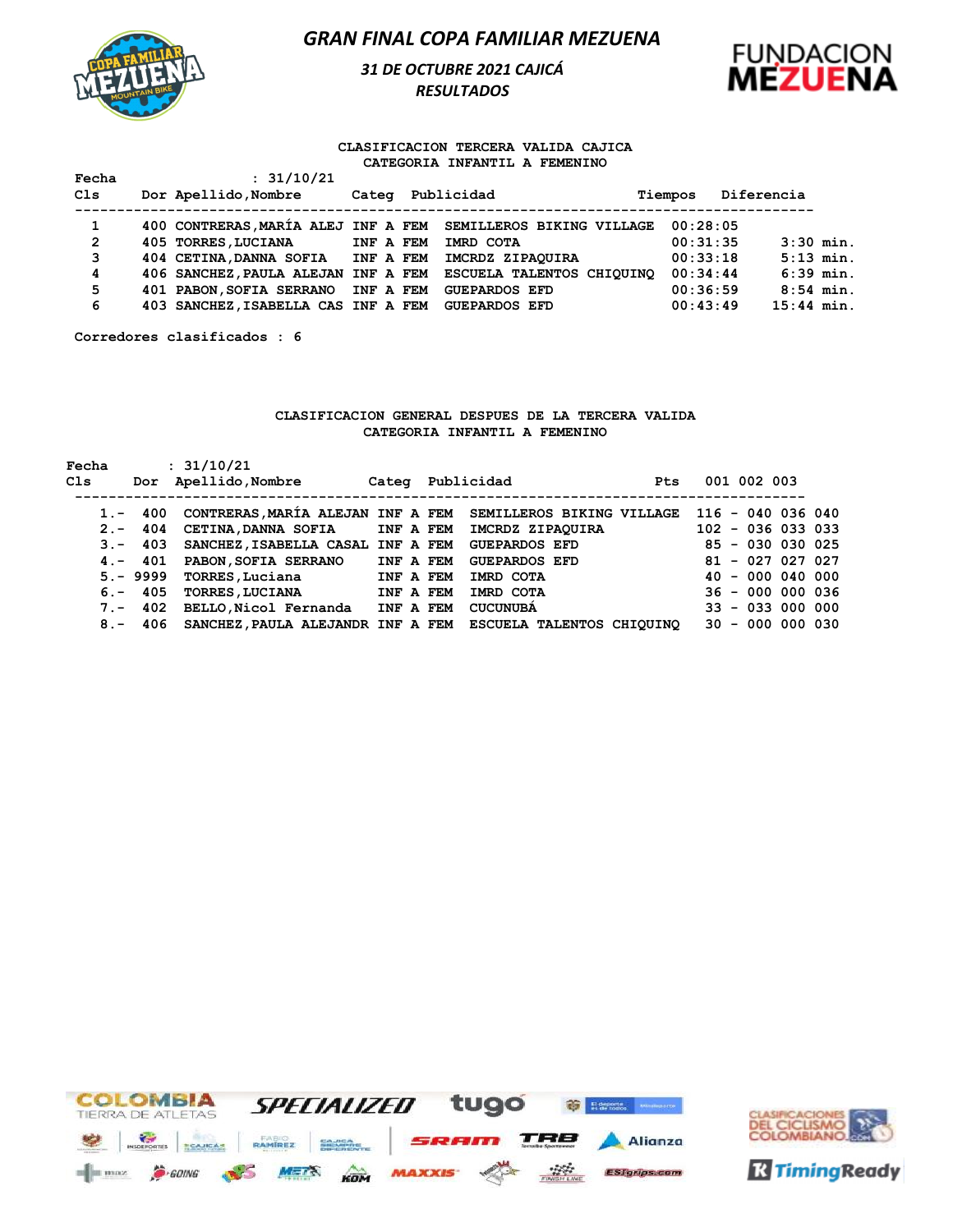

# *31 DE OCTUBRE 2021 CAJICÁ RESULTADOS*



#### **CLASIFICACION TERCERA VALIDA CAJICA CATEGORIA INFANTIL A MASCULINA**

| Fecha        | : 31/10/21                           |           |                           |         |          |              |             |
|--------------|--------------------------------------|-----------|---------------------------|---------|----------|--------------|-------------|
| C1s          | Dor Apellido, Nombre                 |           | Categ Publicidad          | Tiempos |          | Diferencia   |             |
|              |                                      |           |                           |         |          |              |             |
| $\mathbf{1}$ | 5003 GOMEZ, Kevin alexande INF A MAS |           | <b>SOACHA</b>             |         | 00:23:41 |              |             |
| 2            | 5019 LOPEZ, Leider                   | INF A MAS | <b>LENGUAZAQUE</b>        |         | 00:24:31 |              | $50$ seq.   |
| 3            | 5040 CASTELLANIOS, Sergio INF A MAS  |           | ESCUELA ALCALDIA CALDAS B |         | 00:25:03 |              | $1:22$ min. |
| 4            | 5011 BALLEN, Juan david              | INF A MAS | <b>ESCUELA MONCHIS</b>    |         | 00:25:08 |              | $1:27$ min. |
| 5            | 5014 WOODWARD, Tomas anton INF A MAS |           | IMRD COTA                 |         | 00:25:20 |              | $1:39$ min. |
| 6            | 5013 TRIANA, Danilo ándres INF A MAS |           | E.F.D GACHANCIPA          |         | 00:25:26 |              | $1:45$ min. |
| 7            | 5029 VARGAS, Andres mauric INF A MAS |           | ESCUELA ALCALDIA CALDAS B |         | 00:26:42 |              | $3:01$ min. |
| 8            | 5005 MARIN, Jeronimo                 | INF A MAS | BOGOTA - LOS CONTRAMONTAÑ |         | 00:27:03 |              | $3:22$ min. |
| 9            | 5047 ARANGO, Alex mauricio INF A MAS |           | E.F.D GACHANCIPA          |         | 00:27:10 |              | $3:29$ min. |
| 10           | 5048 ZAMBRANO, Manuel sant INF A MAS |           | E.F.D SOPÓ                |         | 00:27:32 |              | $3:51$ min. |
| 11           | 5012 RIVERA, Samuel uriel            | INF A MAS | SEMILLERO BIKING VILLAGE  |         | 00:27:46 |              | $4:05$ min. |
| 12           | 5017 RODRÍGUEZ, Iván santi INF A MAS |           | ALCALDÍA DE COGUA         |         | 00:27:53 |              | $4:12$ min. |
| 13           | 5038 GONZALES, Sebastian m INF A MAS |           | E.F.D SESQUILE            |         | 00:28:02 |              | $4:21$ min. |
| 14           | 5026 LANCHEROS, Duber                | INF A MAS | ESCUELA TALENTOS CHIQUINO |         | 00:29:08 |              | $5:27$ min. |
| 15           | 5016 JIMÉNEZ, Sergio andre INF A MAS |           | ALCALDÍA DE COGUA         |         | 00:29:12 |              | $5:31$ min. |
| 16           | 5045 AVILA, Duver                    | INF A MAS | E.F.D SESQUILE            |         | 00:30:24 |              | $6:43$ min. |
| 17           | 5030 ROZO, Gianpiere                 | INF A MAS | <b>GUEPARDOS</b>          |         | 00:30:54 |              | $7:13$ min. |
| 18           | 5015 TIBAQUICHA, Samuel al INF A MAS |           | IMRD COTA                 |         | 00:31:16 |              | $7:35$ min. |
| 19           | 5035 MUNAR, Franklyn yesse INF A MAS |           | E.F.D SESQUILE            |         | 00:31:50 |              | $8:09$ min. |
| 20           | 5010 RODRIGUEZ, Diego alex INF A MAS |           | LA CALERA                 |         | 00:33:21 |              | $9:40$ min. |
| 21           | 5002 JOSE, Juan diego                | INF A MAS | ZIPAQUIRA                 |         | 00:34:23 | $10:42$ min. |             |
| 22           | 5046 ARIAS, Aaron stiven             | INF A MAS | <b>ESCUELA MONCHIS</b>    |         | 00:34:35 | $10:54$ min. |             |
| 23           | 5024 ROZO, Dilan andres              | INF A MAS | <b>INDEPENDIENTE</b>      |         | 00:35:44 | $12:03$ min. |             |
| 24           | 5008 RUIZ, Juan felipe               | INF A MAS | TOGI                      |         | 00:35:50 | $12:09$ min. |             |
| 25           | 5033 PEREZ, Luciano                  | INF A MAS | <b>GUEPARDOS</b>          |         | 00:35:58 | $12:17$ min. |             |
| 26           | 5043 BERNAL, Juan daniel             | INF A MAS | E.F.D SOPÓ                |         | 00:36:10 | $12:29$ min. |             |
| 27           | 5022 ARIAS, Kevin yesua              | INF A MAS | INSDEPORTES CAJICA        |         | 00:37:02 | $13:21$ min. |             |
| 28           | 5034 PEREZ, Lorenzo                  | INF A MAS | <b>GUEPARDOS</b>          |         | 00:37:16 | $13:35$ min. |             |
| 29           | 5023 PUENTES, Giovanny ale INF A MAS |           | OCAÑA NORTE DE SANTANDER  |         | 00:40:15 | $16:34$ min. |             |
| 30           | 5004 CHAPARRO, Juan pablo            | INF A MAS | <b>GUEPARDOS EFD</b>      |         | 00:41:59 | $18:18$ min. |             |
| 31           | 5031 ROCHA, Santiago                 | INF A MAS | LA CALERA                 |         | 00:42:31 | $18:50$ min. |             |
| 32           | 5042 CARDONA, Maximiliano INF A MAS  |           | LA CALERA                 |         | 00:43:34 | $19:53$ min. |             |
| 33           | 5028 MARIN, Joaquin vega             | INF A MAS | BOGOTA - LOS CONTRAMONTAN |         | $-1$ VTA |              |             |
| 34           | 5027 ZAMBRANO, Ian stheban INF A MAS |           | E.F.D SOPÓ                |         | $-1$ VTA |              |             |
| 35           | 5039 CORTES, Andres santia INF A MAS |           | <b>LA CALERA</b>          |         | $-1$ VTA |              |             |

**Corredores clasificados : 35**



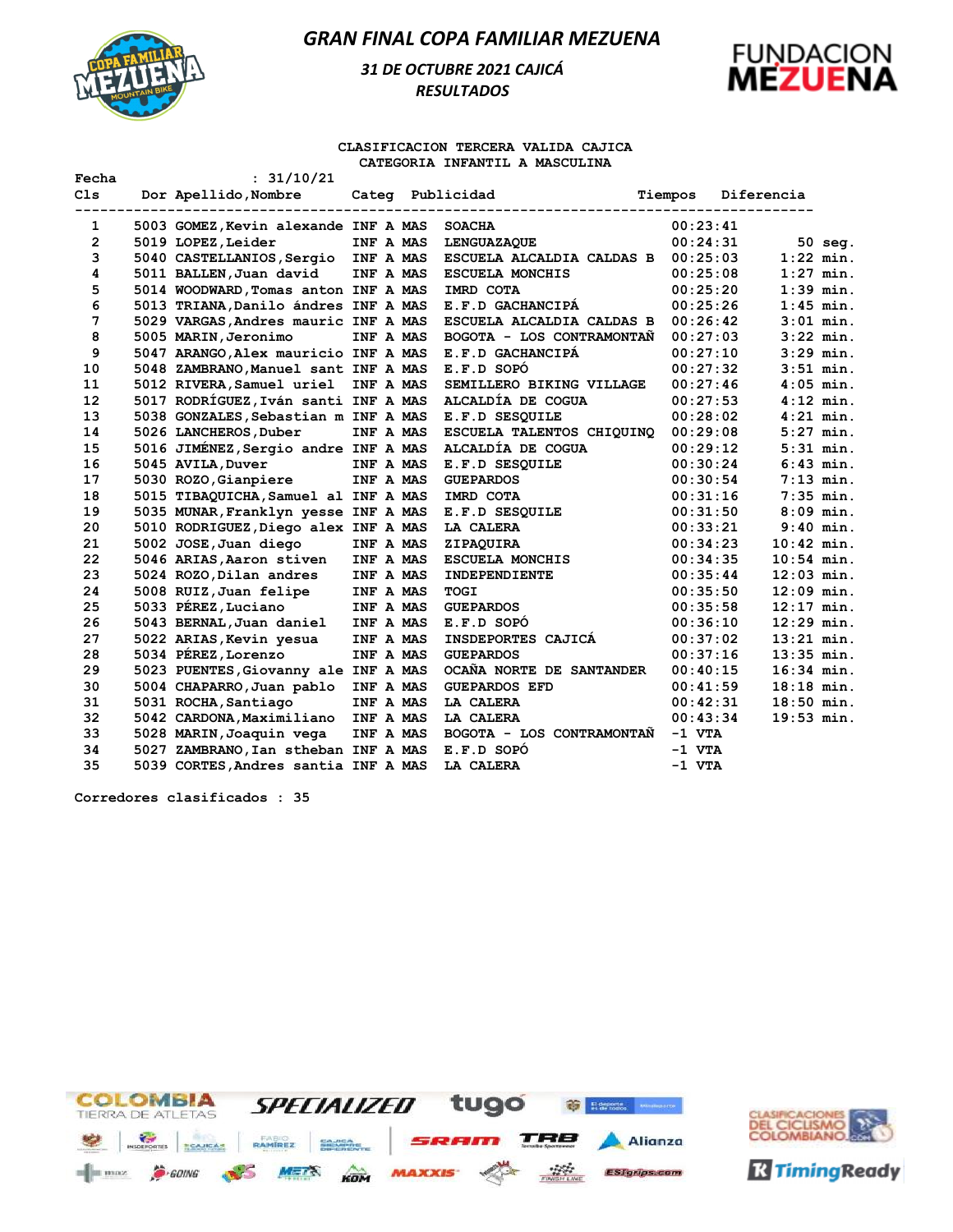

# *31 DE OCTUBRE 2021 CAJICÁ RESULTADOS*



#### **CLASIFICACION GENERAL DESPUES DE LA TERCERA VALIDA CATEGORIA INFANTIL A MASCULINO**

| Fecha |                | : 31/10/21                        |           |           |                                                             |            |                     |             |  |
|-------|----------------|-----------------------------------|-----------|-----------|-------------------------------------------------------------|------------|---------------------|-------------|--|
| Cls   | -------------- | ----------------------            |           |           | Dor Apellido, Nombre Categ Publicidad<br>------------------ | <b>Pts</b> |                     | 001 002 003 |  |
|       | $1.-5011$      | BALLEN, Juan david                |           | INF A MAS | <b>ESCUELA MONCHIS</b>                                      |            | $106 - 036 040 030$ |             |  |
|       | $2. - 5019$    | LOPEZ, Leider                     |           | INF A MAS | LENGUAZAQUE                                                 |            | $105 - 033036036$   |             |  |
|       | $3. - 5014$    | WOODWARD, Tomas antonio INF A MAS |           |           | IMRD COTA                                                   |            | 84 - 030 027 027    |             |  |
|       | $4. - 5013$    | TRIANA, Danilo ándres             |           | INF A MAS | E.F.D GACHANCIPÁ                                            |            | $82 - 027 030 025$  |             |  |
|       | $5. - 5003$    | GOMEZ, Kevin alexander            | INF A MAS |           | <b>SOACHA</b>                                               |            | $80 - 040 000 040$  |             |  |
|       | $6. - 5012$    | RIVERA, Samuel uriel              |           | INF A MAS | SEMILLERO BIKING VILLAGE                                    |            | 65 - 025 025 015    |             |  |
|       | $7. - 5005$    | MARIN, Jeronimo                   |           | INF A MAS | BOGOTA - LOS CONTRAMONTAN                                   |            | $53 - 011 021 021$  |             |  |
|       | $8. - 5017$    | RODRÍGUEZ, Iván santiag INF A MAS |           |           | ALCALDÍA DE COGUA                                           |            | $53 - 023 017 013$  |             |  |
|       | $9. - 5016$    | JIMENEZ, Sergio andres INF A MAS  |           |           | ALCALDIA DE COGUA                                           |            | $47 - 015 023 009$  |             |  |
|       | $10.-5026$     | LANCHEROS, Duber                  |           | INF A MAS | ESCUELA TALENTOS CHIQUINQ                                   |            | $43 - 000 033 010$  |             |  |
|       | $11. - 5040$   | CASTELLANIOS, Sergio ma INF A MAS |           |           | ESCUELA ALCALDIA CALDAS B                                   |            | $33 - 000 000 033$  |             |  |
|       | $12 - 5008$    | RUIZ, Juan felipe                 | INF A MAS |           | TOGI                                                        |            | 29 - 009 019 001    |             |  |
|       | $13.-5002$     | JOSE, Juan diego                  | INF A MAS |           | ZIPAQUIRA                                                   |            | $25 - 013009003$    |             |  |
|       | $14. - 5029$   | VARGAS, Andres mauricio INF A MAS |           |           | ESCUELA ALCALDIA CALDAS B                                   |            | $23 - 000 000 023$  |             |  |
|       | $15. - 5020$   | GOMEZ, David Mateo                |           | INF A MAS | CALZADO GOCI SOACHA                                         |            | $21 - 021 000 000$  |             |  |
|       | $16. - 5047$   | ARANGO, Alex mauricio             | INF A MAS |           | E.F.D GACHANCIPA                                            |            | 19 - 000 000 019    |             |  |
|       | $17. - 5009$   | PULIDO, Martin                    |           | INF A MAS | SIMIRIDERS SIMIJACA                                         |            | $19 - 019 000 000$  |             |  |
|       | $18 - 5048$    | ZAMBRANO, Manuel santia INF A MAS |           |           | E.F.D SOPO                                                  |            | $17 - 000 000 017$  |             |  |
|       | $19. - 5023$   | PUENTES, Giovanny aleja INF A MAS |           |           | OCAÑA NORTE DE SANTANDER                                    |            | $17 - 006 010 001$  |             |  |
|       | $20.-5007$     | BELLO, Deivi Yulian               |           | INF A MAS | <b>CUCUNUBA</b>                                             |            | $17 - 017 000 000$  |             |  |
|       | $21 - 5015$    | TIBAQUICHA, Samuel alej INF A MAS |           |           | IMRD COTA                                                   |            | $16 - 010 000 006$  |             |  |
|       | $22 - 5024$    | ROZO, Dilan andres                | INF A MAS |           | <b>INDEPENDIENTE</b>                                        |            | $16 - 000 015 001$  |             |  |
|       | $23 - 5022$    | ARIAS, Kevin yesua                |           | INF A MAS | <b>INSDEPORTES CAJICA</b>                                   |            | $16 - 002 013 001$  |             |  |
|       | $24. - 5004$   | CHAPARRO, Juan pablo              |           | INF A MAS | <b>GUEPARDOS EFD</b>                                        |            | $16 - 004$ 011 001  |             |  |
|       | $25. - 5038$   | GONZALES, Sebastian mau INF A MAS |           |           | E.F.D SESQUILE                                              |            | $11 - 000 000 011$  |             |  |
|       | $26. - 5045$   | <b>AVILA, Duver</b>               |           | INF A MAS | E.F.D SESQUILE                                              |            | 8 - 000 000 008     |             |  |
|       | $27. - 5021$   | RODRÍGUEZ, Jose Fernand INF A MAS |           |           | SANTURBIKE SANTANDER                                        |            | 8 - 008 000 000     |             |  |
|       | $28 - 5030$    | ROZO, Gianpiere                   |           | INF A MAS | <b>GUEPARDOS</b>                                            |            | $7 - 000 000 007$   |             |  |
|       | $29. - 5010$   | RODRIGUEZ, Diego alexan INF A MAS |           |           | LA CALERA                                                   |            | $7 - 003000004$     |             |  |
|       | $30. - 5000$   | ALMEIDA, Juan Pablo               |           | INF A MAS | <b>TEAM GUAVIARE</b>                                        |            | $7 - 007 000 000$   |             |  |
|       | $31 - 5035$    | MUNAR, Franklyn yesser            |           | INF A MAS | E.F.D SESQUILE                                              |            | $5 - 000 000 005$   |             |  |
|       | $32 - 5025$    | ALBORNOZ, Duber lancher INF A MAS |           |           | ESCUELA TALENTOS CHIQUINQ                                   |            | $5 - 005 000 000$   |             |  |
|       | $33 - 5046$    | ARIAS, Aaron stiven               |           | INF A MAS | <b>ESCUELA MONCHIS</b>                                      |            | $2 - 000000002$     |             |  |
|       | $34 - 5033$    | PÉREZ, Luciano                    |           | INF A MAS | <b>GUEPARDOS</b>                                            |            | $1 - 000 000 001$   |             |  |
|       | $35 - 5043$    | BERNAL, Juan daniel               |           | INF A MAS | E.F.D SOPO                                                  |            | $1 - 000 000 001$   |             |  |
|       | $36. - 5034$   | PÉREZ, Lorenzo                    |           | INF A MAS | <b>GUEPARDOS</b>                                            |            | $1 - 000 000 001$   |             |  |
|       | $37. - 5031$   | ROCHA, Santiago                   |           | INF A MAS | LA CALERA                                                   |            | $1 - 000 000 001$   |             |  |
|       | $38 - 5042$    | CARDONA, Maximiliano              | INF A MAS |           | LA CALERA                                                   |            | $1 - 000 000 001$   |             |  |
|       | $39 - 5028$    | MARIN, Joaquin vega               |           | INF A MAS | BOGOTA - LOS CONTRAMONTAN                                   |            | $1 - 000 000 001$   |             |  |
|       | $40 - 5027$    | ZAMBRANO, Ian stheban             |           | INF A MAS | E.F.D SOPO                                                  |            | $1 - 000 000 001$   |             |  |
|       | $41. - 5039$   | CORTES, Andres santiago INF A MAS |           |           | LA CALERA                                                   |            | $1 - 000 000 001$   |             |  |
|       |                |                                   |           |           |                                                             |            |                     |             |  |



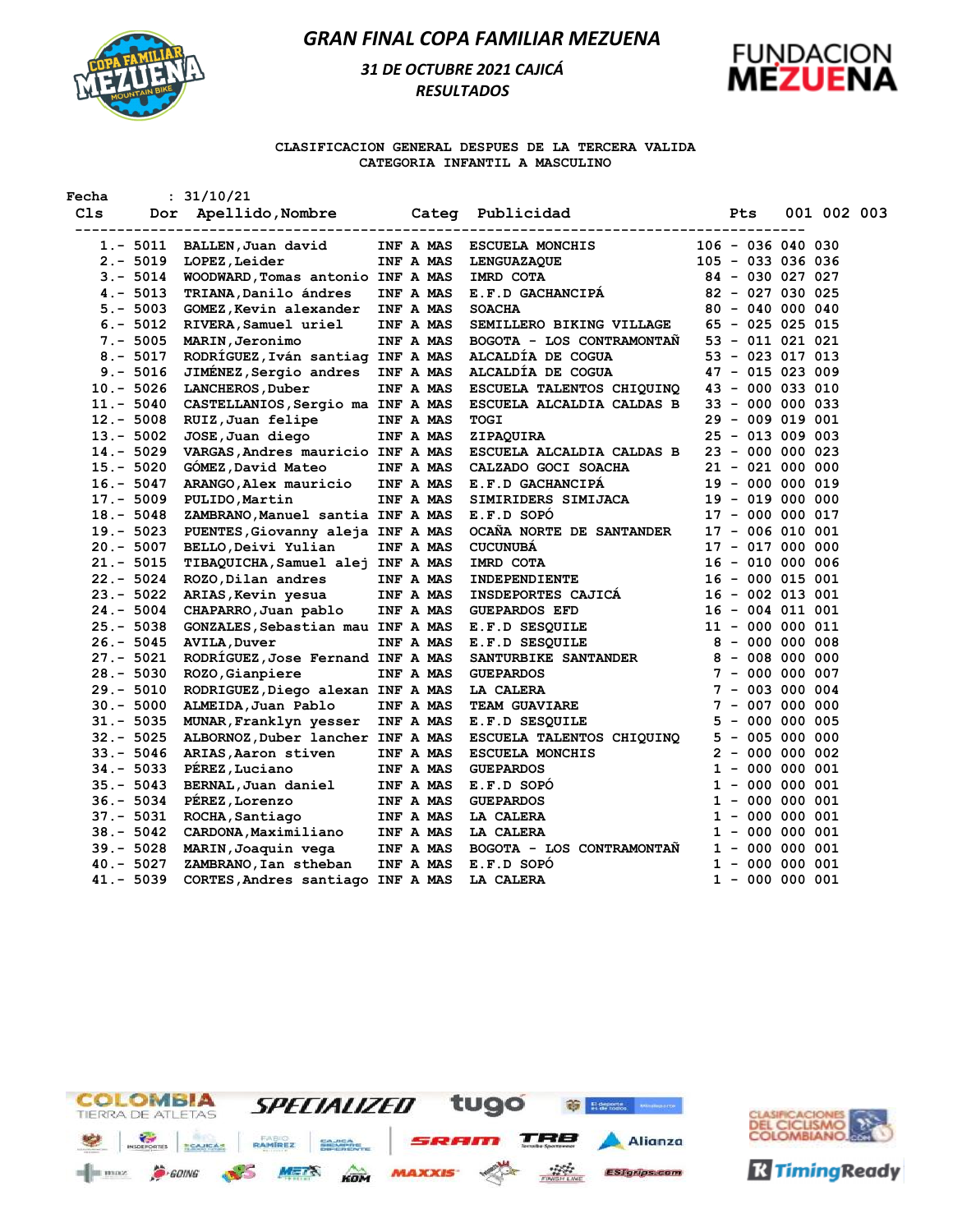

# *31 DE OCTUBRE 2021 CAJICÁ RESULTADOS*



#### **CLASIFICACION TERCRA VALIDA CAJICA CATEGORIA INFANTIL B MASCULINA**

| Fecha        | : 31/10/21                           |           |                           |          |              |             |
|--------------|--------------------------------------|-----------|---------------------------|----------|--------------|-------------|
| C1s          | Dor Apellido, Nombre                 |           | Categ Publicidad          | Tiempos  | Diferencia   |             |
| 1            | 9008 SARMIENTO, Samuel Fab INF B MAS |           | IMRD TOCANCIPA            | 00:19:19 |              |             |
| $\mathbf{2}$ | 9042 ROJAS, Diego Alejandr INF B MAS |           | <b>SUESCA</b>             | 00:19:51 |              | 32 seg.     |
| 3            | 9036 VALENZUELA, Jeronimo            | INF B MAS | RIDERS IMRD CHIA          | 00:20:06 |              | 47 seg.     |
| 4            | 9014 WILCHES, Joseep                 | INF B MAS | IMCRDZ ZIPAQUIRA          | 00:20:12 |              | 53 seg.     |
| 5            | 9026 ROZO, Kevin Sebastián INF B MAS |           | ALCALDIA DE COGUA         | 00:20:12 |              | 53 seg.     |
| 6            | 9031 RODRIGUEZ, Daniel Fel INF B MAS |           | IMRDS SOACHA              | 00:21:18 |              | $1:59$ min. |
| 7            | 9010 PINZON, Kevin Norvey            | INF B MAS | IMCRDZ ZIPAQUIRA          | 00:21:23 |              | $2:04$ min. |
| 8            | 9039 ARIAS, David Felipe             | INF B MAS | IMRD CHIA                 | 00:22:13 |              | $2:54$ min. |
| 9            | 9022 SANCHEZ, Samuel                 | INF B MAS | IMRD COTA                 | 00:22:22 |              | $3:03$ min. |
| 10           | 9016 HERRERA, Sergio Herna INF B MAS |           | CICLISMO LA CALERA        | 00:22:22 |              | $3:03$ min. |
| 11           | 9002 BELLO, David Santiago INF B MAS |           | <b>PAPAS</b>              | 00:22:32 |              | $3:13$ min. |
| 12           | 9027 GUEVARA, Nicolas                | INF B MAS | ALCALDIA DE COGUA         | 00:23:00 |              | $3:41$ min. |
| 13           | 9020 NIÑO, Edwin Stiven              | INF B MAS | E.F.D SESQUILE            | 00:23:12 |              | $3:53$ min. |
| 14           | 9011 MANCERA, David Sebast INF B MAS |           | IMCRDZ ZIPAQUIRA          | 00:23:35 |              | $4:16$ min. |
| 15           | 9019 SANCHEZ, Tomas Enriqu INF B MAS |           | E.F.D SESOUILE            | 00:24:13 |              | $4:54$ min. |
| 16           | 9030 CEDIEL, Cristhian Fel INF B MAS |           | <b>ADVENTURE</b>          | 00:24:16 |              | $4:57$ min. |
| 17           | 9045 MENDIETA, Jose David            | INF B MAS | ESCUELA TALENTOS CHIQUINO | 00:24:22 |              | $5:03$ min. |
| 18           | 9012 AREVALO, Luis Miquel            | INF B MAS | IMCRDZ ZIPAQUIRA          | 00:24:28 |              | $5:09$ min. |
| 19           | 9053 BETANCUR, Kevin Aleja INF B MAS |           | IMRD TOCANCIPA            | 00:24:35 |              | $5:16$ min. |
| 20           | 9035 MAMANCHE, Jeisson Mau INF B MAS |           | <b>NEMOCÓN</b>            | 00:24:43 |              | $5:24$ min. |
| 21           | 9051 DURAN, Luis Felipe              | INF B MAS | E.F.D. TABIO              | 00:25:52 |              | $6:33$ min. |
| 22           | 9033 ORTEGA, Benjamin Sant INF B MAS |           | INSDEPORTES CAJICA        | 00:27:14 |              | $7:55$ min. |
| 23           | 9044 NAVARRETE, Emmanuel             | INF B MAS | <b>INDERTEN</b>           | 00:28:05 |              | $8:46$ min. |
| 24           | 9024 SUTA, Brandon Santiag INF B MAS |           | RINCÓN DEL ZIPA           | 00:28:12 |              | $8:53$ min. |
| 25           | 9004 CASTRO, Joseph Julian INF B MAS |           | <b>CUCUNUBA</b>           | 00:28:42 |              | $9:23$ min. |
| 26           | 9025 ANGEL, Nicolas                  | INF B MAS | ALCALDIA DE COGUA         | 00:29:13 |              | $9:54$ min. |
| 27           | 9009 GOMEZ, Simon Andres             | INF B MAS | <b>LA CALERA</b>          | 00:29:54 | $10:35$ min. |             |
| 28           | 9040 VELANDIA, Johan Sebas INF B MAS |           | ESCUELA TALENTOS CHIQUINQ | 00:33:09 | $13:50$ min. |             |
| 29           | 9006 YALI, Samuel Andres             | INF B MAS | IMRD TOCANCIPA            | 00:33:16 | $13:57$ min. |             |
| 30           | 9041 SARMIENTO, Kevin Andr INF B MAS |           | E.F.D. SOPO               | 00:35:52 | $16:33$ min. |             |
| 31           | 9050 GONZALEZ, Dango Thoma INF B MAS |           | LA CALERA                 | 00:47:22 | $28:03$ min. |             |
| 32           | 9055 ARTUNDUAGA, Omar Sant INF B MAS |           | LA CALERA                 | 00:48:55 | $29:36$ min. |             |
| 33           | 9056 ALONSO, Tomas Leandro INF B MAS |           | MUNICIPIO DE NEMOCON      | 00:48:55 | $29:36$ min. |             |

**Corredores clasificados : 33**



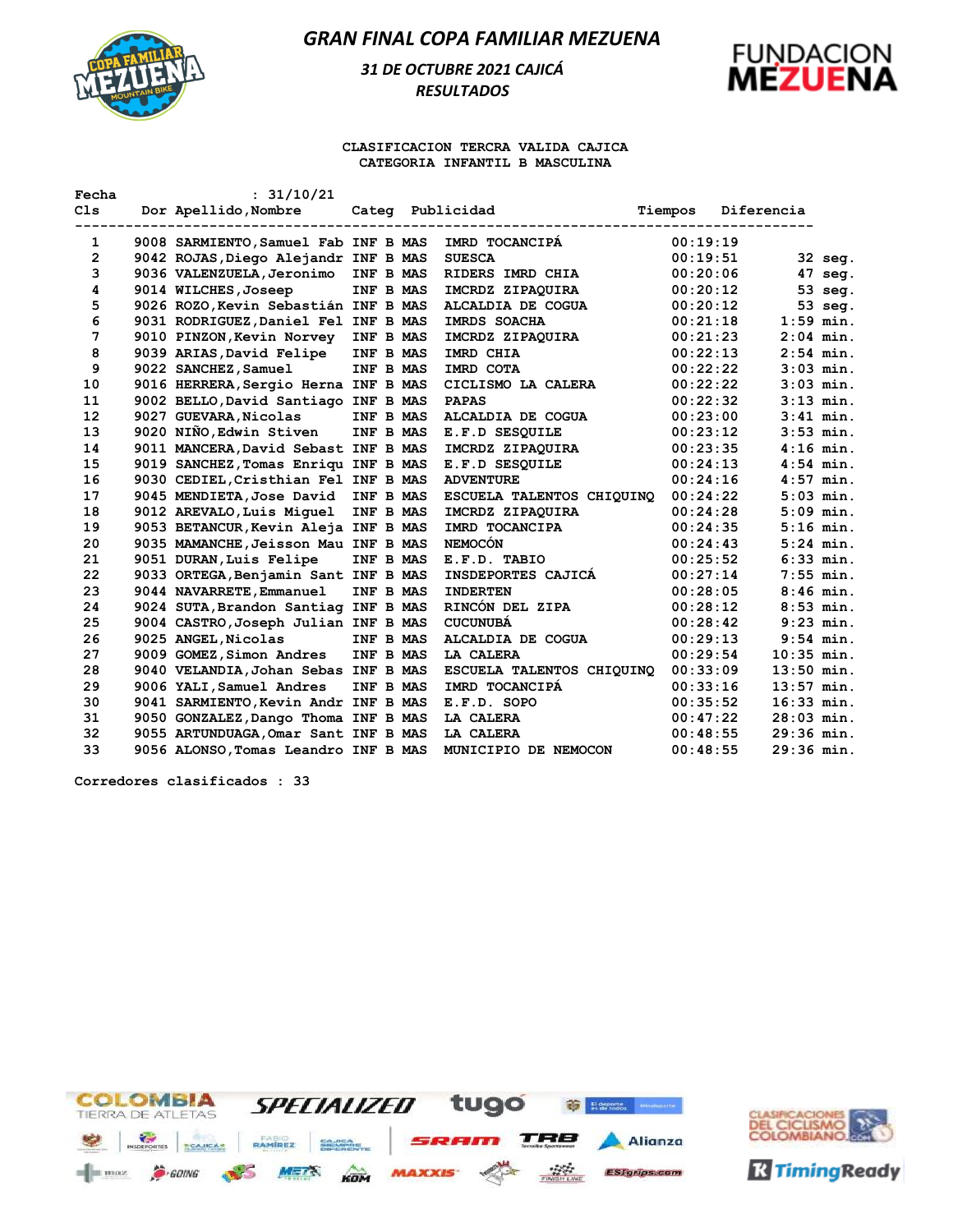

# *31 DE OCTUBRE 2021 CAJICÁ RESULTADOS*



#### **CLASIFICACION GENERAL DESPUES DE LA TERCERA VALIDA CATEGORIA INFANTIL B MASCULINO**

| Fecha |                            | : 31/10/21                                         |                        |  |                                           |            |  |             |                                        |  |
|-------|----------------------------|----------------------------------------------------|------------------------|--|-------------------------------------------|------------|--|-------------|----------------------------------------|--|
| Cls   |                            | Dor Apellido, Nombre                               |                        |  | Categ Publicidad<br>--------------------- | <b>Pts</b> |  | 001 002 003 |                                        |  |
|       | 1.- 9031                   | RODRIGUEZ, Daniel Felip INF B MAS                  |                        |  | IMRDS SOACHA                              |            |  |             | $105 - 040 040 025$                    |  |
|       | $2. - 9008$                | SARMIENTO, Samuel Fabia INF B MAS                  |                        |  | IMRD TOCANCIPA                            |            |  |             | 103 - 027 036 040                      |  |
|       | $3. - 9026$                | ROZO, Kevin Sebastián                              | INF B MAS              |  | ALCALDIA DE COGUA                         |            |  |             | 93 - 033 033 027                       |  |
|       | $4. - 9010$                | PINZON, Kevin Norvey                               | INF B MAS              |  | IMCRDZ ZIPAQUIRA                          |            |  |             | $86 - 036 027 023$                     |  |
|       | $5. - 9027$                | GUEVARA, Nicolas                                   | INF B MAS              |  | ALCALDIA DE COGUA                         |            |  |             | 73 - 030 030 013                       |  |
|       | $6. - 9014$                | WILCHES, Joseep                                    | INF B MAS              |  | IMCRDZ ZIPAQUIRA                          |            |  |             | 70 - 019 021 030                       |  |
|       | $7. - 9002$                | BELLO, David Santiago                              | INF B MAS              |  | <b>PAPAS</b>                              |            |  |             | $65 - 025 025 015$                     |  |
|       | $8. - 9011$                | MANCERA, David Sebastia INF B MAS                  |                        |  | IMCRDZ ZIPAQUIRA                          |            |  |             | $56 - 023 023 010$                     |  |
|       | $9. - 9036$                | VALENZUELA, Jeronimo                               | INF B MAS              |  | RIDERS IMRD CHIA                          |            |  |             | $52 - 000$ 019 033                     |  |
|       | $10.-9042$                 | ROJAS, Diego Alejandro                             | INF B MAS              |  | <b>SUESCA</b>                             |            |  |             | $36 - 000 000 036$                     |  |
|       | $11. - 9022$               | SANCHEZ, Samuel                                    | INF B MAS              |  | IMRD COTA                                 |            |  |             | 36 - 017 000 019                       |  |
|       | $12 - 9020$                | NIÑO, Edwin Stiven                                 | INF B MAS              |  | E.F.D SESQUILE                            |            |  |             | 36 - 008 017 011                       |  |
|       | $13 - 9019$                | SANCHEZ, Tomas Enrique                             | INF B MAS              |  | E.F.D SESQUILE                            |            |  |             | $35 - 011$ 015 009                     |  |
|       | 14.- 9039                  | ARIAS, David Felipe                                | INF B MAS              |  | IMRD CHIA                                 |            |  |             | 34 - 000 013 021                       |  |
|       | $15 - 9012$                | AREVALO, Luis Miquel                               | INF B MAS              |  | IMCRDZ ZIPAQUIRA                          |            |  |             | 29 - 013 010 006                       |  |
|       | $16. - 9035$               | MAMANCHE, Jeisson Mauri INF B MAS                  |                        |  | <b>NEMOCON</b>                            |            |  |             | $25 - 021 000 004$                     |  |
|       | $17. - 9030$               | CEDIEL, Cristhian Felip INF B MAS                  |                        |  | <b>ADVENTURE</b>                          |            |  |             | $23 - 015 000 008$                     |  |
|       | $18 - 9033$                | ORTEGA, Benjamin Santia INF B MAS                  |                        |  | INSDEPORTES CAJICA                        |            |  |             | $20 - 007 011 002$                     |  |
|       | $19. - 9024$               | SUTA, Brandon Santiago                             | INF B MAS              |  | RINCON DEL ZIPA                           |            |  |             | $19 - 009 009 001$                     |  |
|       | $20. - 9016$               | HERRERA, Sergio Hernan                             | INF B MAS              |  | CICLISMO LA CALERA                        |            |  |             | 18 - 001 000 017                       |  |
|       | $21. - 9021$               | HERNANDEZ, Michael Andr INF B MAS                  |                        |  | MUNICIPIO DE CHIPAQUE                     |            |  |             | $10 - 010 000 000$                     |  |
|       | $22 - 9000$<br>$23 - 9045$ | CRUZ, Gianpiere                                    | INF B MAS              |  | <b>GUEPARDOS</b>                          |            |  |             | $8 - 000 008 000$<br>$7 - 000 000 007$ |  |
|       | $24. - 9009$               | MENDIETA, Jose David<br><b>GOMEZ, Simon Andres</b> | INF B MAS<br>INF B MAS |  | ESCUELA TALENTOS CHIQUINQ<br>LA CALERA    |            |  |             | $7 - 006 000 001$                      |  |
|       | $25. - 9006$               |                                                    | INF B MAS              |  | IMRD TOCANCIPA                            |            |  |             | $7 - 000 006 001$                      |  |
|       | $26. - 9037$               | YALI, Samuel Andres<br>MALDONADO, Emanuel          | INF B MAS              |  | ESCUELA TALENTOS CHIQUINQ                 |            |  |             | $7 - 000 007 000$                      |  |
|       | $27. - 9025$               | ANGEL, Nicolas                                     | INF B MAS              |  | ALCALDIA DE COGUA                         |            |  |             | $6 - 000 005 001$                      |  |
|       | $28 - 9053$                | BETANCUR, Kevin Alejand INF B MAS                  |                        |  | IMRD TOCANCIPA                            |            |  |             | $5 - 000 000 005$                      |  |
|       | $29. - 9015$               | CARPIO, Nicolás Matías                             | INF B MAS              |  | <b>UBATE</b>                              |            |  |             | $5 - 005 000 000$                      |  |
|       | $30. -*9003$               | CARRILLO, Jorge Andres                             | INF B MAS              |  | <b>CUCUNUBA</b>                           |            |  |             | $4 - 004 000 000$                      |  |
|       | $30.-*9038$                | GALLO, Federico                                    | INF B MAS              |  | TEAM KUDOS CAPITAL                        |            |  |             | $4 - 000004000$                        |  |
|       | $32 - 9051$                | DURAN, Luis Felipe                                 | INF B MAS              |  | E.F.D. TABIO                              |            |  |             | $3 - 000 000 003$                      |  |
|       | $33. - 9018$               | LINARES, Juan Diego                                | INF B MAS              |  | ESCUELA CICLOMONTANISMO D                 |            |  |             | $3 - 003000000$                        |  |
|       | 34.-9004                   | CASTRO, Joseph Julian                              | INF B MAS              |  | <b>CUCUNUBA</b>                           |            |  |             | $2 - 001 000 001$                      |  |
|       | $35. - 9029$               | BEJARANO, Juan Esteban                             | INF B MAS              |  | PIEDRA LUNA CLUB                          |            |  |             | $2 - 002 000 000$                      |  |
|       | $36. - 9044$               | NAVARRETE, Emmanuel                                | INF B MAS              |  | <b>INDERTEN</b>                           |            |  |             | $1 - 000 000 001$                      |  |
|       | $37. - 9040$               | VELANDIA, Johan Sebasti INF B MAS                  |                        |  | ESCUELA TALENTOS CHIQUINQ                 |            |  |             | $1 - 000 000 001$                      |  |
|       | $38 - 9041$                | SARMIENTO, Kevin Andres INF B MAS                  |                        |  | E.F.D. SOPO                               |            |  |             | $1 - 000 000 001$                      |  |
|       | $39 - 9050$                | GONZALEZ, Dango Thomas                             | INF B MAS              |  | LA CALERA                                 |            |  |             | $1 - 000 000 001$                      |  |
|       | $40.-9055$                 | ARTUNDUAGA, Omar Santia INF B MAS                  |                        |  | LA CALERA                                 |            |  |             | $1 - 000 000 001$                      |  |
|       | $41. - 9056$               | ALONSO, Tomas Leandro                              | INF B MAS              |  | MUNICIPIO DE NEMOCON                      |            |  |             | $1 - 000 000 001$                      |  |
|       | $42.-*9017$                | RODRIGUEZ, Juan Sebasti INF B MAS                  |                        |  | <b>GUASCA</b>                             |            |  |             | $1 - 001 000 000$                      |  |
|       | 42. -*9023                 | CASTRO, Juan Esteban                               | INF B MAS              |  | FLORIDABLANCA                             |            |  |             | $1 - 001 000 000$                      |  |
|       | 42.-*9028                  | CHAVARRO, Jhon Alex                                | INF B MAS              |  | ALCALDIA DE COGUA                         |            |  |             | $1 - 001 000 000$                      |  |
|       |                            |                                                    |                        |  |                                           |            |  |             |                                        |  |



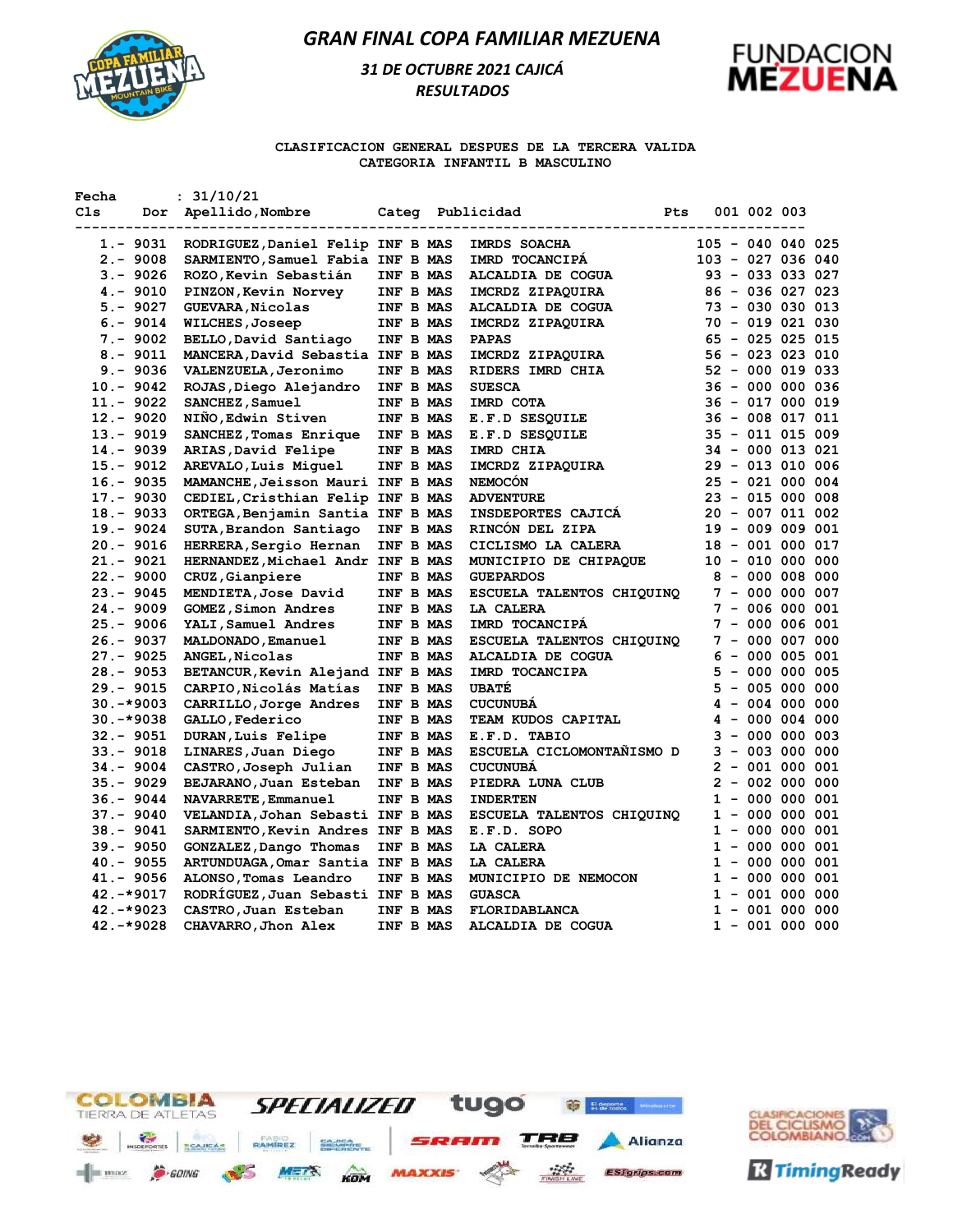

### *31 DE OCTUBRE 2021 CAJICÁ RESULTADOS*



#### **CLASIFICACION TERCRA VALIDA CAJICA CATEGORIA INFANTIL B FEMENINO**

| Fecha          | : 31/10/21                           |  |                                                               |         |            |              |             |
|----------------|--------------------------------------|--|---------------------------------------------------------------|---------|------------|--------------|-------------|
| C1s            | Dor Apellido, Nombre                 |  | Categ Publicidad                                              | Tiempos | Diferencia |              |             |
|                |                                      |  |                                                               |         |            |              |             |
| 1              |                                      |  | 3014 OSORIO, Sheril dayana INF B FEM INF B FEM CYCLING IBAGUE |         | 00:25:02   |              |             |
| $\overline{2}$ | 3009 MURCIA, Nelsy gabriel INF B FEM |  | <b>ESCUELA MONCHIS</b>                                        |         | 00:27:15   | $2:13$ min.  |             |
| 3              | 3001 PEREZ, Helen sharik INF B FEM   |  | TEAM KUDOS CAPITAL                                            |         | 00:27:19   | $2:17$ min.  |             |
| 4              | 3007 VELASCO, Juana mishel INF B FEM |  | <b>SOACHA</b>                                                 |         | 00:27:28   | $2:26$ min.  |             |
| 5              | 3005 SANCHEZ, Valeria góme INF B FEM |  | <b>ESCUELA DE UBATE</b>                                       |         | 00:30:16   |              | $5:14$ min. |
| 6              | 3003 PACHÓN, Nicole sofía INF B FEM  |  | IMCRDZ ZIPAOUIRA                                              |         | 00:30:16   |              | $5:14$ min. |
| 7              | 3011 TALERO, Emily jhulinn INF B FEM |  | E.F.D SOPÓ                                                    |         | 00:31:10   | $6:08$ min.  |             |
| 8              | 3013 RODRÍGUEZ, Laura sofi INF B FEM |  | <b>UBATE</b>                                                  |         | 00:32:35   | $7:33$ min.  |             |
| 9              | 3012 SALAZAR, Leidy caroli INF B FEM |  | CMX BOGOTA                                                    |         | 00:33:04   | $8:02$ min.  |             |
| 10             | 3006 CASALLAS, Maria jose INF B FEM  |  | <b>GUEPARDOS EFD</b>                                          |         | 00:38:26   | $13:24$ min. |             |
| 11             | 3000 PAEZ, Maria camila INF B FEM    |  | <b>GUEPARDOS EFD</b>                                          |         | 00:39:24   | $14:22$ min. |             |
| 12             | 3016 BERNAL, Luisa fernand INF B FEM |  | E.F.D SOPO                                                    |         | 00:44:10   | $19:08$ min. |             |
|                |                                      |  |                                                               |         |            |              |             |

**Corredores clasificados : 12**

#### **CLASIFICACION GENERAL DESPUES DE LA TERCERA VALIDA CATEGORIA INFANTIL B FEMENINO**

| Fecha        |             | : 31/10/21                        |           |                          |            |                     |             |  |
|--------------|-------------|-----------------------------------|-----------|--------------------------|------------|---------------------|-------------|--|
| Cls          | Dor         | Apellido,Nombre                   |           | Categ Publicidad         | <b>Pts</b> |                     | 001 002 003 |  |
|              |             |                                   |           |                          |            |                     |             |  |
|              | $1.-3007$   | VELASCO, Juana mishel             | INF FEM B | <b>SOACHA</b>            |            | $110 - 040 040 030$ |             |  |
|              | $2 - 3001$  | PEREZ, Helen sharik               | INF FEM B | TEAM KUDOS CAPITAL       |            | $102 - 036 033 033$ |             |  |
|              | $3 - 3005$  | SÁNCHEZ, Valeria gómez            | INF FEM B | <b>ESCUELA DE UBATE</b>  |            | $87 - 030 030 027$  |             |  |
|              | $4 - 3003$  | PACHÓN, Nicole sofía              | INF FEM B | IMCRDZ ZIPAOUIRA         |            | $83 - 033 025 025$  |             |  |
|              | $5. - 3009$ | MURCIA, Nelsy gabriela            | INF FEM B | <b>ESCUELA MONCHIS</b>   |            | $72 - 000$ 036 036  |             |  |
|              | $6. - 3006$ | CASALLAS, Maria jose              | INF FEM B | <b>GUEPARDOS EFD</b>     |            | $63 - 023 023 017$  |             |  |
|              | $7. - 3000$ | PAEZ, Maria camila                | INF FEM B | <b>GUEPARDOS EFD</b>     |            | $63 - 027 021 015$  |             |  |
|              | $8 - 3014$  | OSORIO, Sheril dayana             | INF FEM B | INF FEM B CYCLING IBAGUE |            | $40 - 000 000 040$  |             |  |
|              | $9 - 3004$  | FLORIDO, Ana Isabella             | INF FEM B | CICLISMO LA CALERA       |            | $25 - 025 000 000$  |             |  |
| $10.-3011$   |             | TALERO, Emily jhulinne            | INF FEM B | E.F.D SOPO               |            | $23 - 000 000 023$  |             |  |
| $11. - 3013$ |             | RODRÍGUEZ, Laura sofia            | INF FEM B | <b>UBATE</b>             |            | $21 - 000 000 021$  |             |  |
| $12 - 3012$  |             | SALAZAR, Leidy carolina INF FEM B |           | CMX BOGOTA               |            | $19 - 000 000 019$  |             |  |
| $13 - 3016$  |             | BERNAL, Luisa fernanda INF FEM B  |           | E.F.D SOPO               |            | $13 - 000 000 013$  |             |  |

#### **NOTA:.- LA CORREDORA 3010 ESPITIA,Paula daniela INF FEM B TEAM KUDOS ES DESCALIFICADA DE POR INSCRIBIRSE A UNA CATEGORIA A LA CUAL NO LE CORRESPONDE**



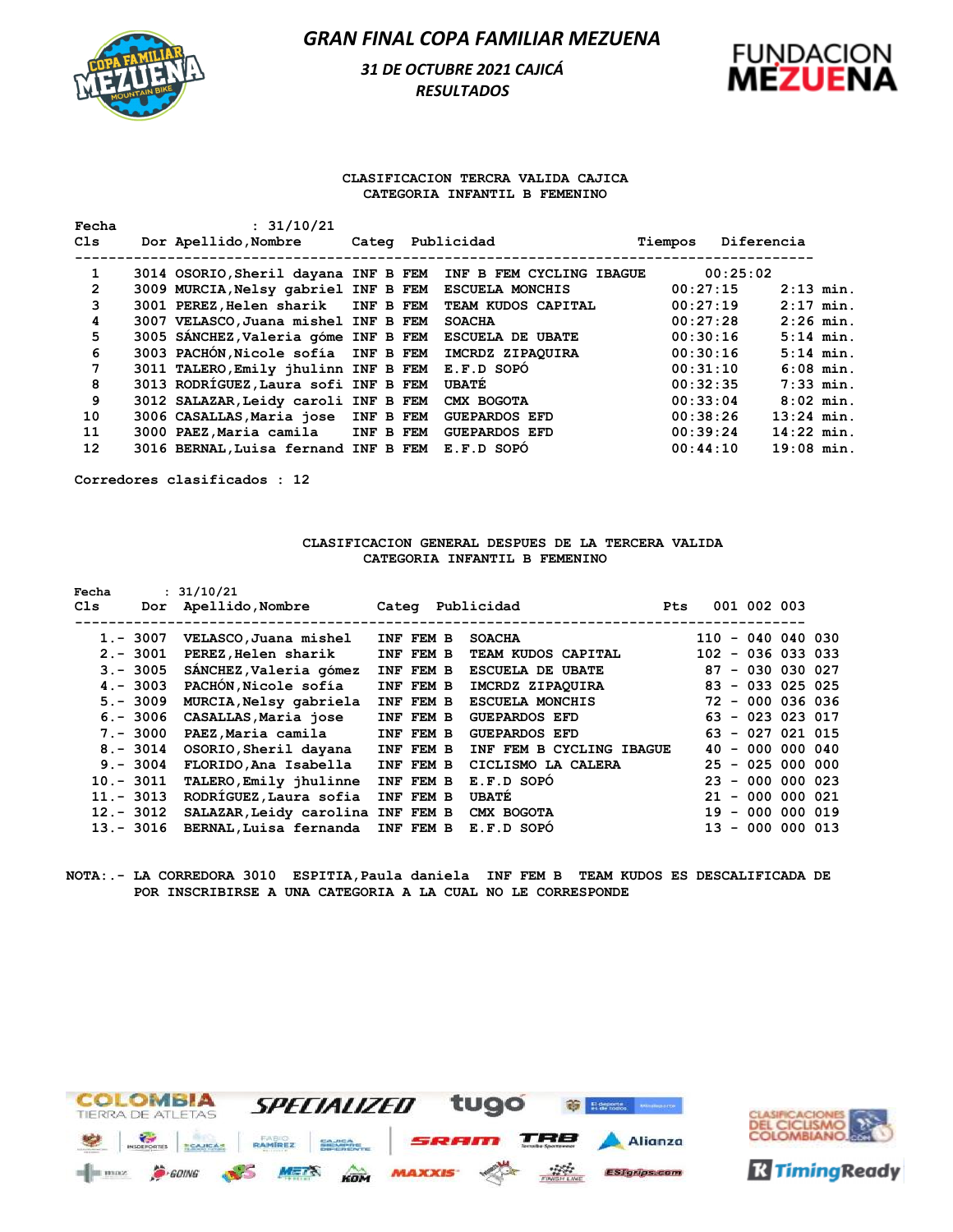

# *31 DE OCTUBRE 2021 CAJICÁ RESULTADOS*



### **CLASIFICACION TERCERA VALIDA CAJICA CATEGORIA RECREATIVO FEMENINO**

| Fecha          | : 31/10/21                        |                               |          |                   |
|----------------|-----------------------------------|-------------------------------|----------|-------------------|
| Cls            | Dor Apellido, Nombre              | Publicidad<br>Categ           | Tiempos  | Diferencia        |
| 1              | 551 TEJERO, Brenda lucia REC FEM  | <b>TEAM SIBATEANDO</b>        | 00:24:49 |                   |
| $\overline{2}$ | 557 PAEZ, Verónica                | ALCALDIA DE COGUA<br>REC FEM  | 00:25:03 | $14 \text{ seq.}$ |
| 3              | 550 LA TORRE, Laura yulia REC FEM | TEAM KUDOS CAPITAL            | 00:25:49 | $1:00$ min.       |
| 4              | 555 VILLAMIL, Nataly dani REC FEM | TEAM KUDOS CAPITAL            | 00:28:02 | $3:13$ min.       |
| 5              | 559 PEÑA, Eliana                  | REC FEM<br>IMRD COTA          | 00:29:13 | $4:24$ min.       |
| 6              | 560 MORENO, Laura daniela REC FEM | IMRD COTA                     | 00:32:19 | $7:30$ min.       |
| 7              | 558 BELLO, Sofia                  | INSDEPORTES CAJICA<br>REC FEM | 00:35:21 | $10:32$ min.      |
| 8              | 556 MALAVER, Laura lizet REC FEM  | ALCALDIA DE COGUA             | 00:37:35 | $12:46$ min.      |

**Corredores clasificados : 8**

#### **CLASIFICACION GENERAL DESPUES DE LA TERCERA VALIDA CATEGORIA RECREATIVO FEMENINO**

| Fecha<br>Cls |            | : 31/10/21                              |                |                           | <b>Pts</b> | 001 002 003         |
|--------------|------------|-----------------------------------------|----------------|---------------------------|------------|---------------------|
|              | Dor        | Apellido, Nombre                        | Categ          | Publicidad                |            |                     |
| $1. - 551$   |            | TEJERO, Brenda lucia REC FEM            |                | <b>TEAM SIBATEANDO</b>    |            | $120 - 040040040$   |
| $2. - 550$   |            | LA TORRE, Laura yuliana REC FEM         |                | <b>TEAM KUDOS CAPITAL</b> |            | $105 - 036 036 033$ |
|              |            | 3.- 555 VILLAMIL, Nataly daniel REC FEM |                | TEAM KUDOS CAPITAL        |            | $63 - 000$ 033 030  |
|              | $4 - 554$  | OSPINA,Natalia                          | REC FEM        | <b>MTB LENGUAZAQUE</b>    |            | $63 - 0330000$      |
|              | $5. - 556$ | MALAVER, Laura lizet                    | <b>REC FEM</b> | ALCALDÍA DE COGUA         |            | 48 - 000 027 021    |
| $6. - 557$   |            | PAEZ, Verónica                          | REC FEM        | ALCALDIA DE COGUA         |            | $36 - 000 000 036$  |
| $7. - 559$   |            | PEÑA, Eliana                            | REC FEM        | IMRD COTA                 |            | $27 - 000 000 027$  |
|              | $8 - 560$  | MORENO, Laura daniela                   | REC FEM        | IMRD COTA                 |            | $25 - 000 000 025$  |
|              | $9 - 558$  | BELLO, Sofia                            | REC FEM        | INSDEPORTES CAJICA        |            | $23 - 000 000 023$  |



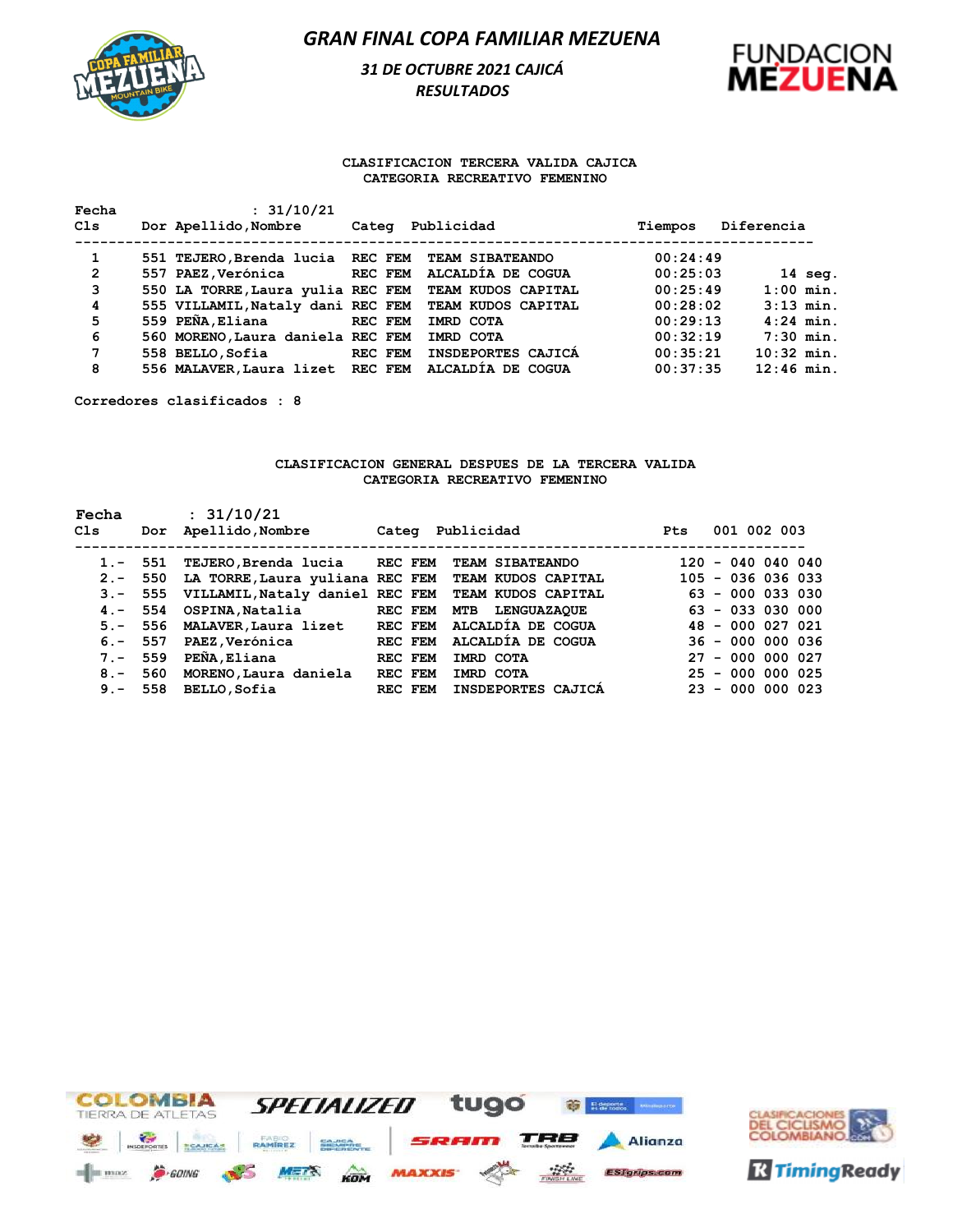

# *31 DE OCTUBRE 2021 CAJICÁ RESULTADOS*



#### **CLASIFICACION TERCERA VALIDA CAJICA CATEGORIA UNIVERSITARIOS**

| Fecha        | : 31/10/21                       |       |                           |          |             |
|--------------|----------------------------------|-------|---------------------------|----------|-------------|
| Cls          | Dor Apellido, Nombre             | Categ | Publicidad                | Tiempos  | Diferencia  |
| 1            | 4008 QUILAWI, Felipe             | UNIVE | E.F.D SESOUILE            | 00:26:49 |             |
| $\mathbf{2}$ | 4002 SALGADO, Duban alejan UNIVE |       | UNIVERSIDAD MILITAR NUEVA | 00:27:04 | $15$ seq.   |
| 3            | 4009 RODRIGUEZ, Manuel ale UNIVE |       | INSDEPORTES CAJICA        | 00:29:54 | $3:05$ min. |
| 4            | 4012 BAQUERO, Ricardo andr UNIVE |       | UNAD-HRZ                  | 00:30:15 | $3:26$ min. |
| 5            | 4011 BURBANO, Edgar              | UNIVE | UNILIBRE-VELOCIRAPTORS    | 00:34:13 | $7:24$ min. |
| 6            | 4003 GARCÍA, Milton camilo UNIVE |       | <b>SENA</b>               | 00:34:50 | $8:01$ min. |
| 7            | 4000 CORTÉS, Andrés julián UNIVE |       | UNIVERSIDAD MILITAR NUEVA | $-1$ VTA |             |

**Corredores clasificados : 7**

### **CLASIFICACION GENERAL DESPUES DE LA TERCERA VALIDA CATEGORIA UNIVERSITARIOS**

| Fecha<br>Cls | Dor | : 31/10/21<br>Apellido, Nombre | Categ         | Publicidad                | <b>Pts</b> | 001 002 003         |
|--------------|-----|--------------------------------|---------------|---------------------------|------------|---------------------|
|              |     |                                |               |                           |            |                     |
| $1. - 4008$  |     | <b>QUILAWI, Felipe</b>         | <b>UNIVER</b> | E.F.D SESOUILE            |            | $116 - 040 036 040$ |
| $2 - 4009$   |     | RODRIGUEZ, Manuel aleja        | <b>UNIVER</b> | INSDEPORTES CAJICA        |            | $89 - 023 033 033$  |
| $3 - 4003$   |     | GARCIA, Milton camilo          | <b>UNIVER</b> | <b>SENA</b>               |            | $88 - 033 030 025$  |
| $4 - 4000$   |     | CORTÉS, Andrés julián          | <b>UNIVER</b> | UNIVERSIDAD MILITAR NUEVA |            | $71 - 021 027 023$  |
| $5. - 4002$  |     | SALGADO, Duban alejandr        | <b>UNIVER</b> | UNIVERSIDAD MILITAR NUEVA |            | $66 - 030 000 036$  |
| $6. - 4001$  |     | VÉLEZ, Manuel José             | <b>UNIVER</b> | UNIVERSIDAD DE LA SABANA  |            | $52 - 027 025 000$  |
| $7. - 4010$  |     | BOLAÑOS, Cristian              | <b>UNIVER</b> | ONE CYCLING               | 40         | $-000004000$        |
| $8 - 4007$   |     | CARRANZA, Cristian Feli        | <b>UNIVER</b> | UNIVERSIDAD ECCI          |            | $36 - 036 000 000$  |
| $9 - 4012$   |     | BAQUERO, Ricardo andres UNIVER |               | UNAD-HRZ                  |            | $30 - 000 000 030$  |
| $10 - 4011$  |     | <b>BURBANO, Edgar</b>          | <b>UNIVER</b> | UNILIBRE-VELOCIRAPTORS    | 27         | $-000000027$        |
| $11. - 4004$ |     | ACEVEDO, Juan Felipe           | <b>UNIVER</b> | UNIVERSIDAD DE LA SABANA  | 25         | - 025 000 000       |



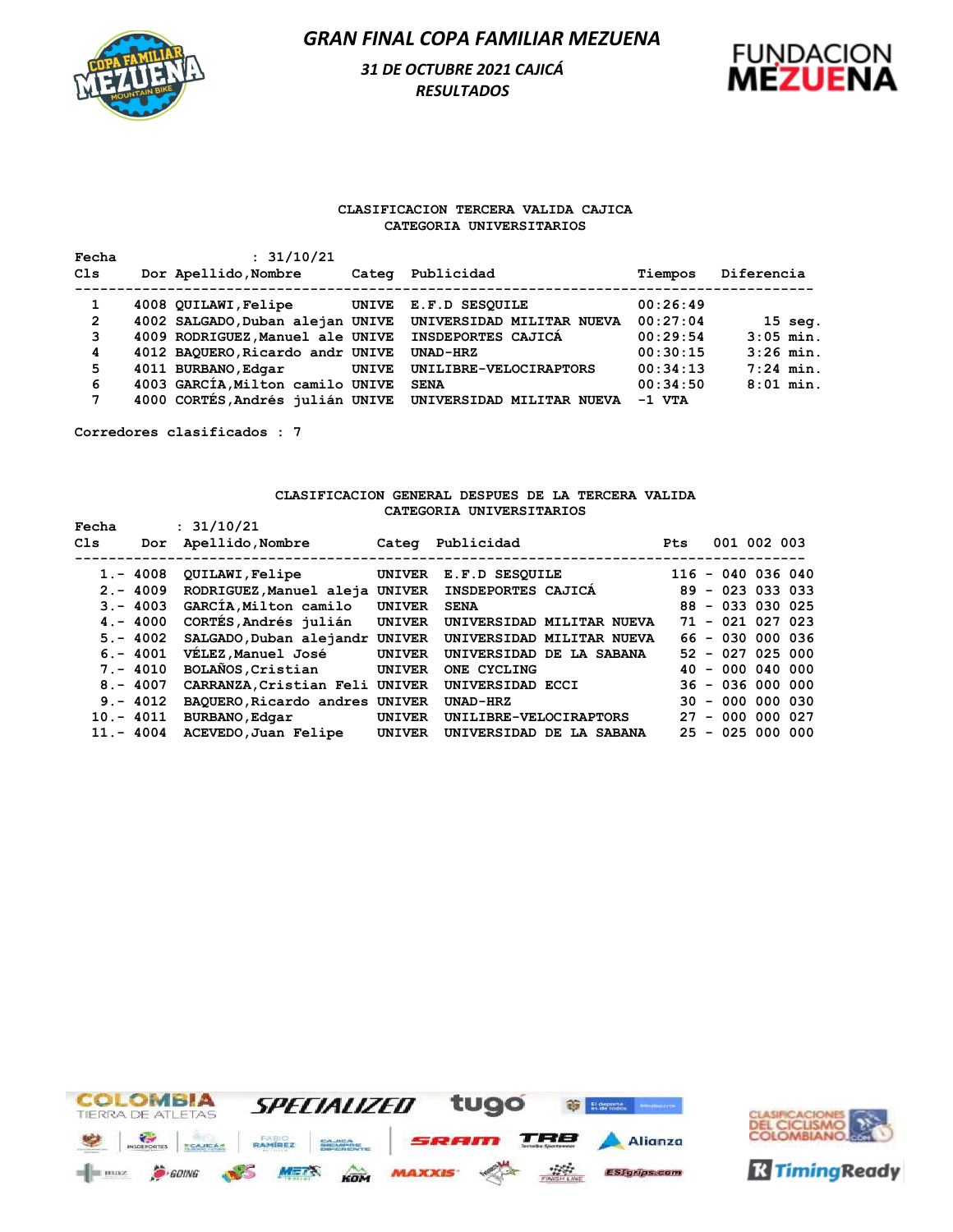## *31 DE OCTUBRE 2021 CAJICÁ RESULTADOS*



#### **CLASIFICACION TERCERA VALIDA CAJICA CATEGORIA RECREATIVO MASCULINO 2**

| Fecha        | : 31/10/21                         |          |                         |                 |            |              |
|--------------|------------------------------------|----------|-------------------------|-----------------|------------|--------------|
| C1s          | Dor Apellido, Nombre               |          | Categ Publicidad        | Tiempos         | Diferencia |              |
| 1            | 616 MARROQUIN, Andres fel REC MAS2 |          | <b>DISTELFER</b>        | 00:28:44        |            |              |
| $\mathbf{2}$ | 600 PUENTES, Elieser               | REC MAS2 | <b>GUEPARDOS</b>        | 00:30:26        |            | $1:42$ min.  |
| 3            | 613 VELASQUEZ, Jorge               | REC MAS2 | TEAM TABIO              | 00:31:29        |            | $2:45$ min.  |
| 4            | 609 PAEZ, Camilo                   | REC MAS2 | <b>GUEPARDOS</b>        | 00:32:21        |            | $3:37$ min.  |
| 5            | 605 LIZARAZO, Fabio                | REC MAS2 | <b>GUEPARDOS</b>        | 00:33:29        |            | $4:45$ min.  |
| 6            | 619 CASAS, Edwin antonio           | REC MAS2 | <b>ENERGY SOLUTIONS</b> | 00:34:00        |            | $5:16$ min.  |
| 7            | 611 GARZON, Adolfo                 | REC MAS2 | DROGUERIAS ALFA         | 00:34:28        |            | $5:44$ min.  |
| 8            | 617 DUQUE, Johnsy edison           | REC MAS2 | RINO MOUNTAIN BIKE      | 00:34:55        |            | $6:11$ min.  |
| 9            | 603 CHAPARRO, Ronald               | REC MAS2 | <b>GUEPARDOS EFD</b>    | 00:35:09        |            | $6:25$ min.  |
| 10           | 618 CORTES, Juan carlos REC MAS2   |          | LA GRUPETA TRB          | 00:37:23        |            | $8:39$ min.  |
| 11           | 612 GIL, José antonio REC MAS2     |          | TEAM KUDOS CAPITAL      | 00:37:45        |            | $9:01$ min.  |
| 12           | 621 ARGUELLO, Fredy alber REC MAS2 |          | VADOREAL SANTANDER      | 00:38:31        |            | $9:47$ min.  |
| 13           | 601 CALDERON, Daniel yesi REC MAS2 |          | C <sub>2</sub>          | 00:42:44        |            | $14:00$ min. |
| 14           | 604 GUEVRAA, Fabian                | REC MAS2 | <b>LENGUAZAQUE</b>      | $-1 \nabla T A$ |            |              |
| 15           | 614 SERRANO, Hugo fernand REC MAS2 |          | <b>GUEPARDOS EFD</b>    | $-1 \nabla T A$ |            |              |

**Corredores clasificados : 15**

**Corredores retirados en la etapa**

**-----------------------------------------------------------------------------------**

 **-- 615 MOLINA,Santiago REC MAS2 SOLITARIO** 



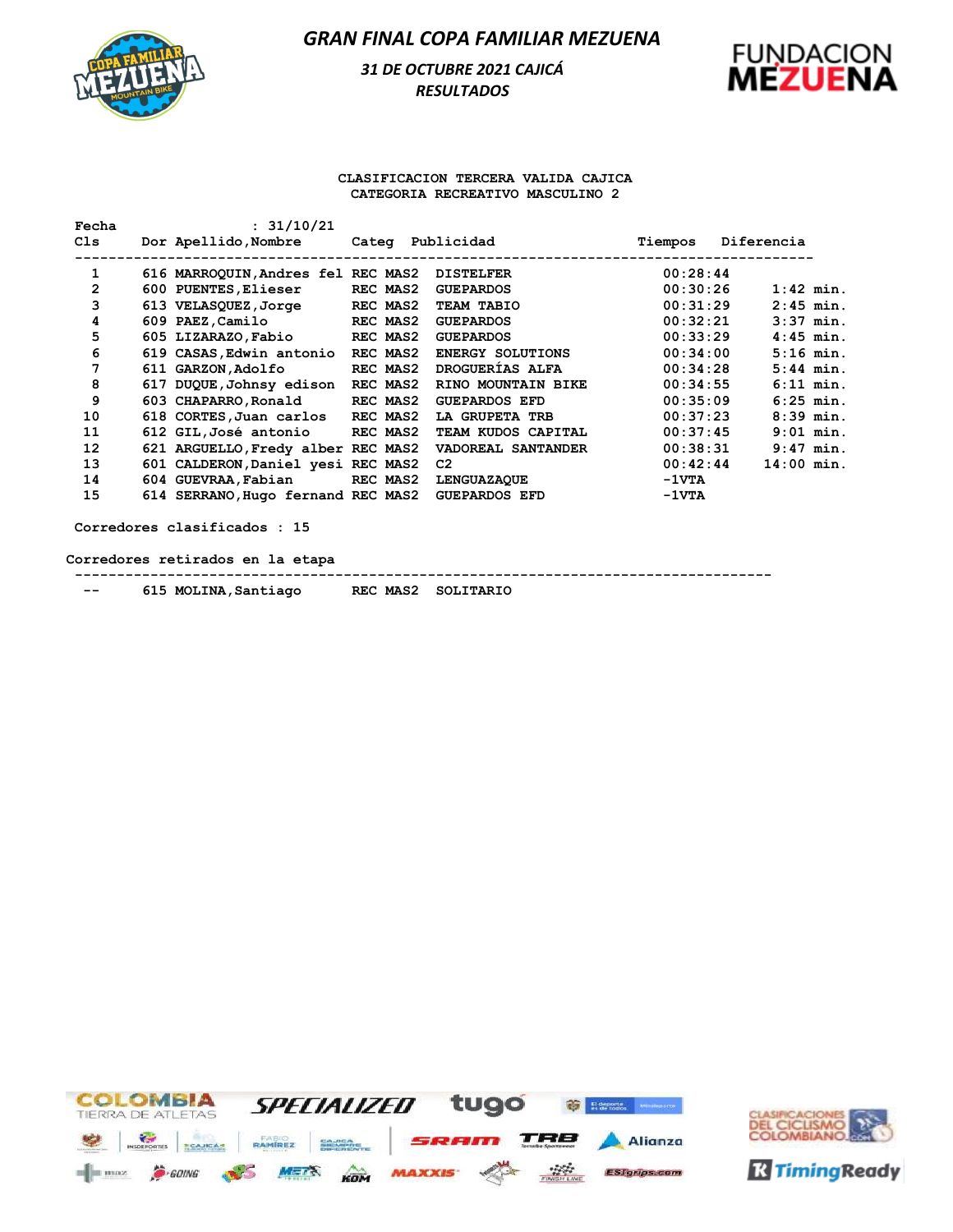# *31 DE OCTUBRE 2021 CAJICÁ RESULTADOS*



### **CLASIFICACION GENERAL DESPUES DE LA TERCERA VALIDA CATEGORIA RECREATIVO MASCULINO 2**

| Fecha      |     | : 31/10/21                        |          |                         |            |                        |
|------------|-----|-----------------------------------|----------|-------------------------|------------|------------------------|
| Cls        | Dor | Apellido, Nombre Categ Publicidad |          |                         | <b>Pts</b> | 001 002 003            |
|            |     |                                   |          |                         |            |                        |
| $1 -$      | 603 | CHAPARRO, Ronald                  | REC MAS2 | <b>GUEPARDOS EFD</b>    |            | $99 - 040 040 019$     |
| $2 -$      | 605 | LIZARAZO, Fabio                   | REC MAS2 | <b>GUEPARDOS</b>        |            | $93 - 036 030 027$     |
| $3 -$      | 600 | <b>PUENTES, Elieser</b>           | REC MAS2 | <b>GUEPARDOS</b>        |            | $69 - 033 000 036$     |
| $4 -$      | 609 | PAEZ, Camilo                      | REC MAS2 | <b>GUEPARDOS</b>        |            | $66 - 000 036 030$     |
| $5. -$     | 601 | CALDERON, Daniel yesith REC MAS2  |          | C2                      |            | $64 - 030 023 011$     |
| $6. - 604$ |     | GUEVRAA, Fabian                   | REC MAS2 | <b>LENGUAZAQUE</b>      |            | $58 - 027 021 010$     |
| $7 -$      | 611 | <b>GARZON,Adolfo</b>              | REC MAS2 | <b>DROGUERIAS ALFA</b>  |            | $48 - 000 025 023$     |
| $8 -$      | 612 | GIL,José antonio                  | REC MAS2 | TEAM KUDOS CAPITAL      |            | $42 - 000 027 015$     |
| $9 -$      | 616 | MARROQUIN, Andres felip REC MAS2  |          | <b>DISTELFER</b>        |            | $40 - 000 000 040$     |
| $10. -$    | 613 | VELASQUEZ,Jorge                   | REC MAS2 | TEAM TABIO              |            | $33 - 000 000 033$     |
| $11. -$    | 606 | <b>DELGADO, Manuel</b>            | REC MAS2 | <b>BOGOTA</b>           |            | $33 - 000$ 033 000     |
| $12 -$     | 619 | CASAS, Edwin antonio              | REC MAS2 | <b>ENERGY SOLUTIONS</b> |            | $25 - 000 000 025$     |
| $13 -$     | 617 | DUQUE,Johnsy edison               | REC MAS2 | RINO MOUNTAIN BIKE      |            | - 000 000 021<br>21    |
| $14. -$    | 618 | CORTES, Juan carlos               | REC MAS2 | LA GRUPETA TRB          |            | 17<br>$-000000017$     |
| $15. -$    | 621 | ARGUELLO, Fredy alberto REC MAS2  |          | VADOREAL SANTANDER      |            | - 000<br>000 013<br>13 |
| $16. -$    | 614 | SERRANO, Hugo fernando            | REC MAS2 | <b>GUEPARDOS EFD</b>    |            | $9 - 000 000 009$      |



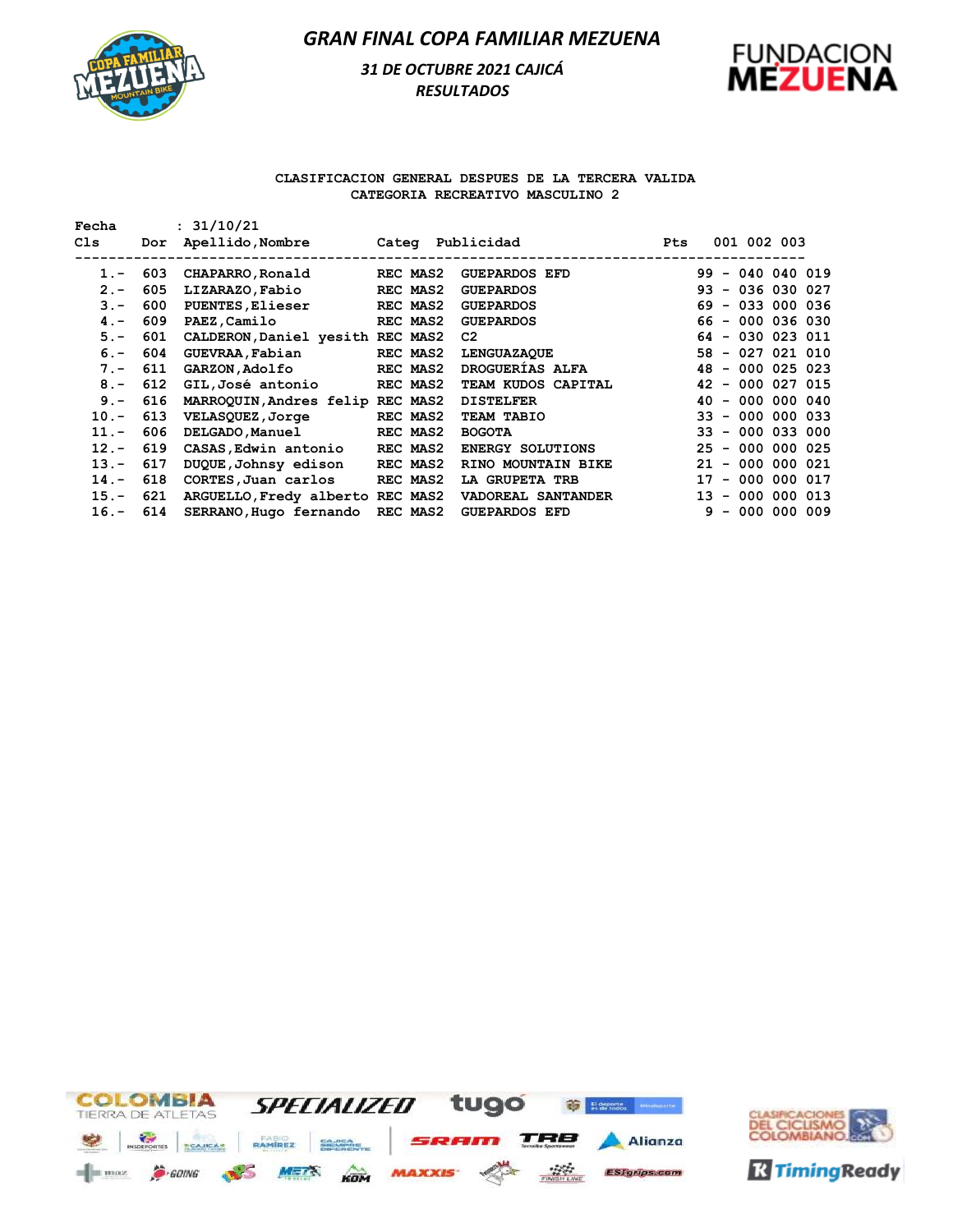## *31 DE OCTUBRE 2021 CAJICÁ RESULTADOS*



#### **CLASIFICACION TERCERA VALIDA CAJICA CATEGORIA MASTER MASCULINO 1**

| Fecha          | : 31/10/21                           |       |                  |                      |         |          |              |             |
|----------------|--------------------------------------|-------|------------------|----------------------|---------|----------|--------------|-------------|
| Cls            | Dor Apellido, Nombre                 | Categ |                  | Publicidad           | Tiempos |          | Diferencia   |             |
| 1              | 8017 SANCHEZ, Fabian                 |       | <b>MAS MASC1</b> | <b>INDEPENDIENTE</b> |         | 00:43:36 |              |             |
| $\overline{2}$ | 8006 CORTES, Juan carlos             |       | MAS MASC1        | IMRD TOCANCIPA       |         | 00:47:26 | $3:50$ min.  |             |
| 3              | 8028 CASTRO, Jorge alberto MAS MASC1 |       |                  | CAJICA               |         | 00:50:00 |              | $6:24$ min. |
| 4              | 8007 ACOSTA, Luis carlos             |       | MAS MASC1        | IMRD TOCANCIPA       |         | 00:50:15 |              | $6:39$ min. |
| 5              | 8010 RODRIGUEZ, Victor alf MAS MASC1 |       |                  | ALCALDIA DE COGUA    |         | 00:50:44 | $7:08$ min.  |             |
| 6              | 8002 NEUSA, Brian                    |       | MAS MASC1        | <b>GUEPARDOSEFD</b>  |         | 00:51:08 | $7:32$ min.  |             |
| 7              | 8008 PINILLA, Miquel arman MAS MASC1 |       |                  | INDEPENDIENTE        |         | 00:59:42 | $16:06$ min. |             |
| 8              | 8016 HERRERA, Jairo alonso MAS MASC1 |       |                  | INSDEPORTES CAJICA   |         | 01:01:43 | $18:07$ min. |             |
| 9              | 8019 RODRIGUEZ, Edwin hern MAS MASC1 |       |                  | IMRD SOACHA AVANZA   |         | 01:03:54 | $20:18$ min. |             |
|                |                                      |       |                  |                      |         |          |              |             |

**Corredores clasificados : 9**

**Corredores retirados en la etapa**

**----------------------------------------------------------------------------------- -- 8024 CLAVIJO,Ivan dario MAS MASC1 LOS DEL NORTE** 

 **-- 8026 PACHÓN,Oscar giovann MAS MASC1 CAJICÁ** 

#### **CLASIFICACION GENERAL DESPUES DE LA TERCERA VALIDA CATEGORIA MASTER MASCULINO 1**

**Fecha : 31/10/21**

|                                           |  |                                                                                                                                                                                                                                                                                                                                                                                                                                                         |                                                                                                                                | <b>Pts</b>                                                                                                                                                                                  |                                  |                                                                                                                                                                                                                                                                                                                                                                                                                                                                                                          |
|-------------------------------------------|--|---------------------------------------------------------------------------------------------------------------------------------------------------------------------------------------------------------------------------------------------------------------------------------------------------------------------------------------------------------------------------------------------------------------------------------------------------------|--------------------------------------------------------------------------------------------------------------------------------|---------------------------------------------------------------------------------------------------------------------------------------------------------------------------------------------|----------------------------------|----------------------------------------------------------------------------------------------------------------------------------------------------------------------------------------------------------------------------------------------------------------------------------------------------------------------------------------------------------------------------------------------------------------------------------------------------------------------------------------------------------|
| SANCHEZ, Fabian                           |  | INDEPENDIENTE                                                                                                                                                                                                                                                                                                                                                                                                                                           |                                                                                                                                |                                                                                                                                                                                             |                                  |                                                                                                                                                                                                                                                                                                                                                                                                                                                                                                          |
| NEUSA, Brian                              |  | <b>GUEPARDOSEFD</b>                                                                                                                                                                                                                                                                                                                                                                                                                                     |                                                                                                                                |                                                                                                                                                                                             |                                  |                                                                                                                                                                                                                                                                                                                                                                                                                                                                                                          |
| CORTES, Juan carlos                       |  |                                                                                                                                                                                                                                                                                                                                                                                                                                                         |                                                                                                                                |                                                                                                                                                                                             |                                  |                                                                                                                                                                                                                                                                                                                                                                                                                                                                                                          |
| $4 - 8010$                                |  |                                                                                                                                                                                                                                                                                                                                                                                                                                                         |                                                                                                                                |                                                                                                                                                                                             |                                  |                                                                                                                                                                                                                                                                                                                                                                                                                                                                                                          |
| ACOSTA, Luis carlos                       |  | IMRD TOCANCIPA                                                                                                                                                                                                                                                                                                                                                                                                                                          |                                                                                                                                |                                                                                                                                                                                             |                                  |                                                                                                                                                                                                                                                                                                                                                                                                                                                                                                          |
| $6. - 8016$<br>HERRERA, Jairo alonso      |  |                                                                                                                                                                                                                                                                                                                                                                                                                                                         |                                                                                                                                |                                                                                                                                                                                             |                                  |                                                                                                                                                                                                                                                                                                                                                                                                                                                                                                          |
| $7. -*8009$<br>ROJAS, Mario David         |  |                                                                                                                                                                                                                                                                                                                                                                                                                                                         |                                                                                                                                |                                                                                                                                                                                             |                                  |                                                                                                                                                                                                                                                                                                                                                                                                                                                                                                          |
| <b>MARTINEZ, Rafael</b><br>7.-*8011       |  |                                                                                                                                                                                                                                                                                                                                                                                                                                                         |                                                                                                                                |                                                                                                                                                                                             |                                  |                                                                                                                                                                                                                                                                                                                                                                                                                                                                                                          |
|                                           |  | INDEPENDIENTE                                                                                                                                                                                                                                                                                                                                                                                                                                           |                                                                                                                                |                                                                                                                                                                                             |                                  |                                                                                                                                                                                                                                                                                                                                                                                                                                                                                                          |
| 10.- 8028<br>CASTRO, Jorge alberto        |  | CAJICA                                                                                                                                                                                                                                                                                                                                                                                                                                                  |                                                                                                                                |                                                                                                                                                                                             |                                  |                                                                                                                                                                                                                                                                                                                                                                                                                                                                                                          |
| 11.-*8003<br>RINCON, Marco Aurelio        |  | <b>CUELLOS FÉLIX</b>                                                                                                                                                                                                                                                                                                                                                                                                                                    |                                                                                                                                |                                                                                                                                                                                             |                                  |                                                                                                                                                                                                                                                                                                                                                                                                                                                                                                          |
| TORRES, Alejandro                         |  | <b>SPECIALIZED</b>                                                                                                                                                                                                                                                                                                                                                                                                                                      |                                                                                                                                |                                                                                                                                                                                             |                                  |                                                                                                                                                                                                                                                                                                                                                                                                                                                                                                          |
| 13.- 8019                                 |  |                                                                                                                                                                                                                                                                                                                                                                                                                                                         |                                                                                                                                |                                                                                                                                                                                             |                                  |                                                                                                                                                                                                                                                                                                                                                                                                                                                                                                          |
| <b>MEDEL, Gonzalo</b>                     |  |                                                                                                                                                                                                                                                                                                                                                                                                                                                         |                                                                                                                                |                                                                                                                                                                                             |                                  |                                                                                                                                                                                                                                                                                                                                                                                                                                                                                                          |
| $15 - 8013$<br><b>BOHORQUEZ, Oscar</b>    |  |                                                                                                                                                                                                                                                                                                                                                                                                                                                         |                                                                                                                                |                                                                                                                                                                                             |                                  |                                                                                                                                                                                                                                                                                                                                                                                                                                                                                                          |
| 16.- 8012<br><b>GOMEZ, Sergio Alberto</b> |  | GUEPARDOS EFD                                                                                                                                                                                                                                                                                                                                                                                                                                           |                                                                                                                                |                                                                                                                                                                                             |                                  |                                                                                                                                                                                                                                                                                                                                                                                                                                                                                                          |
| $17. -*8014$                              |  | SOACHA IMRDS                                                                                                                                                                                                                                                                                                                                                                                                                                            |                                                                                                                                |                                                                                                                                                                                             |                                  |                                                                                                                                                                                                                                                                                                                                                                                                                                                                                                          |
| 17.-*8024<br>CLAVIJO,Ivan dario           |  | LOS DEL NORTE                                                                                                                                                                                                                                                                                                                                                                                                                                           |                                                                                                                                |                                                                                                                                                                                             |                                  |                                                                                                                                                                                                                                                                                                                                                                                                                                                                                                          |
| CORREA, Sebastian                         |  | <b>MINDLEGS</b>                                                                                                                                                                                                                                                                                                                                                                                                                                         |                                                                                                                                |                                                                                                                                                                                             |                                  |                                                                                                                                                                                                                                                                                                                                                                                                                                                                                                          |
| $20 - 8004$<br>CHACON, William            |  | ZIPAQUIRA                                                                                                                                                                                                                                                                                                                                                                                                                                               |                                                                                                                                |                                                                                                                                                                                             |                                  |                                                                                                                                                                                                                                                                                                                                                                                                                                                                                                          |
| GUTIÉRREZ,Jorge Al5<br>$21 - 8015$        |  | CLUB P10                                                                                                                                                                                                                                                                                                                                                                                                                                                |                                                                                                                                |                                                                                                                                                                                             |                                  |                                                                                                                                                                                                                                                                                                                                                                                                                                                                                                          |
| 22.- 8020<br>POLANCO, Juan Diego          |  |                                                                                                                                                                                                                                                                                                                                                                                                                                                         |                                                                                                                                |                                                                                                                                                                                             |                                  |                                                                                                                                                                                                                                                                                                                                                                                                                                                                                                          |
|                                           |  | <b>MAS MASC1</b><br><b>MAS MASC1</b><br><b>MAS MASC1</b><br>RODRIGUEZ, Victor alfon MAS MASC1<br>MAS MASC1<br><b>MAS MASC1</b><br><b>MAS MASC1</b><br>9. - 8008 PINILLA, Miguel armando MAS MASC1<br><b>MAS MASC1</b><br><b>MAS MASC1</b><br>RODRIGUEZ, Edwin hernan MAS MASC1<br><b>MAS MASC1</b><br><b>MAS MASC1</b><br>MAS MASC1<br>MADARIAGA, Antonio Carl MAS MASC1<br>MAS MASC1<br>MAS MASC1<br><b>MAS MASC1</b><br><b>MAS MASC1</b><br>MAS MASC1 | Dor Apellido, Nombre Cateq Publicidad<br>---------------------------<br>IMRD TOCANCIPÁ<br><b>MAS MASC1</b><br><b>MAS MASC1</b> | ALCALDÍA DE COGUA<br><b>INSDEPORTES CAJICÁ</b><br>SPECIALIZED AV BOYACA<br>ALCALDÍA DE COGUA<br>IMRD SOACHA AVANZA<br>CORDILLERA TREK<br>HOJARASCA PIEDECUESTA<br>CLUB RUEDA LIBRE MANIZALE | -------------------------------- | 001 002 003<br>$116 - 040 036 040$<br>$101 - 036 040 025$<br>$96 - 030 030 036$<br>$58 - 021 010 027$<br>$53 - 000 023 030$<br>$51 - 015 015 021$<br>$48 - 023 025 000$<br>$48 - 027 021 000$<br>$40 - 017 000 023$<br>$33 - 000000033$<br>$33 - 033000000$<br>$33 - 000033000$<br>$30 - 000 011 019$<br>$27 - 000027000$<br>$26 - 013 013 000$<br>$25 - 025 000 000$<br>$19 - 019 000 000$<br>$19 - 000 019 000$<br>$17 - 000 017 000$<br>$11 - 011 000 000$<br>$10 - 010 000 000$<br>$9 - 000 009 000$ |



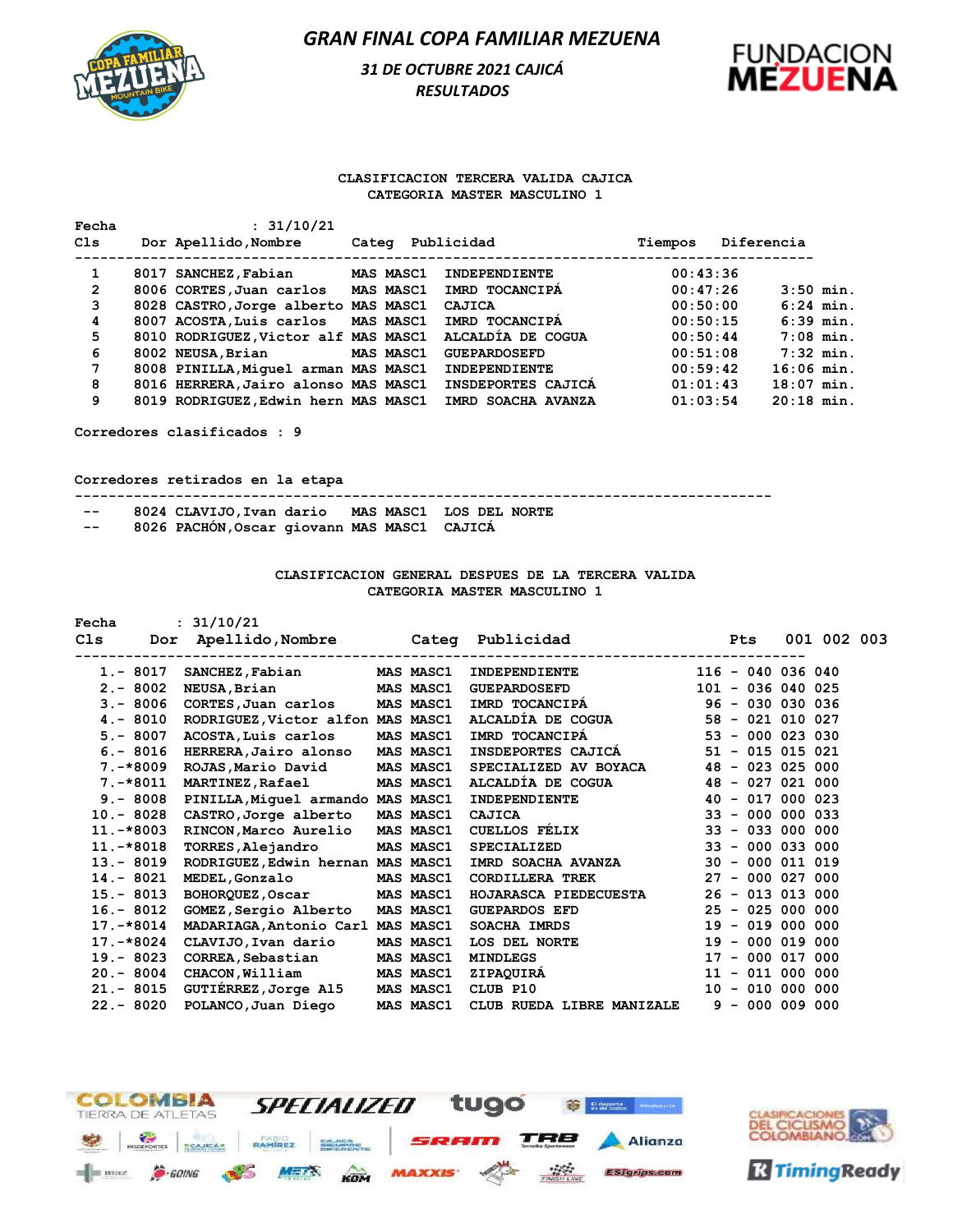

# *31 DE OCTUBRE 2021 CAJICÁ RESULTADOS*



#### **CLASIFICACION TERCERA VALIDA CAJICA CATEGORIA RECREATIVO MASCULINO 1**

| Fecha        | : 31/10/21                         |          |                           |                           |              |             |
|--------------|------------------------------------|----------|---------------------------|---------------------------|--------------|-------------|
| Cls          | Dor Apellido, Nombre               |          | Categ Publicidad          | Tiempos                   | Diferencia   |             |
| 1            | 846 SANTOS, Juan nicolas           | REC MAS1 | <b>INSDEPORTES CAJICA</b> | -------------<br>00:36:24 |              |             |
| $\mathbf{2}$ | 803 CARO, Andres bayardo REC MAS1  |          | IMRD TOCANCIPA            | 00:36:49                  |              | 25 seg.     |
| 3            | 806 MARIÑO, José manuel            | REC MAS1 | <b>PACHO</b>              | 00:37:12                  |              | 48 seg.     |
| 4            | 802 DIAZ, James julian             | REC MAS1 | IMRD TOCANCIPA            | 00:37:22                  |              | 58 seg.     |
| 5            | 863 CHIVARA, Jhon alexand REC MAS1 |          | INDERTEN TENJO            | 00:38:56                  |              | $2:32$ min. |
| 6            | 837 PACHON, Juan carlos            | REC MAS1 | ZIPAQUIRÁ TIERRA DE CAMPE | 00:39:04                  |              | $2:40$ min. |
| 7            | 832 MALAVER, Jose stiven REC MAS1  |          | ALCALDÍA DE COGUA         | 00:39:24                  |              | $3:00$ min. |
| 8            | 834 FORERO, Carlos andres REC MAS1 |          | ALCALDÍA DE COGUA         | 00:39:38                  |              | $3:14$ min. |
| 9            | 852 TELLEZ, Cristian rami REC MAS1 |          | IMRD TOCANCIPA            | 00:40:42                  |              | $4:18$ min. |
| 10           | 858 LOPEZ, Brayan Stick            | REC MAS1 | <b>LENGUAZAQUE</b>        | 00:40:50                  |              | $4:26$ min. |
| 11           | 818 GONZALEZ, Juan nicola REC MAS1 |          | E.F.D GACHANCIPÁ          | 00:40:50                  |              | $4:26$ min. |
| 12           | 815 PANCHE, David santiag REC MAS1 |          | E.F.D GACHANCIPA          | 00:41:25                  |              | $5:01$ min. |
| 13           | 8025 PINZON, Arley                 | REC MAS1 | <b>SUESCA</b>             | 00:41:26                  |              | $5:02$ min. |
| 14           | 874 GÓMEZ, Edison fabián REC MAS1  |          | <b>BIGOTE BIKE</b>        | 00:41:34                  |              | $5:10$ min. |
| 15           | 816 FERNANDEZ, Johan andr REC MAS1 |          | E.F.D GACHANCIPA          | 00:42:10                  |              | $5:46$ min. |
| 16           | 836 MENDEZ, Oscar javier REC MAS1  |          | ALCALDÍA DE COGUA         | 00:42:41                  |              | $6:17$ min. |
| 17           | 868 NAVAS, Sergio                  | REC MAS1 | INDEPENDIENTE             | 00:42:58                  |              | $6:34$ min. |
| 18           | 862 GONZALEZ, Edwin carri REC MAS1 |          | LOCAL LEGENDS ZIPAQUIRA   | 00:43:47                  |              | $7:23$ min. |
| 19           | 865 RAMOS, Juan camilo             | REC MAS1 | E.F.D GACHANCIPA          | 00:43:47                  |              | $7:23$ min. |
| 20           | 830 TORRALBA, Camilo REC MAS1      |          | LA GRUPETA TRB            | 00:46:29                  | $10:05$ min. |             |
| 21           | 844 BALLEN, Juan esteban REC MAS1  |          | IMRDZ ZIPAQUIRA           | 00:46:42                  | $10:18$ min. |             |
| 22           | 875 GERENA, Cesar rodrigo REC MAS1 |          | <b>TIENDA FOCUS UBATE</b> | 00:46:49                  | $10:25$ min. |             |
| 23           | 851 TELLEZ, Ivan camilo REC MAS1   |          | IMRD TOCANCIPA            | 00:47:35                  | $11:11$ min. |             |
| 24           | 855 PADILLA, Ian phillip REC MAS1  |          | INSDEPORTES CAJICA        | 00:47:54                  | $11:30$ min. |             |
| 25           | 870 MONTAÑO, Marco antoni REC MAS1 |          | IMRD TOCANCIPA            | 00:48:10                  | $11:46$ min. |             |
| 26           | 871 MANCERA, Diego enriqu REC MAS1 |          | TEAM ZENITH MTB           | 00:48:32                  | $12:08$ min. |             |
| 27           | 843 SALGADO, David santia REC MAS1 |          | IMCRDZ ZIPAQUIRA          | $-1VTA$                   |              |             |
| 28           | 833 ORTIZ, Mateo david             | REC MAS1 | ALCALDÍA DE COGUA         | $-1VTA$                   |              |             |
| 29           | 829 FORERO, Andrés felipe REC MAS1 |          | LA GRUPETA TRB            | $-1 \nabla T A$           |              |             |
| 30           | 877 CARDOZO, Andres sain REC MAS1  |          | PANADERIA Y PASTELERIA RI | $-1VTA$                   |              |             |
| 31           | 864 ZULETA, Thomas salaza REC MAS1 |          | CAJICÁ                    | $-1VTA$                   |              |             |
| 32           | 873 GUTIERREZ, Yeferson d REC MAS1 |          | INDEPENDIENTE             | $-1VTA$                   |              |             |
| 33           | 853 RODRIGUEZ, Julian cam REC MAS1 |          | INDEPENDIENTE             | $-1VTA$                   |              |             |
| 34           | 867 PARRA, Wilmar                  | REC MAS1 | INDEPENDIENTE             | -1VTA                     |              |             |
| 35           | 876 GARCIA, Hugo alexande REC MAS1 |          | ZENITH                    | $-1VTA$                   |              |             |
| 36           | 872 LISSA, Kated bashir            | REC MAS1 | LA CALERA                 | $-1VTA$                   |              |             |

**Corredores clasificados : 36**



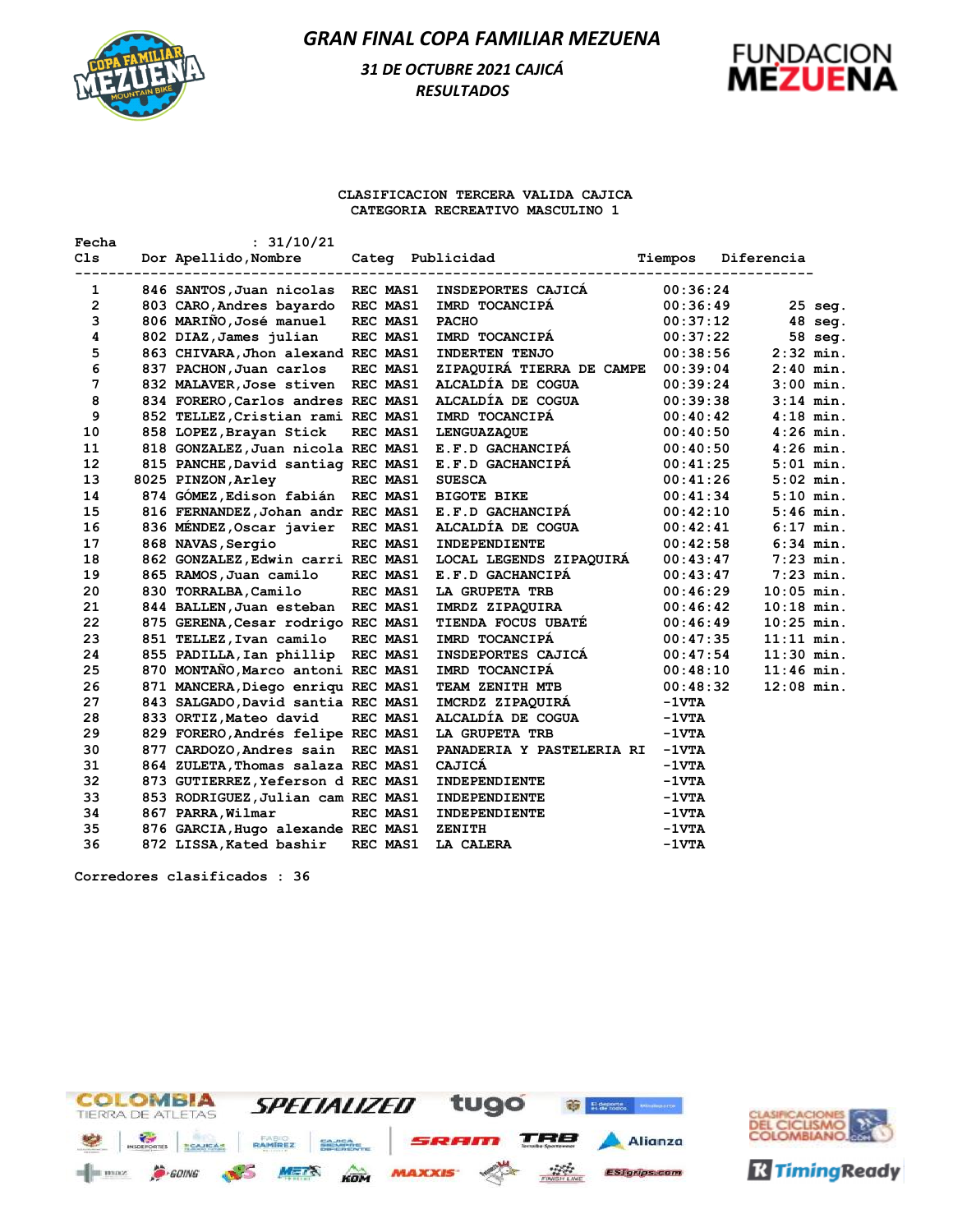

# *31 DE OCTUBRE 2021 CAJICÁ RESULTADOS*



### **CLASIFICACION GENERAL DESPUES DE LA TERCERA VALIDA CATEGORIA RECREATIVO MASCULINO 1**

| Fecha<br>Cls         | Dor | : 31/10/21<br>Apellido, Nombre                            |                             | Categ Publicidad                     | Pts | 001 002 003                          |  |
|----------------------|-----|-----------------------------------------------------------|-----------------------------|--------------------------------------|-----|--------------------------------------|--|
| $1. -$               | 806 | MARIÑO, José manuel                                       | REC MAS1                    | <b>PACHO</b>                         |     | $109 - 040 036 033$                  |  |
| 2.-                  | 846 | SANTOS, Juan nicolas                                      | REC MAS1                    | INSDEPORTES CAJICA                   |     | 103 - 030 033 040                    |  |
| $3 -$                | 803 | CARO, Andres bayardo                                      | REC MAS1                    | IMRD TOCANCIPA                       |     | 93 - 036 021 036                     |  |
| 4. –                 | 832 | MALAVER, Jose stiven                                      | <b>REC MAS1</b>             | ALCALDIA DE COGUA                    |     | $81 - 033 025 023$                   |  |
| $5. -$               | 802 | DIAZ, James julian                                        | REC MAS1                    | IMRD TOCANCIPA                       |     | $80 - 010 040 030$                   |  |
| $6. -$               | 837 | PACHON, Juan carlos                                       | REC MAS1                    | ZIPAQUIRA TIERRA DE CAMPE            |     | $80 - 025 030 025$                   |  |
| 7.-                  | 834 | FORERO, Carlos andres                                     | REC MAS1                    | ALCALDIA DE COGUA                    |     | 63 - 019 023 021                     |  |
| $8 -$                | 835 | ALVAREZ, Yubert leandro REC MAS1                          |                             | ALCALDIA DE COGUA                    |     | $46 - 027 019 000$                   |  |
| $9. -$               | 852 | TELLEZ, Cristian ramiro REC MAS1                          |                             | IMRD TOCANCIPA                       |     | $34 - 000$ 015 019                   |  |
| $10. -$              | 863 | CHIVARA, Jhon alexander REC MAS1                          |                             | <b>INDERTEN TENJO</b>                |     | $30 - 000 003 027$                   |  |
| $11. -$              | 800 | DIAZ, Diego Fernando                                      | REC MAS1                    | <b>NAZAR SPORT BIKE</b>              |     | 28 - 011 017 000                     |  |
| $12. -$              | 860 | HINCAPIE, Victor Alexan REC MAS1                          |                             | E.F.D. SESQUILE                      |     | $27 - 000027000$                     |  |
| $13. -$              | 836 | MÉNDEZ, Oscar javier                                      | REC MAS1                    | ALCALDIA DE COGUA                    |     | $25 - 017 000 008$                   |  |
| $14. -$              | 840 | RAMIREZ, Carlos Andres                                    | REC MAS1                    | <b>LENGUAZAQUE</b><br>MTB            |     | $25 - 015 010 000$                   |  |
| $15. -$              | 839 | SARMIENTO, Michael Stev REC MAS1                          |                             | E.F.D SESQUILE                       |     | $23 - 023000000$                     |  |
| $16. -$              | 816 | FERNANDEZ, Johan andrey REC MAS1                          |                             | E.F.D GACHANCIPA                     |     | 22 - 013 000 009                     |  |
| $17. -$              | 824 | AGUILAR, Jaiver                                           | REC MAS1                    | <b>BLACKWHEEL TEAM</b>               |     | $21 - 021 000 000$                   |  |
| $18. -$              | 818 | GONZALEZ, Juan nicolas                                    | REC MAS1                    | E.F.D GACHANCIPA                     |     | $19 - 004 000 015$                   |  |
| $19. -$              | 833 | ORTIZ, Mateo david                                        | REC MAS1                    | ALCALDÍA DE COGUA                    |     | 19 - 009 009 001                     |  |
| $20 -$               | 858 | LOPEZ, Brayan Stick                                       | <b>REC MAS1</b>             | LENGUAZAQUE                          |     | 17 - 000 000 017                     |  |
| $21. -$              | 862 | GONZALEZ, Edwin carrill REC MAS1                          |                             | LOCAL LEGENDS ZIPAQUIRA              |     | 17 - 000 011 006                     |  |
| $22 -$               | 830 | TORRALBA, Camilo                                          | REC MAS1                    | LA GRUPETA TRB                       |     | $16 - 008 004 004$                   |  |
| $23 -$               | 815 | PANCHE, David santiago                                    | REC MAS1                    | E.F.D GACHANCIPA                     |     | 14 - 001 000 013                     |  |
| $24. -$              | 851 | TELLEZ, Ivan camilo                                       | REC MAS1                    | IMRD TOCANCIPA                       |     | $14 - 000 013 001$                   |  |
| $25. -$              | 827 | VELANDIA, Manuel Guille REC MAS1                          |                             | TEAM MC                              |     | $12 - 006 006 000$                   |  |
| $26. - 8025$         |     | PINZON, Arley                                             | <b>REC MAS1</b>             | <b>SUESCA</b>                        |     | $11 - 000 000 011$                   |  |
| $27. -$              | 874 | GOMEZ, Edison fabián                                      | REC MAS1                    | <b>BIGOTE BIKE</b>                   |     | $10 - 000 000 010$                   |  |
| $28. -$              | 855 | PADILLA, Ian phillip                                      | <b>REC MAS1</b>             | INSDEPORTES CAJICA                   |     | 9 - 000 008 001                      |  |
| $29. -$              | 843 | SALGADO, David santiago REC MAS1                          |                             | IMCRDZ ZIPAQUIRA                     |     | $9 - 001 007 001$                    |  |
| 30.-                 | 829 | FORERO, Andrés felipe                                     | <b>REC MAS1</b>             | LA GRUPETA TRB                       |     | 8 - 007 000 001                      |  |
| $31 -$               | 868 | NAVAS, Sergio                                             | REC MAS1                    | INDEPENDIENTE                        |     | 7 - 000 000 007                      |  |
| 32.-                 | 865 | RAMOS, Juan camilo                                        | REC MAS1                    | <b>E.F.D GACHANCIPA</b>              |     | 5 - 000 000 005                      |  |
| 33.-                 | 844 | BALLEN, Juan esteban                                      | REC MAS1                    | IMRDZ ZIPAQUIRA                      |     | 5 - 001 001 003                      |  |
| 34.-* 838            |     | ROCHA, Jesus Enrique                                      | REC MAS1                    | <b>COGUA</b>                         |     | 5 - 005 000 000                      |  |
| 34.-* 854            |     | QUINTERO, Thomas Esteba REC MAS1                          |                             | IMRD SOACHA                          |     | $5 - 000 005 000$                    |  |
| $36. -* 813$         |     | <b>AYALA, Alexis</b>                                      | <b>REC MAS1</b>             | <b>INDEPENDIENTE</b>                 |     | $3 - 003 000 000$<br>3 - 001 002 000 |  |
| $36. -* 825$<br>38.- | 875 | VASQUEZ, Duvan Felipe                                     | REC MAS1<br><b>REC MAS1</b> | E.F.D SESQUILE<br>TIENDA FOCUS UBATE |     | 2 - 000 000 002                      |  |
| 39.–                 | 853 | GERENA, Cesar rodrigo<br>RODRIGUEZ, Julian camil REC MAS1 |                             | INDEPENDIENTE                        |     | 2 - 000 001 001                      |  |
| $40.-*804$           |     | GIL, Yonatan Abelardo                                     | REC MAS1                    | IMRD TOCANCIPA                       |     | $2 - 001 001 000$                    |  |
| 40.–* 814            |     | ZAMBRANO, Juan sebastia REC MAS1                          |                             | <b>BACKWHEEL TEAM</b>                |     | 2 - 002 000 000                      |  |
| $40.-*828$           |     | QUINTERO, Luis Carlos                                     | REC MAS1                    | TEAM MC                              |     | $2 - 001 001 000$                    |  |
| $43. -$              | 870 | MONTAÑO, Marco antonio                                    | REC MAS1                    | IMRD TOCANCIPA                       |     | $1 - 000 000 001$                    |  |
| 44.-                 | 871 | MANCERA, Diego enrique                                    | REC MAS1                    | TEAM ZENITH MTB                      |     | 1 - 000 000 001                      |  |
| $45. -$              | 877 | CARDOZO, Andres sain                                      | REC MAS1                    | PANADERIA Y PASTELERIA RI            |     | 1 - 000 000 001                      |  |
| $46. -$              | 864 | ZULETA, Thomas salazar                                    | REC MAS1                    | CAJICA                               |     | $1 - 000 000 001$                    |  |
| $47. -$              | 873 | GUTIERREZ, Yeferson dav REC MAS1                          |                             | INDEPENDIENTE                        |     | $1 - 000 000 001$                    |  |
| $48. -$              | 867 | PARRA, Wilmar                                             | <b>REC MAS1</b>             | INDEPENDIENTE                        |     | $1 - 000 000 001$                    |  |
| $49. -$              | 876 | GARCIA, Hugo alexander                                    | REC MAS1                    | ZENITH                               |     | 1 - 000 000 001                      |  |
| $50. -$              | 872 | LISSA, Kated bashir                                       | <b>REC MAS1</b>             | LA CALERA                            |     | $1 - 000 000 001$                    |  |





**R** Timing Ready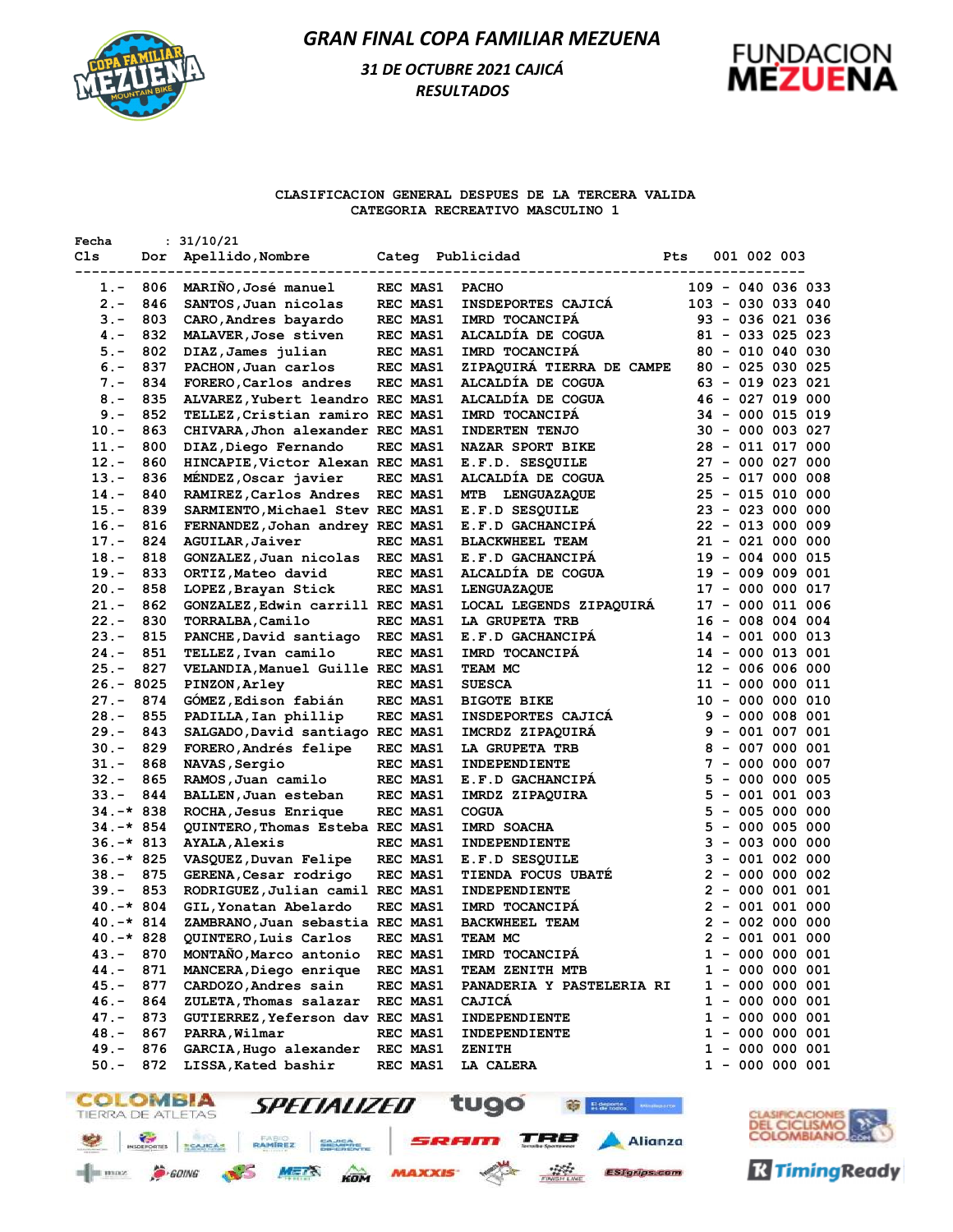

# *31 DE OCTUBRE 2021 CAJICÁ RESULTADOS*



### **CLASIFICACION GENERAL DESPUES DE LA TERCERA VALIDA CATEGORIA RECREATIVO MASCULINO 1**

| Fecha        |     | : 31/10/21                       |                  |                       |            |                   |
|--------------|-----|----------------------------------|------------------|-----------------------|------------|-------------------|
| Cls          | Dor | Apellido,Nombre                  | Categ Publicidad |                       | <b>Pts</b> | 001 002 003       |
|              |     |                                  |                  |                       |            |                   |
| $51. -* 801$ |     | GIL,José Antonio                 | <b>REC MAS1</b>  | TEAMKUDOSCAPITAL      |            | $1 - 001 000 000$ |
| $51. -* 807$ |     | RODRIGUEZ, Jeisson Sant REC MAS1 |                  | INDEPENDIENTE         |            | $1 - 001 000 000$ |
| $51. -* 808$ |     | FORERO, Daniel Felipe            | REC MAS1         | CLUB MC               |            | $-001000000$      |
| $51. -* 817$ |     | BARRETO, Fabio Esteban           | REC MAS1         | E.F.D GACHANCIPA      |            | $-001000000$      |
| $51. -* 826$ |     | NIÑO, Edgar Andres               | <b>REC MAS1</b>  | E.F.D SESOUILE        |            | $1 - 001 000 000$ |
| $51. -* 841$ |     | GALVIS, Andres Felipe            | <b>REC MAS1</b>  | MUNICIPIO DE CHIPAQUE |            | $1 - 001 000 000$ |
| $51. -* 845$ |     | SABOGAL, Newman Felipe           | REC MAS1         | ZIPAQUIRA             |            | - 001 000 000     |
| $51. -* 847$ |     | TRIVIÑO, Nils Sebastian REC MAS1 |                  | MINMINER S.A.         |            | $1 - 001 000 000$ |
| $51. -* 848$ |     | GONZALEZ, Juan Jose              | REC MAS1         | <b>AGROBLUE SAS</b>   |            | $-001000000$      |
| $51. -* 849$ |     | VELANDIA, Jonathan               | REC MAS1         | LA GRUPETA TRB        |            | $1 - 000001000$   |
| $51.-*850$   |     | TORRES, Jaime sitven             | REC MAS1         | ALCALDIA DE COGUA     |            | $-000001000$      |
| $51. -* 857$ |     | MARROQUIN, Brayan                | REC MAS1         | <b>LENGUAZAQUE</b>    |            | $-000001000$      |
| $51. -* 859$ |     | LOPEZ, Blayan                    | <b>REC MAS1</b>  | <b>LENGUAZAOUE</b>    |            | $-000001000$      |
| $51.-*861$   |     | FAJARDO, Juan Felipe             | REC MAS1         | IMRD SOACHA           |            | $-000001000$      |



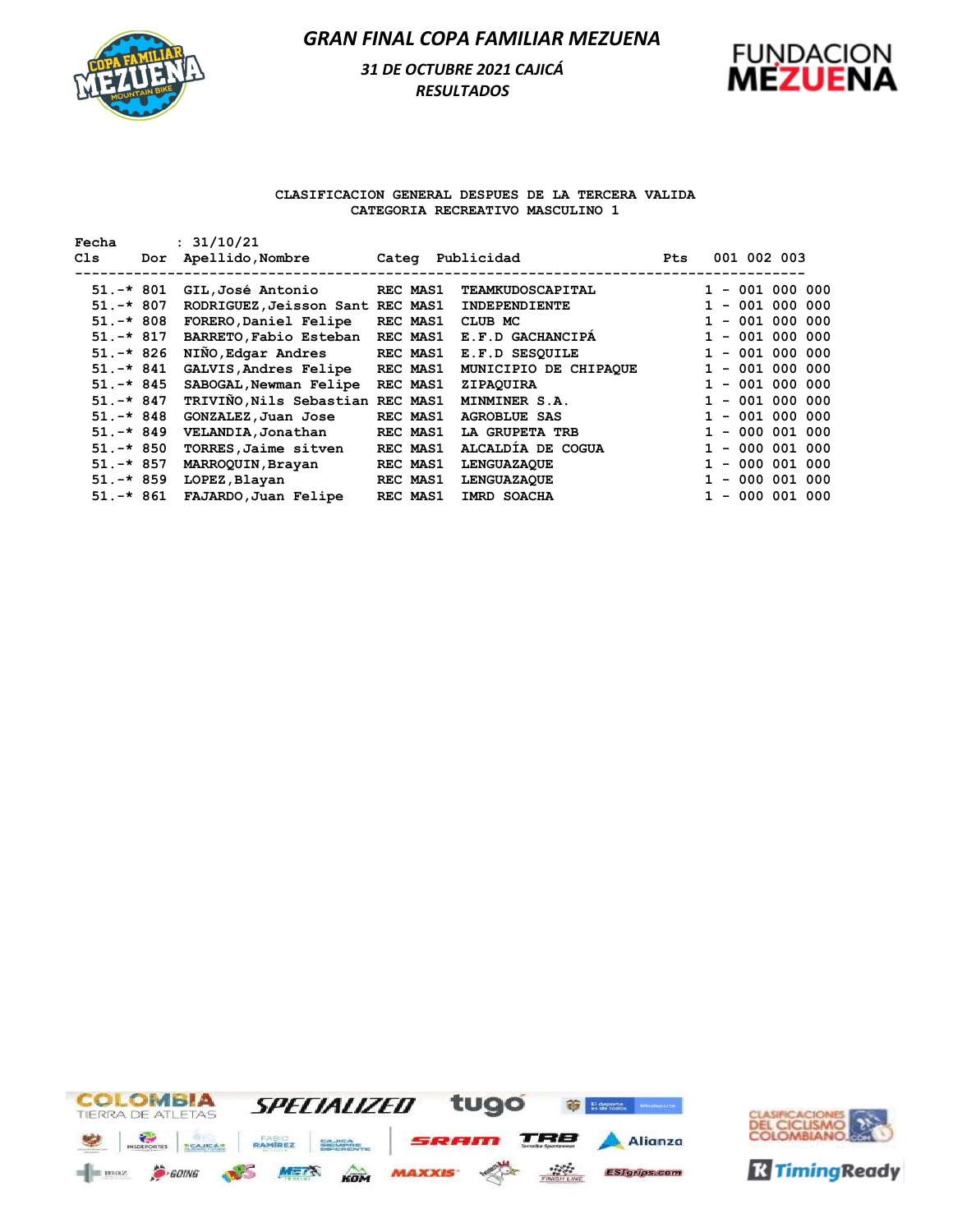

# *31 DE OCTUBRE 2021 CAJICÁ RESULTADOS*



### **CLASIFICACION TERCERA VALIDA CAJICA CATEGORIA MASTER MASCULINO 2**

| Fecha | : 31/10/21                                         |       |           |                                     |          |              |             |
|-------|----------------------------------------------------|-------|-----------|-------------------------------------|----------|--------------|-------------|
| Cls   | Dor Apellido, Nombre                               | Categ |           | Publicidad                          | Tiempos  | Diferencia   |             |
| 1     | 6006 GOMEZ, Marco antonio MAS MASC2 E.F.D SESQUILE |       |           |                                     | 00:50:52 |              |             |
| 2     | 6005 CASALLAS, Sandro                              |       | MAS MASC2 | <b>GUEPARDOS EFD</b>                | 00:53:58 |              | $3:06$ min. |
| 3     | 6001 CONTRERAS, Alejandro                          |       | MAS MASC2 | <b>BIKING VILLAGE</b>               | 00:55:41 |              | $4:49$ min. |
| 4     | 6015 BETANCUR, Wilson orla MAS MASC2 CAJICA        |       |           |                                     | 00:56:52 |              | $6:00$ min. |
| 5     | 6002 GARCIA, Jose gabriel                          |       |           | MAS MASC2 AMPRO- PALMETO-IMRD TOCAN | 01:01:43 | $10:51$ min. |             |
| 6     | 6007 BEJARANO, Arturo                              |       | MAS MASC2 | ALCALDIA DE COGUA                   | 01:03:31 | $12:39$ min. |             |
| 7     | 6009 L, Carlos                                     |       | MAS MASC2 | <b>CICLONAUTAS</b>                  | 01:04:15 | $13:23$ min. |             |
| 8     | 6000 BAZANTE, Orlando                              |       | MAS MASC2 | SPECIALIZED TUGO MINDEPOR           | 01:09:01 | $18:09$ min. |             |

**Corredores clasificados : 8**

#### **CLASIFICACION GENERAL DESPUES DE LA TERCERA VALIDA CATEGORIA MASTER MASCULINO 2**

| Fecha |             | : 31/10/21                        |                  |                           |                     |                    |             |
|-------|-------------|-----------------------------------|------------------|---------------------------|---------------------|--------------------|-------------|
| Cls   | Dor         | Apellido,Nombre                   |                  | Categ Publicidad          | Pts                 |                    | 001 002 003 |
|       |             |                                   |                  |                           |                     |                    |             |
|       | $1.-6006$   | GOMEZ, Marco antonio              | MAS MASC2        | E.F.D SESQUILE            | $120 - 040040040$   |                    |             |
|       | $2 - 6005$  | CASALLAS , Sandro                 | MAS MASC2        | <b>GUEPARDOS EFD</b>      | $105 - 033 036 036$ |                    |             |
|       | $3 - 6001$  | CONTRERAS, Alejandro              | <b>MAS MASC2</b> | <b>BIKING VILLAGE</b>     | $92 - 036 023 033$  |                    |             |
|       | $4 - 6002$  | GARCIA, Jose gabriel              | MAS MASC2        | AMPRO- PALMETO-IMRD TOCAN | $87 - 030 030 027$  |                    |             |
|       | $5. - 6007$ | <b>BEJARANO, Arturo</b>           | <b>MAS MASC2</b> | ALCALDIA DE COGUA         | $71 - 025 021 025$  |                    |             |
|       | $6. - 6000$ | <b>BAZANTE, Orlando</b>           | <b>MAS MASC2</b> | SPECIALIZED TUGO MINDEPOR | $63 - 023$ 019 021  |                    |             |
|       | $7 - 6003$  | OVALLES, Fidel alonso             | MAS MASC2        | CLUB MEZUENA              | $52 - 027 025 000$  |                    |             |
|       | $8 - 6004$  | <b>VASQUEZ,Victor</b>             | MAS MASC2        | TEAM DARWIN VALENCIA      |                     | $36 - 021$ 015 000 |             |
|       | $9 - 6010$  | GUEVARA, Juan alexander MAS MASC2 |                  | CAJICA                    | $33 - 000033000$    |                    |             |
|       | $10 - 6015$ | BETANCUR, Wilson orland MAS MASC2 |                  | CAJICA                    |                     | $30 - 000 000 030$ |             |
|       | $11.-6011$  | <b>GONZALEZ, Luis</b>             | MAS MASC2        | RIDERS IMRD CHIA COLKTM   | $27 - 000027000$    |                    |             |
|       | $12 - 6009$ | L,Carlos                          | MAS MASC2        | <b>CICLONAUTAS</b>        | $23 - 000 000 023$  |                    |             |
|       | $13 - 6012$ | ARIZA, William                    | MAS MASC2        | RIDERS IMRD CHIA          | $17 - 000 017 000$  |                    |             |
|       |             |                                   |                  |                           |                     |                    |             |



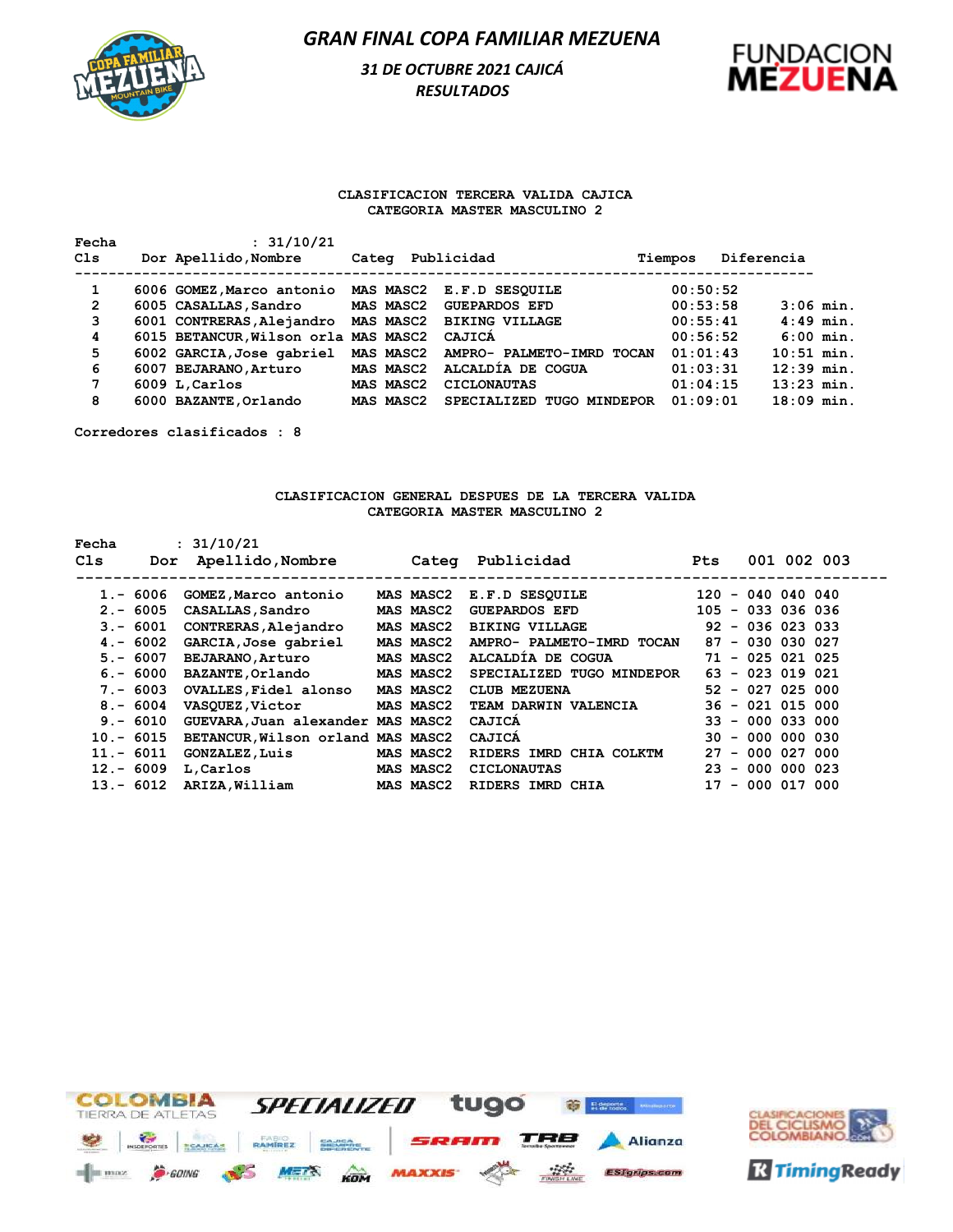# *31 DE OCTUBRE 2021 CAJICÁ RESULTADOS*



### **CLASIFICACION TERCERA VALIDA CAJICA CATEGORIA PREJUVENIL FEMENINO**

| Fecha | : 31/10/21                          |                 |                           |                 |              |             |
|-------|-------------------------------------|-----------------|---------------------------|-----------------|--------------|-------------|
| C1s   | Dor Apellido,Nombre                 |                 | Categ Publicidad          | Tiempos         | Diferencia   |             |
| 1     | 3316 QUINTERO, Shara helen PREJ FEM |                 | IMRD SOACHA AVANZA        | 00:38:31        |              |             |
| 2     | 3303 CORTES, Salome                 | <b>PREJ FEM</b> | IMRD TOCANCIPA            | 00:39:55        |              | $1:24$ min. |
| 3     | 3300 ROBAYO, Ana sofia PREJ FEM     |                 | <b>GUEPARDOS</b>          | 00:41:14        |              | $2:43$ min. |
| 4     | 3315 GUZMAN, Angels gabrie PREJ FEM |                 | IMRD COTA                 | 00:42:13        |              | $3:42$ min. |
| 5     | 3307 GÓMEZ, Karem valentin PREJ FEM |                 | <b>BIKING VILLAGE</b>     | 00:43:33        |              | $5:02$ min. |
| 6     | 3310 LADINO, Paula nicole PREJ FEM  |                 | E.F.D SESOUILE            | 00:45:22        |              | $6:51$ min. |
| 7     | 3313 TIUSABA, Heimy daniel PREJ FEM |                 | ZIPAQUIRÁ TIERRA DE CAMPE | 00:48:58        | $10:27$ min. |             |
| 8     | 3317 RODRIGUEZ, Lorena PREJ FEM     |                 | CICLO FRAME               | 00:48:58        | $10:27$ min. |             |
| 9     | 3324 GONZÁLEZ, Karen yelit PREJ FEM |                 | CLUB PROMESAS DEL SUMAPAZ | 00:49:35        | $11:04$ min. |             |
| 10    | 3318 PAEZ, Lina mariana PREJ FEM    |                 | IMRD TOCANCIPA            | 00:52:51        | $14:20$ min. |             |
| 11    | 3305 RODRIGUEZ, Luisa fern PREJ FEM |                 | <b>HW TEAM</b>            | 00:54:19        | $15:48$ min. |             |
| 12    | 3320 PUENTES, Maria valent PREJ FEM |                 | OCANANORTE DE SANTANDER   | 00:56:28        | $17:57$ min. |             |
| 13    | 3311 ESPITIA, Oriana gabri PREJ FEM |                 | FUNDACION BIKING VILLAGE  | 01:00:08        | $21:37$ min. |             |
| 14    | 3326 CAJAMARCA, Ana maria PREJ FEM  |                 | ESCUELA TALENTOS CHIOUINO | 01:01:15        | $22:44$ min. |             |
| 15    | 3323 MAMANCHE, Geidy yulia PREJ FEM |                 | MUNICIPIO DE NEMOCON      | $-1 \nabla T A$ |              |             |
| 16    | 3304 BERNAL, Maria josé             | PREJ FEM        | IMRD TOCANCIPA            | $-1VTA$         |              |             |

**Corredores clasificados : 16**

### **CLASIFICACION GENERAL DESPUES DE LA TERCERA VALIDA CATEGORIA PREJUVENIL FEMENINO**

| Fecha       | : 31/10/21                                 |                 |                                                             |                     |
|-------------|--------------------------------------------|-----------------|-------------------------------------------------------------|---------------------|
| Cls         |                                            |                 | Dor Apellido, Nombre Categ Publicidad Pts                   | 001 002 003         |
|             |                                            |                 |                                                             |                     |
|             |                                            |                 | 1.- 3316 QUINTERO, Shara helena PREJ FEM IMRD SOACHA AVANZA | $109 - 033 036 040$ |
| $2 - 3315$  | GUZMAN, Angels gabriela PREJ FEM           |                 | IMRD COTA                                                   | $100 - 030040030$   |
| $3 - 3307$  | GOMEZ, Karem valentina PREJ FEM            |                 | BIKING VILLAGE 100 - 040 033 027                            |                     |
| $4 - 3300$  | ROBAYO, Ana sofia                          | <b>PREJ FEM</b> | GUEPARDOS 90 - 027 030 033                                  |                     |
| $5. - 3303$ | CORTES, Salome PREJ FEM                    |                 | IMRD TOCANCIPÁ                                              | 88 - 025 027 036    |
| $6. - 3313$ | TIUSABA, Heimy daniela PREJ FEM            |                 | ZIPAQUIRA TIERRA DE CAMPE 80 - 036 021 023                  |                     |
| 7.- 3310    | LADINO, Paula nicole PREJ FEM              |                 | E.F.D SESQUILE 71 - 021 025 025                             |                     |
| 8.-3317     | RODRIGUEZ, Lorena PREJ FEM                 |                 | CICLO FRAME 57 - 017 019 021                                |                     |
|             | 9.- 3305 RODRIGUEZ, Luisa fernan PREJ FEM  |                 | HW TEAM 49 - 011 023 015                                    |                     |
| 10.- 3320   | PUENTES, Maria valentin PREJ FEM           |                 | OCAÑANORTE DE SANTANDER 43 - 019 011 013                    |                     |
| 11.- 3306   | AMAYA, Valeria Yexine PREJ FEM             |                 | GUEPARDOS 40 - 023 017 000                                  |                     |
|             | 12. - 3318 PAEZ, Lina mariana PREJ FEM     |                 | IMRD TOCANCIPÁ                                              | $30 - 013000017$    |
|             | 13.- 3312 PINILLA, Yenifer Catali PREJ FEM |                 | CLUB CICLO UBATÉ                                            | $30 - 015 015 000$  |
|             | 14.- 3311 ESPITIA, Oriana gabriel PREJ FEM |                 | FUNDACION BIKING VILLAGE                                    | $29 - 008 010 011$  |
| 15.- 3304   | BERNAL, Maria josé PREJ FEM                |                 | IMRD TOCANCIPA                                              | $24 - 007 009 008$  |
| 16.- 3324   | GONZALEZ, Karen yelitza PREJ FEM           |                 | CLUB PROMESAS DEL SUMAPAZ                                   | $19 - 000 000 019$  |
| 17.- 3322   | GALINDO, Maria Salome PREJ FEM             |                 | INDEPENDIENTE                                               | $13 - 000$ 013 000  |
|             | 18. - 3326 CAJAMARCA, Ana maria PREJ FEM   |                 | ESCUELA TALENTOS CHIQUINO                                   | $10 - 000 000 010$  |
| 19.- 3308   | MANOSALVA, Liceth Yulia PREJ FEM           |                 | INDEPENDIENTE                                               | $10 - 010 000 000$  |
|             | 20.- 3323 MAMANCHE, Geidy yuliana PREJ FEM |                 | MUNICIPIO DE NEMOCON                                        | $9 - 000 000 009$   |
|             | 21.- 3302 PAEZ, Maria Alejandra PREJ FEM   |                 | TEAMKUDOSCAPITAL                                            | $9 - 009 000 000$   |
| 22.- 3321   | AYALA, Maria Jose PREJ FEM                 |                 | GUEPARDOS EFD                                               | 8 - 000 008 000     |
|             |                                            |                 |                                                             |                     |

| <b>COLOMBIA</b><br><b>TIERRA DE ATLETAS</b>            | SPECIALIZED                  | tugo                 | <b>Digital El deporte</b> |
|--------------------------------------------------------|------------------------------|----------------------|---------------------------|
| TCAJICAS<br><b>INSDERORTES</b>                         | RAMIREZ<br>CAJICA<br>MEMINIK | SRAM                 | <b>TRB</b> Alianza        |
| $=$ $\frac{1}{2}$ max<br>GOING <sup></sup><br>$\sim$ 5 |                              | METS AN MAXXIS A THE | <b>ESIgrips.com</b>       |

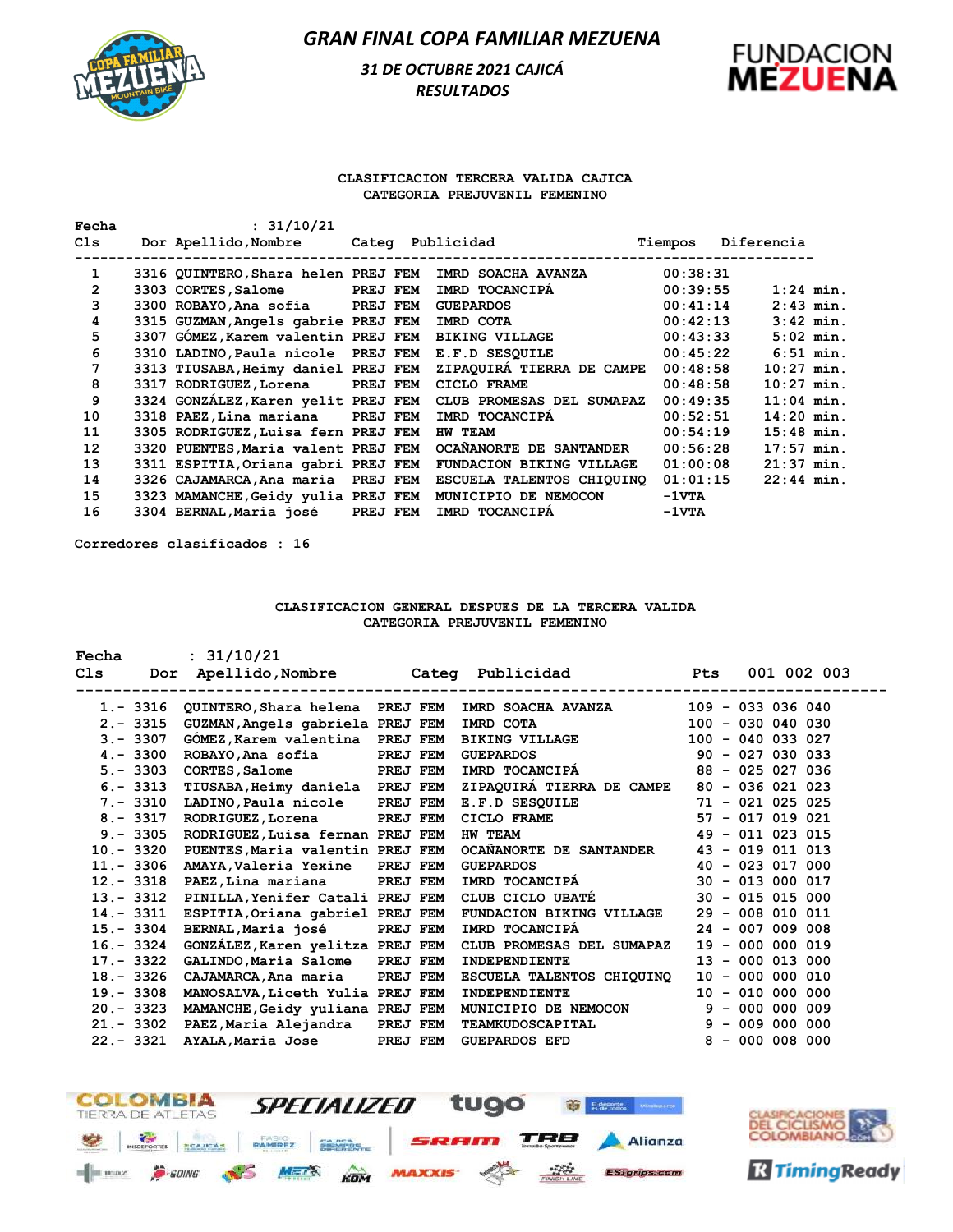

# *31 DE OCTUBRE 2021 CAJICÁ RESULTADOS*



#### **CLASIFICACION TERCERA VALIDA CAJICA CATEGORIA EXPERTOS FEMENINO**

| Fecha<br>Cls   | : 31/10/21<br>Dor Apellido, Nombre                  | Categ Publicidad | Tiempos  | Diferencia   |
|----------------|-----------------------------------------------------|------------------|----------|--------------|
| $\mathbf 1$    | 153 BRICEÑO, Ana Maria EXP FEM INSDPORTES CAJICA    |                  | 00:43:33 |              |
| $\overline{2}$ | 152 SOLORZANO, Angie lore EXP FEM SIBATEANDO        |                  | 00:48:01 | $4:28$ min.  |
| 3              | 150 CORTES, Martha cecili EXP FEM TEAM COPA MEZUENA |                  | 00:57:12 | $13:39$ min. |

**Corredores clasificados : 3**

### **CLASIFICACION GENERAL DESPUES DE LA TERCERA VALIDA CATEGORIA EXPERTOS FEMENINO**

| Fecha<br>Cls | : 31/10/21<br>Dor Apellido, Nombre                       | Categ Publicidad            | 001 002 003<br><b>Pts</b> |
|--------------|----------------------------------------------------------|-----------------------------|---------------------------|
|              | 1.- 153 BRICEÑO, Ana maria EXP FEM INSDPORTES CAJICA     |                             | $120 - 040040040$         |
|              | 2. 152 SOLORZANO, Angie lorena EXP FEM SIBATEANDO        |                             | $105 - 033 036 036$       |
|              | 2.- 150 CORTES, Martha cecilia EXP FEM TEAM COPA MEZUENA |                             | $96 - 030$ 033 033        |
|              | 3.- 151 ALDANA, Angélica                                 | EXP FEM BIKING VILLAGE TEAM | $36 - 036 000 000$        |



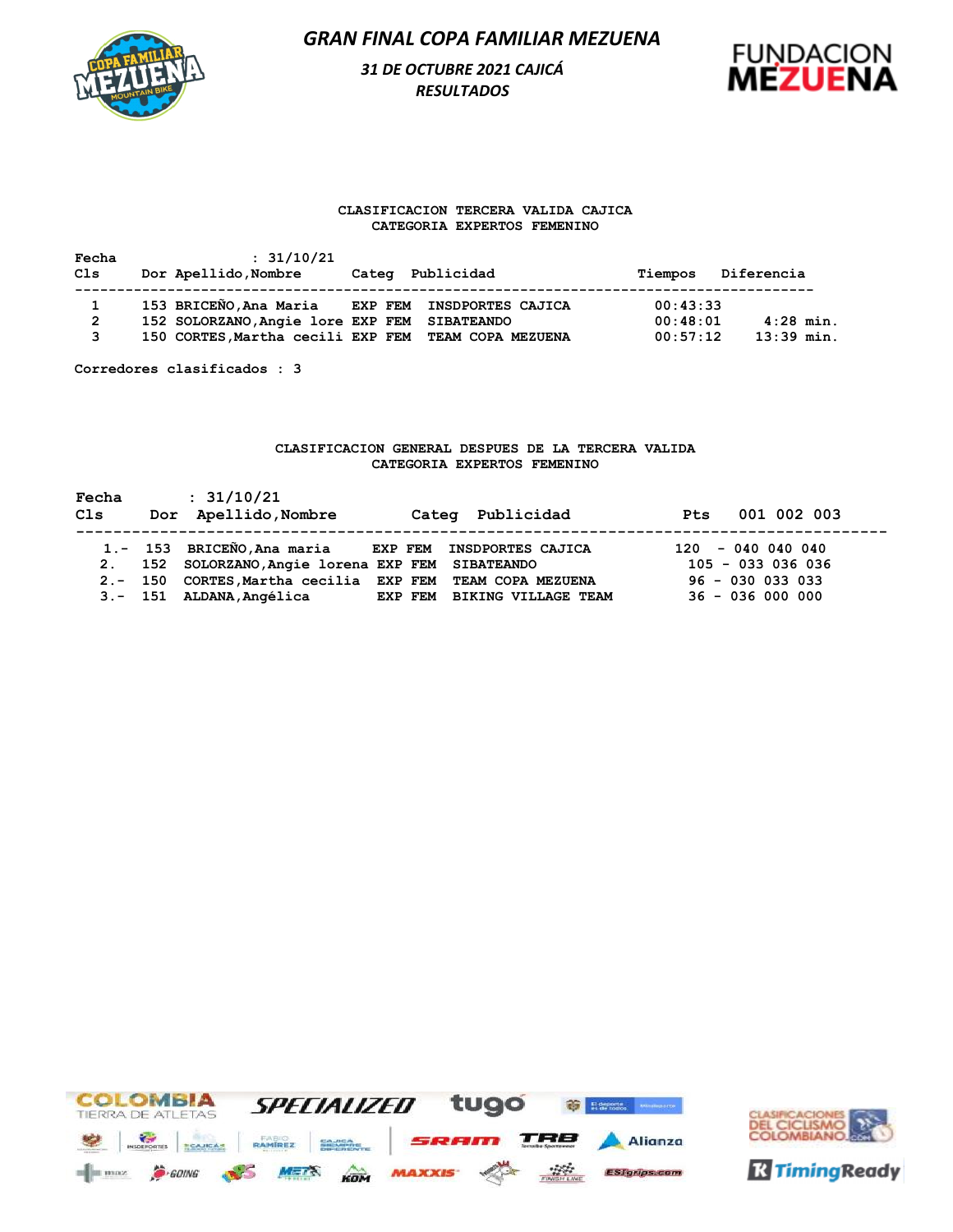

# *31 DE OCTUBRE 2021 CAJICÁ RESULTADOS*



#### **CLASIFICACION TERCERA VALIDA CAJICA CATEGORIA PREJUVENIL A MASCULINO**

| Fecha          | : 31/10/21                                                               |            |                   |                                    |                 |            |              |
|----------------|--------------------------------------------------------------------------|------------|-------------------|------------------------------------|-----------------|------------|--------------|
| Cls            | Dor Apellido, Nombre                                                     |            |                   | Categ Publicidad Tiempos           |                 | Diferencia |              |
| 1              | 2001 VELASQUEZ, DUHAM SANT PREJ A MAS SPECIALIZED TUGO MINDEPOR 00:48:08 |            |                   |                                    |                 |            |              |
| $\overline{2}$ | 2022 DIAZ, JUAN JOSÉ                                                     |            | <b>PREJ A MAS</b> | E.F.D SESQUILE                     |                 | 00:48:23   | $15$ seq.    |
| 3              | 2020 ANTONIO, NELBER DANIE PREJ A MAS                                    |            |                   | ESCUELA TALENTOS CHIQUINQ          |                 | 00:49:28   | $1:20$ min.  |
| 4              | 2000 CASTRO, SANTIAGO                                                    |            | PREJ A MAS        | SPECIALIZED TUGO MINDEPOR 00:50:20 |                 |            | $2:12$ min.  |
| 5              | 2059 MENDEZ, JULIAN ALEJAN PREJ A MAS                                    |            |                   | PREJ A MAS CYCLING IBAGUE 00:50:55 |                 |            | $2:47$ min.  |
| 6              | 2024 HERNANDEZ, JAIRO ALEJ PREJ A MAS                                    |            |                   | <b>BIKING VILLAGE TEAM</b>         |                 | 00:51:55   | $3:47$ min.  |
| 7              | 2036 HERNANDEZ, CAMILO EST PREJ A MAS                                    |            |                   | IMRD SOACHA AVANZA                 |                 | 00:52:38   | $4:30$ min.  |
| 8              | 2026 DIAFARA, HOVER STEVEN PREJ A MAS                                    |            |                   | IMCRDZ ZIPAQUIRA                   |                 | 00:53:03   | $4:55$ min.  |
| 9              | 2039 ORTEGA, OTTO                                                        |            | PREJ A MAS        | <b>INSDEPORTES CAJICÁ</b>          |                 | 00:53:31   | $5:23$ min.  |
| 10             | 2009 ALMEIDA, JUAN ESTEBAN PREJ A MAS                                    |            |                   | LOS CONTRAMONTAÑA                  |                 | 00:53:55   | $5:47$ min.  |
| 11             | 2043 CRUZ, JEFERSON                                                      | PREJ A MAS |                   |                                    |                 | 00:55:09   | $7:01$ min.  |
| 12             | 2030 JIMÉNEZ, DAVID SANTIA PREJ A MAS                                    |            |                   |                                    |                 | 00:56:43   | $8:35$ min.  |
| 13             | 2049 BERNAL, SAMUEL ANDRES PREJ A MAS                                    |            |                   | 00:57:12<br>E.F.D SESOUILE         |                 |            | $9:04$ min.  |
| 14             | 2003 PUENTES, ADRIAN                                                     |            | PREJ A MAS        | $GUEPARDOS EFD$ 00:59:28           |                 |            | $11:20$ min. |
| 15             | 2041 RDODRIGUEZ, DANIEL FE PREJ A MAS                                    |            |                   | IMCRDZ ZIPAQUIRA<br>=====          |                 | 00:59:51   | $11:43$ min. |
| 16             | 2011 CANON, SERGIO ALEJAND PREJ A MAS                                    |            |                   | HW TEAM                            |                 | 01:00:33   | $12:25$ min. |
| 17             | 2007 PAEZ, ESTEBAN ALEJAND PREJ A MAS                                    |            |                   | IMRD TOCANCIPÁ                     |                 | 01:04:57   | $16:49$ min. |
| 18             | 2058 MONROY, CAMILO                                                      |            | PREJ A MAS        | CAJICÁ                             |                 | 01:06:42   | $18:34$ min. |
| 19             | 2014 CIFUENTES, FEDERICO S PREJ A MAS                                    |            |                   | <b>FERNANDO MOTORS</b>             |                 | 01:07:37   | $19:29$ min. |
| 20             | 2062 BOTONERO, ESTIVEN ALE PREJ A MAS                                    |            |                   | IMRD TOCANCIPA                     |                 | 01:12:50   | $24:42$ min. |
| 21             | 2063 ACUÑA, JUAN MIGUEL                                                  |            | PREJ A MAS        | E.F.D SOPO                         |                 | 01:18:09   | $30:01$ min. |
| 22             | 2057 PRADA, SANTIAGO PREJ A MAS                                          |            |                   | PREJ A MAS CYCLING IBAGUE          | $-1$ VTA        |            |              |
| 23             | 2045 ZAMIR, ROBINSON                                                     |            | PREJ A MAS        | ESCUELA TALENTOS CHIQUINO          | $-1$ VTA        |            |              |
| 24             | 2031 BARRAGAN, Jerson Guio PREJ A MAS                                    |            |                   | IMCRDZ ZIPAQUIRA                   | $-1$ VTA        |            |              |
| 25             | 2048 BLANCO, TIAGO                                                       |            | PREJ A MAS        | IMRD TOCANCIPÁ                     | $-1 \nabla T A$ |            |              |
| 26             | 2013 DIAZ, ERICK SAMUEL PREJ A MAS                                       |            |                   | <b>GUEPARDOS EFD</b>               | $-1$ VTA        |            |              |
| 27             | 2064 BUITRAGO, NICOLÁS PREJ A MAS                                        |            |                   | E.F.D SOPÓ                         | $-1 \nabla T A$ |            |              |
| 28             | 2060 MARQUEZ, JUAN DAVID PREJ A MAS                                      |            |                   | ESCUELA MONCHIS                    | $-1 \nabla T A$ |            |              |
| 29             | <b>2012 MOSQUERA, THOMAS</b>                                             |            | PREJ A MAS        | <b>GUEPARDOS EFD</b>               | $-1 \nabla T A$ |            |              |
| 30             | 2055 SUAREZ, ERICK SANTIAG PREJ A MAS                                    |            |                   | <b>BOGOTÁ</b>                      | $-1 \nabla T A$ |            |              |
| 31             | 2056 ROMERO, JOSUE DANIEL PREJ A MAS                                     |            |                   | INSDEPORTES CAJICÁ                 | $-2VTS$         |            |              |
| 32             | 2006 PANQUEVA, DAVID SANTI PREJ A MAS                                    |            |                   | IMRD TOCANCIPA                     | $-2VTS$         |            |              |

**Corredores clasificados : 32**

**NOTA: EL CORREDOR 2053 VILLAMIL,JORGE MATEO PREJ A MAS ESCUELA MONCHIS ES EXPULSADO DE LA COMPETENCIA POR CAMBIO DE BICICLETA** 





**R** Timing Ready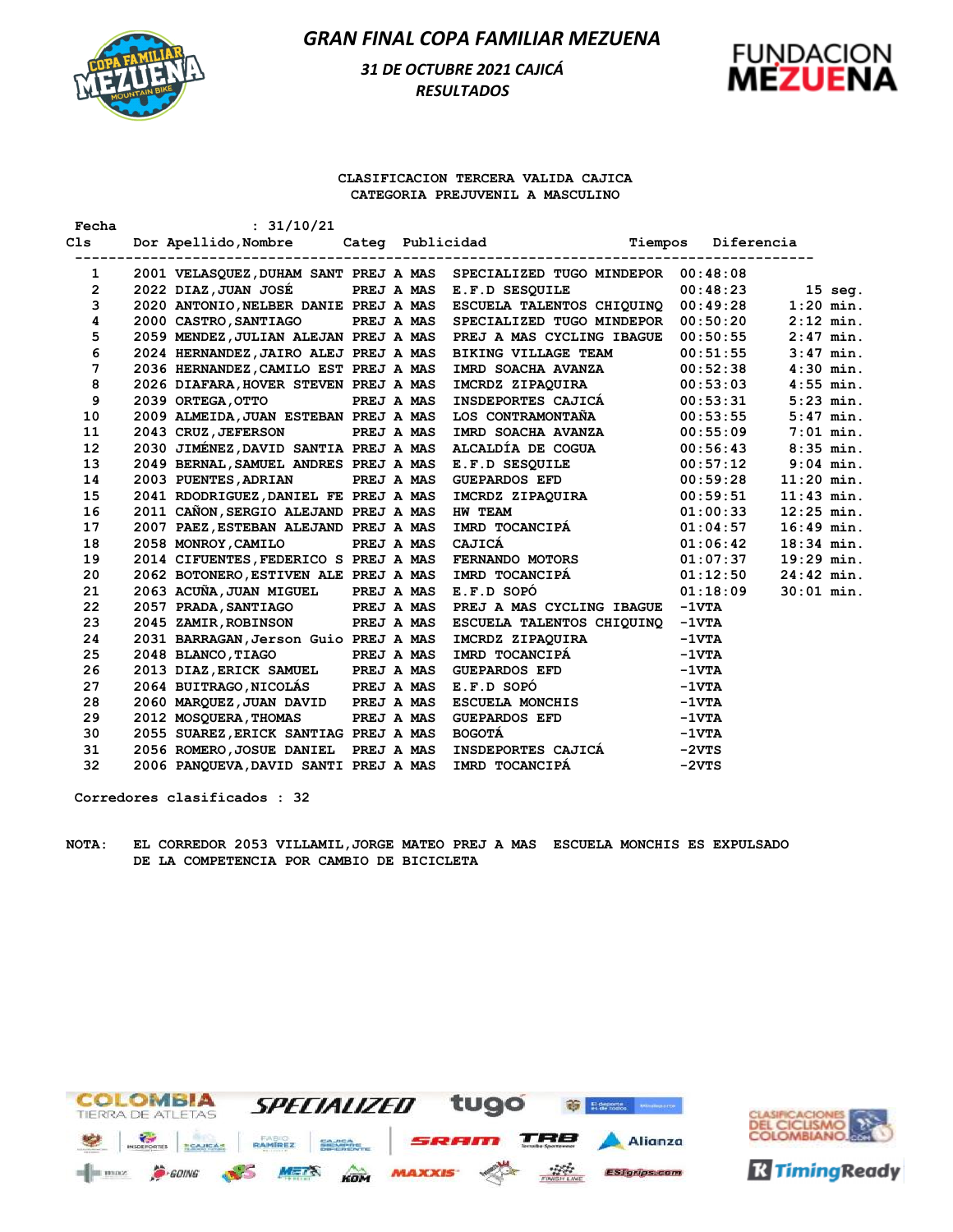

# *31 DE OCTUBRE 2021 CAJICÁ RESULTADOS*



### **CLASIFICACION GENERAL DESPUES DE LA TERCERA VALIDA CATEGORIA PREJUVENIL A MASCULINO**

| Fecha        | : 31/10/21                                               |                   |                                               |            |                     |             |
|--------------|----------------------------------------------------------|-------------------|-----------------------------------------------|------------|---------------------|-------------|
| Cls          | Dor Apellido, Nombre Categ Publicidad                    |                   |                                               | <b>Pts</b> |                     | 001 002 003 |
|              |                                                          |                   |                                               |            |                     |             |
| $1.-2001$    | VELASQUEZ,DUHAM SANTIA PREJ A MAS                        |                   | SPECIALIZED TUGO MINDEPOR                     |            | $113 - 033040040$   |             |
| $2. - 2020$  | ANTONIO, NELBER DANIEL                                   | PREJ A MAS        | ESCUELA TALENTOS CHIQUINQ                     |            | $103 - 040 030 033$ |             |
| $3. - 2036$  | HERNANDEZ, CAMILO ESTEB PREJ A MAS                       |                   | IMRD SOACHA AVANZA                            |            | $95 - 036 036 023$  |             |
| 4.- 2022     | DIAZ, JUAN JOSÉ                                          | PREJ A MAS        | E.F.D SESQUILE                                |            | 78 - 015 027 036    |             |
| $5. - 2026$  | <b>DIAFARA, HOVER STEVEN</b>                             | PREJ A MAS        | IMCRDZ ZIPAQUIRA                              |            | $61 - 025 015 021$  |             |
| $6. - 2009$  | ALMEIDA, JUAN ESTEBAN                                    | PREJ A MAS        | <b>LOS CONTRAMONTANA</b>                      |            | $59 - 021 021 017$  |             |
| 7.- 2024     | HERNANDEZ, JAIRO ALEJAN PREJ A MAS                       |                   | <b>BIKING VILLAGE TEAM</b>                    |            | $55 - 030 000 025$  |             |
| 8.- 2039     | ORTEGA, OTTO                                             | PREJ A MAS        | INSDEPORTES CAJICÁ                            |            | $55 - 019 017 019$  |             |
| $9. - 2043$  | <b>CRUZ, JEFERSON</b>                                    | PREJ A MAS        | IMRD SOACHA AVANZA                            |            | 48 - 000 033 015    |             |
| $10. - 2003$ | <b>PUENTES, ADRIAN</b>                                   | PREJ A MAS        | <b>GUEPARDOS EFD</b>                          |            | $46 - 023 013 010$  |             |
| 11.- 2017    | <b>AGUILAR, SAMUEL</b>                                   | PREJ A MAS        | IMCRDZ ZIPAQUIRA                              |            | $36 - 027 009 000$  |             |
| $12 - 2000$  | <b>CASTRO, SANTIAGO</b>                                  | PREJ A MAS        | SPECIALIZED TUGO MINDEPOR                     |            | $30 - 000 000 030$  |             |
| 13.- 2030    | JIMÉNEZ, DAVID SANTIAGO PREJ A MAS                       |                   | ALCALDIA DE COGUA                             |            | $30 - 011 006 013$  |             |
| 14.- 2014    | CIFUENTES, FEDERICO SÁN PREJ A MAS                       |                   | FERNANDO MOTORS                               |            | $30 - 017 008 005$  |             |
| 15.- 2059    | MENDEZ, JULIAN ALEJANDR PREJ A MAS                       |                   | PREJ A MAS CYCLING IBAGUE                     |            | $27 - 000 000 027$  |             |
| $16. - 2025$ | BENAVIDES, Juan Jose                                     | PREJ A MAS        | <b>BICIPLANET</b>                             |            | $25 - 000 025 000$  |             |
| 17.- 2011    | CAÑON, SERGIO ALEJANDRO PREJ A MAS                       |                   | HW TEAM                                       |            | 24 - 009 007 008    |             |
| 18.- 2051    | ALFONSO, Juan Sebastian PREJ A MAS                       |                   | <b>TEAM GARAGOA</b>                           |            | $23 - 0000023000$   |             |
| 19.- 2041    | RDODRIGUEZ, DANIEL FELI PREJ A MAS                       |                   | IMCRDZ ZIPAQUIRA                              |            | $20 - 000 011 009$  |             |
| $20. - 2042$ | MANCERA, Jeronimo                                        | PREJ A MAS        | RIDERS IMRD CHIA<br>IMRD TOCANCIPÁ            |            | $19 - 000 019 000$  |             |
| 21.- 2007    | PAEZ, ESTEBAN ALEJANDRO PREJ A MAS                       |                   |                                               |            | 15 - 008 000 007    |             |
| 22.- 2049    | BERNAL, SAMUEL ANDRES                                    | PREJ A MAS        | E.F.D SESQUILE                                |            | 13 - 000 002 011    |             |
| 23.- 2019    | GOMEZ, Julian Esteban                                    | PREJ A MAS        | IMCRDZ ZIPAQUIRA                              |            | $13 - 013 000 000$  |             |
| 24.-*2004    | GUTIERREZ, Gener Daniel PREJ A MAS                       |                   | <b>GUAVIARE</b>                               |            | $10 - 010 000 000$  |             |
| 24.-*2050    | BARBOSA, JULIÁN DAVID                                    | PREJ A MAS        | <b>BIKING VILLAGE</b>                         |            | $10 - 000 010 000$  |             |
| 26.- 2015    | MUÑETON, Juan Pablo                                      | PREJ A MAS        | <b>PACHO</b>                                  |            | $9 - 006 003 000$   |             |
| 27.- 2032    | OSPINA, Elkin Manuel                                     | PREJ A MAS        | FACILE<br>MTB LENGUAZAQUE<br>IMCRDZ ZIPAQUIRA |            | $8 - 003 005 000$   |             |
| 28.- 2031    | BARRAGAN, Jerson Guiova PREJ A MAS                       |                   |                                               |            | $7 - 005 001 001$   |             |
| 29.- 2023    | CALVO, Hugo Snheider                                     | PREJ A MAS        | <b>UBATE</b>                                  |            | $7 - 007 000 000$   |             |
| $30 - 2058$  | MONROY, CAMILO                                           | PREJ A MAS        | CAJICA                                        |            | $6 - 000 000 006$   |             |
| 31.- 2029    | PASTRANA, NICOLAS ALEJA PREJ A MAS                       |                   | ALCALDIA DE COGUA                             |            | $5 - 001 004 000$   |             |
| 32.- 2062    | BOTONERO, ESTIVEN ALEXA PREJ A MAS                       |                   | IMRD TOCANCIPA                                |            | $4 - 000 000 004$   |             |
| $33 - 2034$  | MANRIQUE, Julián Leonar PREJ A MAS                       |                   | CALZADO GOCI SOACHA                           |            | $4 - 004 000 000$   |             |
| 34.- 2063    | ACUÑA, JUAN MIGUEL                                       | PREJ A MAS        | E.F.D SOPO                                    |            | $3 - 000 000 003$   |             |
| 35.- 2012    | MOSQUERA, THOMAS                                         | PREJ A MAS        | <b>GUEPARDOS EFD</b>                          |            | $3 - 001 001 001$   |             |
| $36. - 2006$ | PANQUEVA, DAVID SANTIAG PREJ A MAS                       |                   | IMRD TOCANCIPA                                |            | $3 - 001 001 001$   |             |
| 37.- 2057    | <b>PRADA, SANTIAGO</b>                                   | PREJ A MAS        | PREJ A MAS CYCLING IBAGUE                     |            | $2 - 000000002$     |             |
| 38.- 2045    | <b>ZAMIR, ROBINSON</b>                                   | <b>PREJ A MAS</b> | ESCUELA TALENTOS CHIQUINQ                     |            | $2 - 000001001$     |             |
| 39.- 2048    | <b>BLANCO, TIAGO</b>                                     | PREJ A MAS        | IMRD TOCANCIPA                                |            | $2 - 000001001$     |             |
| 40.- 2013    | DIAZ, ERICK SAMUEL                                       | PREJ A MAS        | <b>GUEPARDOS EFD</b>                          |            | $2 - 001 000 001$   |             |
|              | 41.-*2005 SUAREZ, JULIAN MATEO PREJ A MAS IMRD TOCANCIPÁ |                   |                                               |            | $2 - 001 001 000$   |             |
| 41.-*2018    | RIVERA, Elkin Santiago                                   | PREJ A MAS        | IMCRDZ ZIPAQUIRA                              |            | $2 - 001 001 000$   |             |
| $41.-*2040$  | ACERO, CARLOS SAMMIR                                     | PREJ A MAS        | ZIPAQUIRATIERRA DE CAMPEO                     |            | $2 - 002 000 000$   |             |
| 44.- 2053    | VILLAMIL, JORGE MATEO                                    | PREJ A MAS        | <b>ESCUELA MONCHIS</b>                        |            | $1 - 000 000 001$   |             |
| 45.- 2064    | <b>BUITRAGO, NICOLÁS</b>                                 | PREJ A MAS        | E.F.D SOPÓ                                    |            | $1 - 000 000 001$   |             |
| $46. - 2060$ | MARQUEZ, JUAN DAVID                                      | PREJ A MAS        | <b>ESCUELA MONCHIS</b>                        |            | $1 - 000 000 001$   |             |
| 47.- 2055    | SUAREZ, ERICK SANTIAGO                                   | PREJ A MAS        | <b>BOGOTA</b>                                 |            | $1 - 000 000 001$   |             |
| 48.- 2056    | ROMERO, JOSUE DANIEL                                     | PREJ A MAS        | INSDEPORTES CAJICA                            |            | 1 - 000 000 001     |             |
| 49. –*2008   | MOSQUERA, Jhon Ever                                      | PREJ A MAS        | NO                                            |            | 1 - 001 000 000     |             |
| $49.-*2016$  | MORENO, Sebastián Camil PREJ A MAS                       |                   | <b>PACHO</b>                                  |            | $1 - 001 000 000$   |             |
| $49.-*2021$  | MANRIQUE, Juan David                                     | PREJ A MAS        | E.F.D GACHANCIPA                              |            | $1 - 001 000 000$   |             |





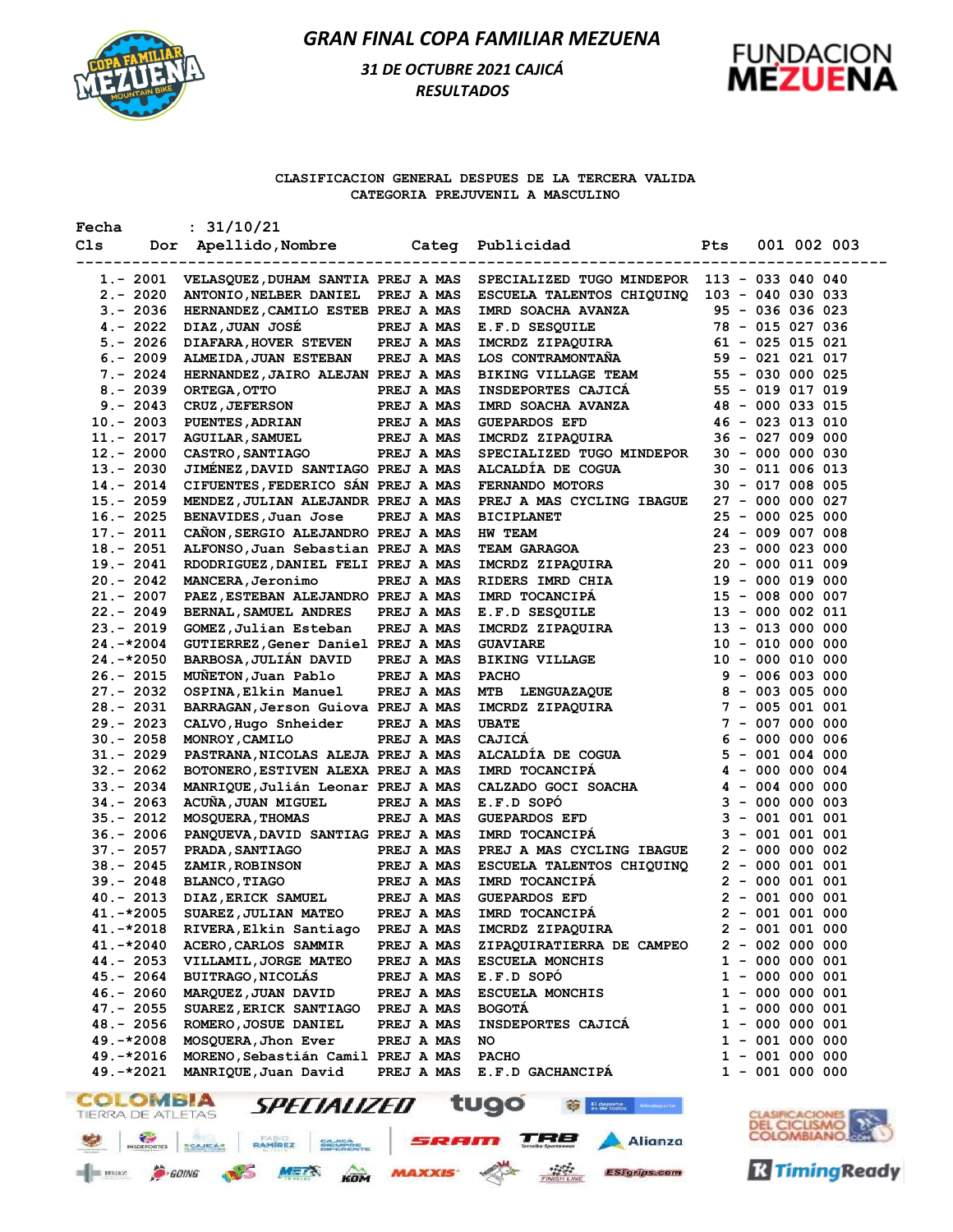

## *31 DE OCTUBRE 2021 CAJICÁ RESULTADOS*



### **CLASIFICACION GENERAL DESPUES DE LA TERCERA VALIDA CATEGORIA PREJUVENIL A MASCULINO**

**Fecha : 31/10/21**

| Cls | Dor Apellido, Nombre                                                                                                                                                                        |                                               | Categ Publicidad                                                         | <b>Pts</b> | 001 002 003                                                                                         |  |
|-----|---------------------------------------------------------------------------------------------------------------------------------------------------------------------------------------------|-----------------------------------------------|--------------------------------------------------------------------------|------------|-----------------------------------------------------------------------------------------------------|--|
|     | 49.-*2028 RODRIGUEZ, Cristian Fel PREJ A MAS ALCALDIA DE COGUA<br>49. -* 2033 MARTINEZ, Juan Pablo<br>49.-*2035 ANZOLA, Camilo<br>49. - * 2038 PANCHE, Santiago<br>$49.-*2046$ BOTERO, Juan | PREJ A MAS<br>PREJ A MAS<br>PREJ A MAS CAJICA | PREJ A MAS MTB LENGUAZAQUE<br><b>IMRDS SOACHA</b><br><b>IMRDS SOACHA</b> |            | $1 - 001 000 000$<br>$1 - 001 000 000$<br>$1 - 001 000 000$<br>$1 - 001 000 000$<br>$1 - 000001000$ |  |



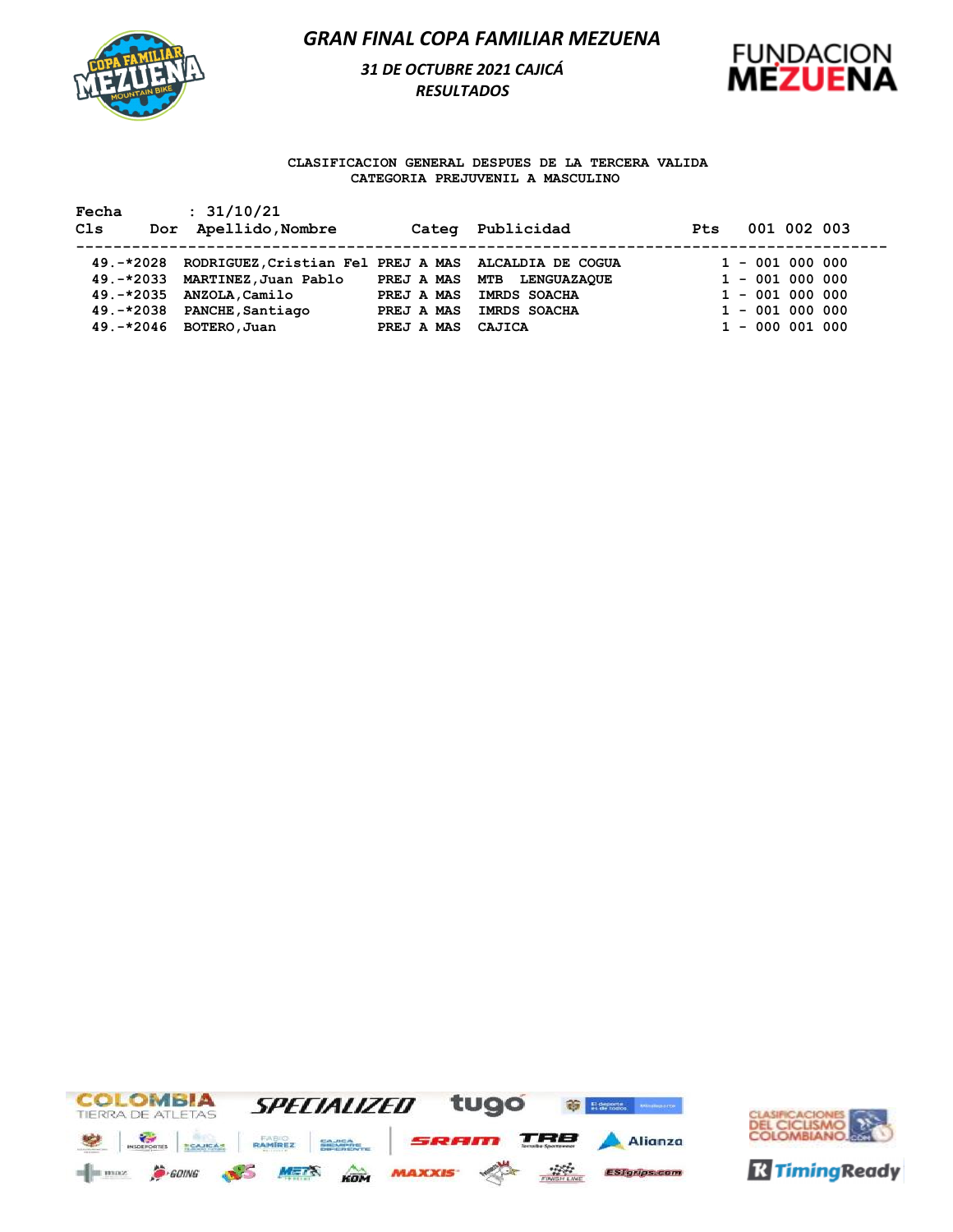

# *31 DE OCTUBRE 2021 CAJICÁ RESULTADOS*



### **CLASIFICACION TERCERA VALIDA CAJICA CATEGORIA PREJUVENIL B MASCULINO**

| Fecha          | : 31/10/21                            |                   |                                                                          |         |                 |              |
|----------------|---------------------------------------|-------------------|--------------------------------------------------------------------------|---------|-----------------|--------------|
| Cls.           | Dor Apellido, Nombre                  |                   | Categ Publicidad                                                         | Tiempos |                 | Diferencia   |
| 1              |                                       |                   | 1030 ANTONIO, Diego stiven PREJ B MAS ESCUELA TALENTOS CHIQUINQ 00:41:51 |         |                 |              |
| $\overline{2}$ | 1003 HERNANDEZ, Angel Edua PREJ B MAS |                   | AMPRO CYCLING-PALMETO-IMR 00:43:08                                       |         |                 | $1:17$ min.  |
| 3              | 1027 CASTRO, Joan sebastia PREJ B MAS |                   | IMCRDZ ZIPAQUIRA                                                         |         | 00:44:51        | $3:00$ min.  |
| 4              | 1001 GOMEZ, Nestor alexand PREJ B MAS |                   | FUNDACIÓN MEZUENA                                                        |         | 00:45:33        | $3:42$ min.  |
| 5              | 1000 GOMEZ, Antonio                   | <b>PREJ B MAS</b> | SPECIALIZED TUGO MINDEPOR                                                |         | 00:45:40        | $3:49$ min.  |
| 6              | 1014 ORTEGA, Juan jose PREJ B MAS     |                   | <b>STROGMAN</b>                                                          |         | 00:46:54        | $5:03$ min.  |
| 7              | 1089 VARGAS, Luis felipe PREJ B MAS   |                   | ESCUELA ALCALDIA CALDAS B                                                |         | 00:47:55        | $6:04$ min.  |
| 8              | 1053 MURCIA, Jaider daniel PREJ B MAS |                   | ALCALDÍA DE COGUA                                                        |         | 00:48:17        | $6:26$ min.  |
| 9              | 1035 CANDIL, Juan sebastia PREJ B MAS |                   | E.F.D SESQUILE                                                           |         | 00:50:14        | $8:23$ min.  |
| 10             | 1010 JIMÉNEZ, Jonathan jav PREJ B MAS |                   | ALCALDÍA DE COGUA                                                        |         | 00:50:28        | $8:37$ min.  |
| 11             | 1049 AGUILAR, Juan david              | PREJ B MAS        | ALCALDÍA DE COGUA                                                        |         | 00:50:45        | $8:54$ min.  |
| 12             | 1012 RODRIGUEZ, Jonnathan PREJ B MAS  |                   | HW TEAM                                                                  |         | 00:51:31        | $9:40$ min.  |
| 13             | 1056 BENAVIDES, Jaider ale PREJ B MAS |                   | IMCRDZ ZIPAQUIRA                                                         |         | 00:51:55        | $10:04$ min. |
| 14             | 1004 RUIZ, Pablo<br><b>PREJ B MAS</b> |                   | INDEPENDIENTE                                                            |         | 00:53:20        | $11:29$ min. |
| 15             | 1039 MOLANO, Santiago PREJ B MAS      |                   | ZIPAQUIRÁ TIERRA DE CAMPE                                                |         | 00:53:31        | $11:40$ min. |
| 16             | 1032 OTALORA, Duvan felipe PREJ B MAS |                   | E.F.D GACHANCIPA                                                         |         | 00:56:13        | $14:22$ min. |
| 17             | 1007 TELLEZ, Carlos esteba PREJ B MAS |                   | IMRD TOCANCIPÁ                                                           |         | 00:57:03        | $15:12$ min. |
| 18             | 1006 BAEZ, Cristian santia PREJ B MAS |                   | IMRD TOCANCIPÁ                                                           |         | 00:57:17        | $15:26$ min. |
| 19             | 1015 BUENO, Daniel santiag PREJ B MAS |                   | CLUB P10                                                                 |         | 00:59:53        | $18:02$ min. |
| 20             | 1011 COLMENARES, Juan pabl PREJ B MAS |                   | <b>HW TEAM</b>                                                           |         | 01:02:35        | $20:44$ min. |
| 21             | 1086 BEJARANO, Luis alejan PREJ B MAS |                   | <b>INSERTEN TENJO</b>                                                    |         | 01:02:53        | $21:02$ min. |
| 22             | 1061 MORENO, Luis Carlos PREJ B MAS   |                   | <b>IMRDS SOACHA</b>                                                      |         | 01:03:58        | $22:07$ min. |
| 23             | 1044 MEDINA, Juan manuel PREJ B MAS   |                   | IMRD COTA                                                                |         | $-1VTA$         |              |
| 24             | 1062 PÁEZ, Juan esteban PREJ B MAS    |                   | CLUB P10                                                                 |         | $-1VTA$         |              |
| 25             | 1034 SANCHEZ, Andres santi PREJ B MAS |                   | E.F.D SESQUILE                                                           |         | -1vta           |              |
| 26             | 1041 SUAREZ, Carlos arturo PREJ B MAS |                   | IMRD COTA                                                                |         | $-1 \nabla T A$ |              |
| 27             | 1063 IBÁÑEZ, Juan felipe              | PREJ B MAS        | <b>P10</b>                                                               |         | $-1VTA$         |              |
| 28             | 1084 DIAZ, Carlos andres              | PREJ B MAS        | IMRD TOCANCIPÁ                                                           |         | $-1VTA$         |              |
| 29             | 1094 SALGADO, Nixon alejan PREJ B MAS |                   | E.F.D SOPO                                                               |         | -1vta           |              |
| 30             | 1051 GUERRERO, Daniel andr PREJ B MAS |                   | ALCALDÍA DE COGUA                                                        |         | $-1 \nabla T A$ |              |
| 31             | 1102 FONSECA, Jimmy esteba PREJ B MAS |                   | <b>INDERTEB</b>                                                          |         | -1vta           |              |
| 32             | 1103 DUQUE, Julian david              | PREJ B MAS        | RINO MOUNTAIN BIKE                                                       |         | $-1VTA$         |              |
| 33             | 1095 RUBIANO, Andres feder PREJ B MAS |                   | ZIPAQUIRÁ                                                                |         | $-1VTA$         |              |
| 34             | 1105 CASAS, Juan esteban              | PREJ B MAS        | <b>ENERGY SOLUTIONS</b>                                                  |         | $-1 \nabla T A$ |              |
| 35             | 1096 RODRIGUEZ, Miguel ang PREJ B MAS |                   | IMRD COTA                                                                |         | $-1 \nabla T A$ |              |
| 36             | 1093 SOCOTA, Juan manuel              | PREJ B MAS        | <b>INDERTEN</b>                                                          |         | -1vta           |              |
| 37             | 1100 GONZALES, Samuel davi PREJ B MAS |                   | <b>INSDEPORTES CAJICA</b>                                                |         | $-1VTA$         |              |
| 38             | 1097 MONSALVE, Ricardo                | PREJ B MAS        | E.F.D SOPO                                                               |         | $-1 \nabla T A$ |              |
| 39             | 1088 VARGAS, Juan david               | PREJ B MAS        | PREJ B MAS CYCLING IBAGUE                                                |         | $-2VTS$         |              |
| 40             | 1109 ALMECIGA, Kevin leona PREJ B MAS |                   | LA CALERA                                                                |         | $-2VTS$         |              |

**Corredores clasificados : 40**



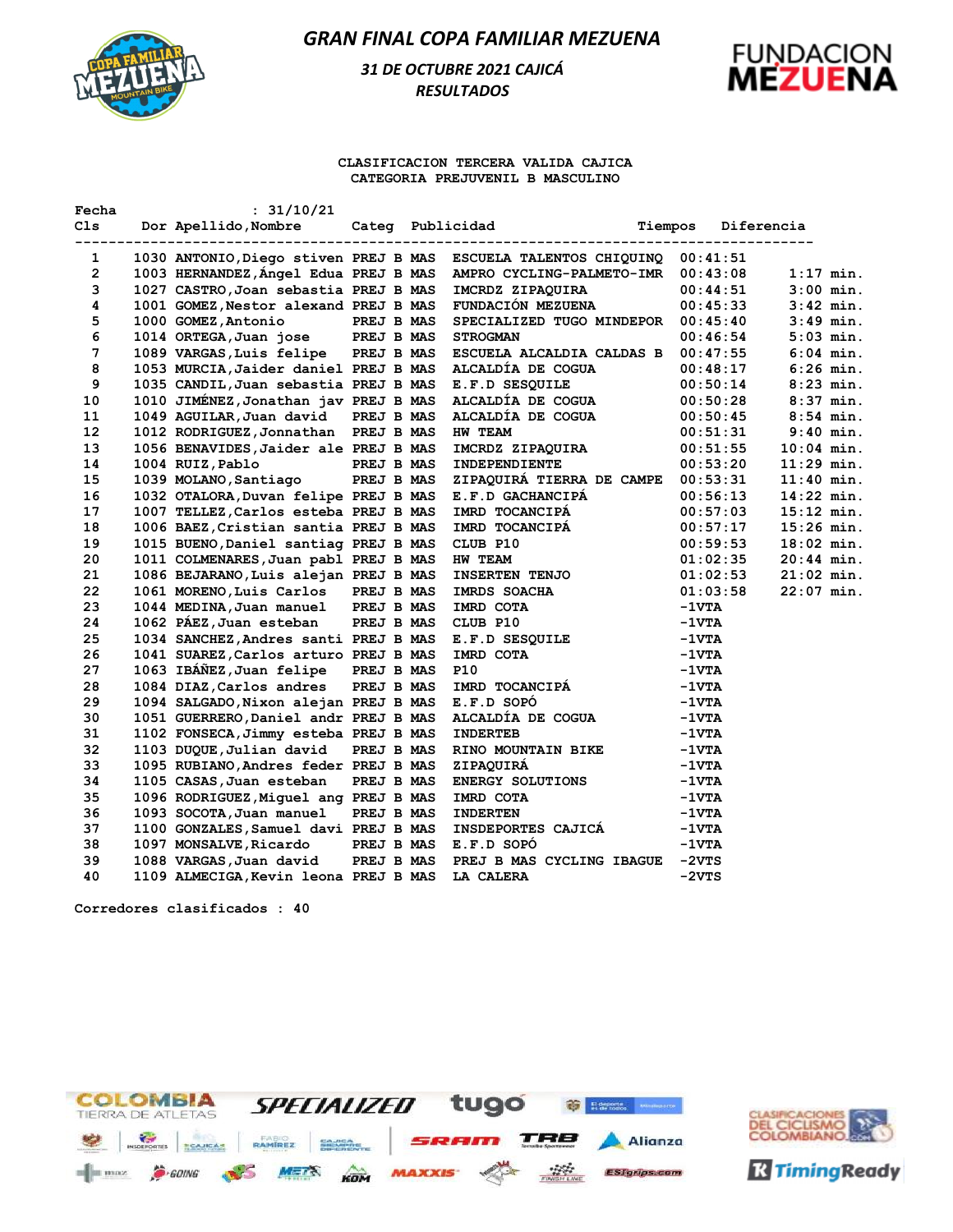

# *31 DE OCTUBRE 2021 CAJICÁ RESULTADOS*



### **CLASIFICACION GENERAL DESPUES DE LA TERCERA VALIDA CATEGORIA PREJUVENIL B MASCULINO**

| Fecha |              | : 31/10/21                            |            |                                      |                     |             |  |
|-------|--------------|---------------------------------------|------------|--------------------------------------|---------------------|-------------|--|
| C1s   |              | Dor Apellido, Nombre Categ Publicidad |            | ---------------------------------    | Pts                 | 001 002 003 |  |
|       | 1.- 1030     | ANTONIO, Diego stiven                 |            | PREJ B MAS ESCUELA TALENTOS CHIQUINQ | $116 - 036 040 040$ |             |  |
|       | $2. - 1003$  | HERNANDEZ, Angel Eduard PREJ B MAS    |            | AMPRO CYCLING-PALMETO-IMR            | $109 - 040 033 036$ |             |  |
|       | $3 - 1027$   | CASTRO, Joan sebastian PREJ B MAS     |            | IMCRDZ ZIPAQUIRA                     | 78 - 015 030 033    |             |  |
|       | $4. - 1001$  | GOMEZ, Nestor alexander PREJ B MAS    |            | FUNDACIÓN MEZUENA                    | 72 - 017 025 030    |             |  |
|       | $5. - 1010$  | JIMENEZ, Jonathan javie PREJ B MAS    |            | ALCALDÍA DE COGUA                    | $70 - 030 023 017$  |             |  |
|       | $6. - 1000$  | GOMEZ, Antonio                        | PREJ B MAS | SPECIALIZED TUGO MINDEPOR            | 64 - 001 036 027    |             |  |
|       | $7. - 1014$  | ORTEGA, Juan jose                     | PREJ B MAS | <b>STROGMAN</b>                      | 52 - 027 000 025    |             |  |
|       | $8. - 1048$  | GOMEZ,Johan Steven                    | PREJ B MAS | CLUB FREEVIA LA PASTELERI            | 48 - 033 015 000    |             |  |
|       | $9. - 1039$  | MOLANO, Santiago                      | PREJ B MAS | ZIPAQUIRÁ TIERRA DE CAMPE            | 45 - 019 017 009    |             |  |
|       | 10.- 1053    | MURCIA, Jaider daniel                 | PREJ B MAS | ALCALDÍA DE COGUA                    | 43 - 001 021 021    |             |  |
|       | $11.-1037$   | GUERRERO, Brandon                     | PREJ B MAS | <b>INDEPENDIENTE</b>                 | 35 - 008 027 000    |             |  |
|       | 12.- 1049    | AGUILAR, Juan david                   | PREJ B MAS | ALCALDIA DE COGUA                    | $32 - 004$ 013 015  |             |  |
|       | 13.- 1035    | CANDIL, Juan sebastian PREJ B MAS     |            | E.F.D SESQUILE                       | 31 - 003 009 019    |             |  |
|       | 14.- 1017    | VASQUEZ, David Alejandr PREJ B MAS    |            | CAÑA Y TRAPICHE                      | $29 - 010 019 000$  |             |  |
|       | 15.- 1012    | RODRIGUEZ, Jonnathan ca PREJ B MAS    |            | <b>HW TEAM</b>                       | $25 - 001 011 013$  |             |  |
|       | $16. - 1065$ | HERNANDEZ, Cristian Enr PREJ B MAS    |            | TWISTER BIKE TEAM                    | $25 - 025 000 000$  |             |  |
|       | 17.- 1056    | BENAVIDES, Jaider alexi PREJ B MAS    |            | IMCRDZ ZIPAQUIRA                     | $24 - 013 000 011$  |             |  |
|       | 18.- 1089    | <b>VARGAS, Luis felipe</b>            | PREJ B MAS | ESCUELA ALCALDIA CALDAS B            | $23 - 000 000 023$  |             |  |
|       | 19.- 1024    | QUATTROCCHI, Santiago                 | PREJ B MAS | PREJ B MAS BIKE                      | $23 - 023000000$    |             |  |
|       | $20. - 1026$ | <b>SALAZAR, Carlos</b>                | PREJ B MAS | IMCRDZ ZIPAQUIRA                     | $21 - 021 000 000$  |             |  |
|       | $21. - 1032$ | OTALORA, Duvan felipe                 | PREJ B MAS | E.F.D GACHANCIPÁ                     | 14 - 001 005 008    |             |  |
|       | $22 - 1004$  | RUIZ, Pablo                           | PREJ B MAS | <b>INDEPENDIENTE</b>                 | $11 - 000 001 010$  |             |  |
|       | $23 - 1036$  | ESPINOSA, Levin                       | PREJ B MAS | CLUB DEPORTIVODE CICLISMO            | $11 - 011 000 000$  |             |  |
|       | $24. - 1007$ | TELLEZ, Carlos esteban PREJ B MAS     |            | IMRD TOCANCIPA                       | $10 - 001 002 007$  |             |  |
|       | 25.–*1069    | RODRIGUEZ, David santia PREJ B MAS    |            | INSDEPORTES CAJICA                   | $10 - 002 008 000$  |             |  |
|       | $25. -*1085$ | COLON, Darren                         | PREJ B MAS | TEAM PURMTB INC PUERTO RI            | $10 - 000 010 000$  |             |  |
|       | $27. - 1058$ | DONEYS, Cesar Orlando                 | PREJ B MAS | QUILICHAO CLUB AMIGOS DE             | $9 - 009 000 000$   |             |  |
|       | 28.- 1006    | BAEZ, Cristian santiago PREJ B MAS    |            | IMRD TOCANCIPA                       | $8 - 001 001 006$   |             |  |
|       | 29.- 1015    | BUENO, Daniel santiago PREJ B MAS     |            | CLUB P10                             | $7 - 001 001 005$   |             |  |
|       | $30.-*1043$  | ARRAZOLA, Jose Manuel                 | PREJ B MAS | IMRD COTA                            | $7 - 007 000 000$   |             |  |
|       | $30.-*1080$  | MONTILLA, Angel                       | PREJ B MAS | TEAM DARWIN VALENCIA                 | $7 - 000 007 000$   |             |  |
|       | $32.-*1066$  | SANDOVAL, Santiago                    | PREJ B MAS | KISOU ADVENTURE MADRID MT            | $6 - 006 000 000$   |             |  |
|       | $32.-*1076$  | TOQUCA, Johan Esteban                 | PREJ B MAS | RIDERS IMRD CHIA                     | $6 - 000 006 000$   |             |  |
|       | $34. - 1011$ | COLMENARES, Juan pablo                | PREJ B MAS | HW TEAM                              | $5 - 001 000 004$   |             |  |
|       | $35. -*1045$ | MURCIA, Javier Felipe                 | PREJ B MAS | BIKING VILLAGE TEAM                  | $5 - 005 000 000$   |             |  |
|       | $35. -*1055$ | SANTA MARIA, Julián                   | PREJ B MAS | <b>GUEPARDOS EFD</b>                 | $5 - 001 004 000$   |             |  |
|       | $37. - 1086$ | BEJARANO, Luis alejandr PREJ B MAS    |            | <b>INSERTEN TENJO</b>                | $4 - 000 001 003$   |             |  |
|       | 38.- 1061    | MORENO, Luis Carlos                   | PREJ B MAS | IMRDS SOACHA                         | $4 - 001 001 002$   |             |  |
|       | $39. - 1059$ | RUGE, Johan Eduardo                   | PREJ B MAS | MTB LENGUAZAQUE                      | $4 - 001 003 000$   |             |  |
|       | $40 - 1044$  | MEDINA, Juan manuel                   | PREJ B MAS | IMRD COTA                            | $3 - 001 001 001$   |             |  |
|       | $41. - 1062$ | PÁEZ, Juan esteban                    | PREJ B MAS | CLUB P10                             | $3 - 001 001 001$   |             |  |
|       | $42 - 1041$  | SUAREZ, Carlos arturo                 | PREJ B MAS | IMRD COTA                            | $3 - 001 001 001$   |             |  |
|       | $43 - 1063$  | IBÁÑEZ, Juan felipe                   | PREJ B MAS | <b>P10</b>                           | $3 - 001 001 001$   |             |  |
|       | $44. - 1034$ | SANCHEZ, Andres santiag PREJ B MAS    |            | E.F.D SESQUILE                       | $2 - 001 000 001$   |             |  |
|       | $45 - 1084$  | DIAZ, Carlos andres                   | PREJ B MAS | IMRD TOCANCIPA                       | $2 - 000001001$     |             |  |
|       | $46. - 1051$ | GUERRERO, Daniel andres PREJ B MAS    |            | ALCALDIA DE COGUA                    | $2 - 001 000 001$   |             |  |
|       | 47. -*1005   |                                       | PREJ B MAS | <b>CUCUNUBÁ</b>                      | $2 - 001 001 000$   |             |  |
|       |              | GOMEZ, Brayan Felipe                  |            |                                      |                     |             |  |



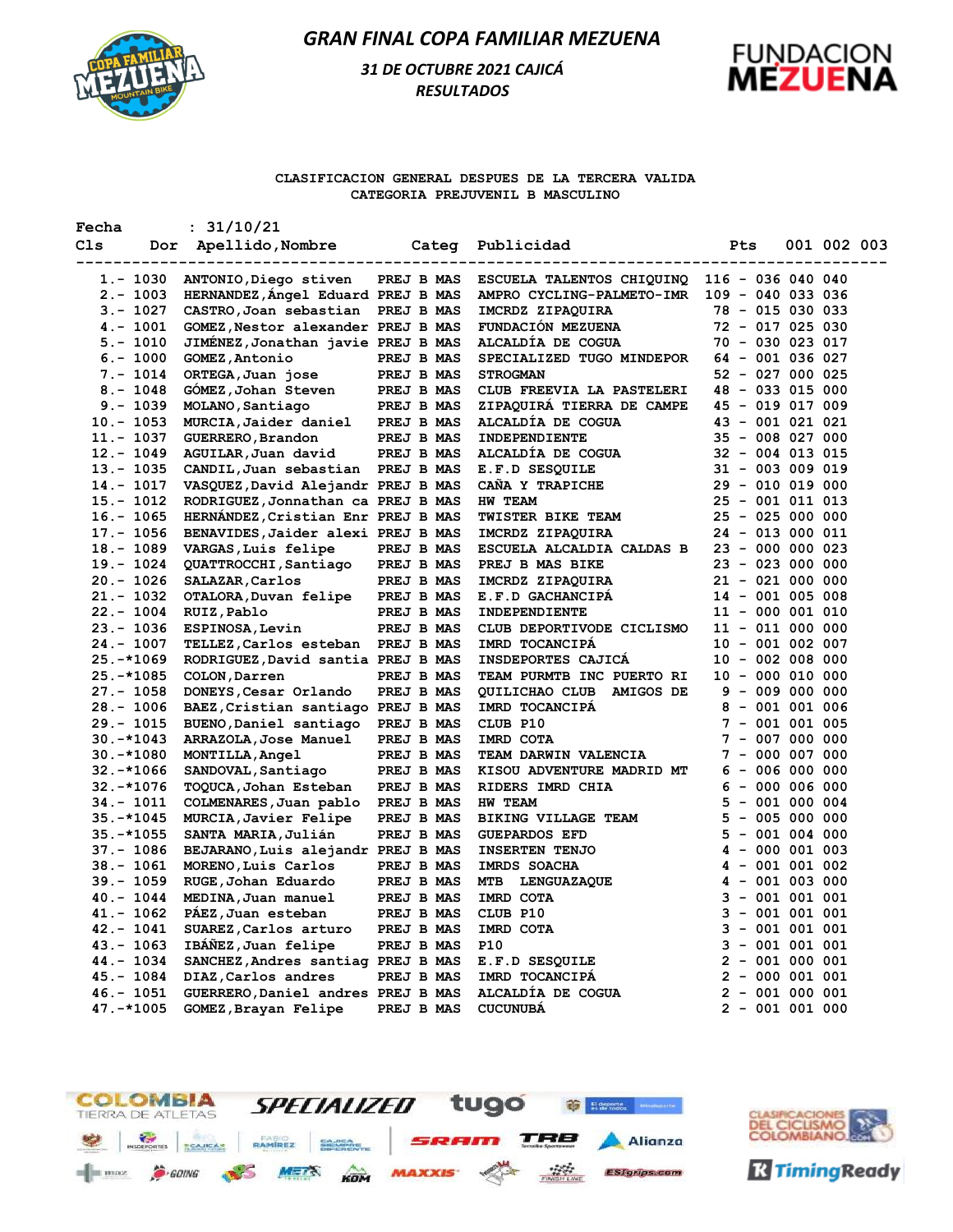

## *31 DE OCTUBRE 2021 CAJICÁ RESULTADOS*



#### **CLASIFICACION GENERAL DESPUES DE LA TERCERA VALIDA CATEGORIA PREJUVENIL B MASCULINO**

| Fecha        | : 31/10/21                                |                      |                                           |                           |
|--------------|-------------------------------------------|----------------------|-------------------------------------------|---------------------------|
| Cls          | Dor Apellido, Nombre                      | ------------------   | Categ Publicidad<br>--------------------- | <b>Pts</b><br>001 002 003 |
| 47.-*1033    | VASQUEZ, Nestor andres PREJ B MAS         |                      | E.F.D SESQUILE                            | $2 - 001 001 000$         |
| 47.-*1064    | ANZOLA, Santiago                          | PREJ B MAS           | IMRDS SOACHA                              | $2 - 001 001 000$         |
| 47.-*1067    | RODRIGUEZ, Cristian fel PREJ B MAS        |                      | IMCRDZ ZIPAQUIRA                          | $2 - 001 001 000$         |
| 47.-*1070    | DELGADILLO, Samuel                        | <b>PREJ B MAS</b>    | <b>INSDEPORTES CAJICA</b>                 | $2 - 001 001 000$         |
| 47. -*1073   | MARQUEZ, Juan Esteban                     | PREJ B MAS           | <b>UBATE</b>                              | $2 - 001 001 000$         |
| $53 - 1094$  | SALGADO, Nixon alejandr PREJ B MAS        |                      | E.F.D SOPO                                | $1 - 000 000 001$         |
| 54.- 1102    | FONSECA, Jimmy esteban PREJ B MAS         |                      | <b>INDERTEB</b>                           | $1 - 000 000 001$         |
| 55.- 1103    | DUQUE, Julian david                       | PREJ B MAS           | RINO MOUNTAIN BIKE                        | $1 - 000 000 001$         |
| $56. - 1095$ | RUBIANO, Andres federic PREJ B MAS        |                      | ZIPAQUIRA                                 | $1 - 000 000 001$         |
| 57.- 1105    | CASAS, Juan esteban                       | PREJ B MAS           | ENERGY SOLUTIONS                          | $1 - 000 000 001$         |
| $58. - 1096$ | RODRIGUEZ, Miguel angel PREJ B MAS        |                      | IMRD COTA                                 | $1 - 000 000 001$         |
| $59. - 1093$ | SOCOTA, Juan manuel                       | PREJ B MAS           | <b>INDERTEN</b>                           | $1 - 000 000 001$         |
| $60.-1100$   | GONZALES, Samuel david PREJ B MAS         |                      | INSDEPORTES CAJICÁ                        | $1 - 000 000 001$         |
| 61.- 1097    | <b>MONSALVE, Ricardo</b>                  | PREJ B MAS           | E.F.D SOPO                                | $1 - 000 000 001$         |
| $62 - 1088$  | VARGAS, Juan david                        | PREJ B MAS           | PREJ B MAS CYCLING IBAGUE                 | $1 - 000 000 001$         |
| 63.- 1109    | ALMECIGA, Kevin leonard PREJ B MAS        |                      | LA CALERA                                 | $1 - 000 000 001$         |
| $64. -*1002$ | FIAGA, Felipe                             | PREJ B MAS           | <b>SANTURBIKE</b>                         | $1 - 001 000 000$         |
| $64.-*1008$  | CRUZ, Divier alexis                       | PREJ B MAS           | IMRD TOCANCIPA                            | $1 - 000001000$           |
|              | 64.-*1013 PINZON, Felipe                  | PREJ B MAS LA CALERA |                                           | $1 - 001 000 000$         |
|              | 64.-*1016 MENDOZA, Juan Sebast PREJ B MAS |                      | <b>GUEPARDOS EDF</b>                      | $1 - 001 000 000$         |
| 64.-*1018    | OVIEDO, Arbey Yesid                       | PREJ B MAS           | PACHO CUNDINAMARCA                        | $1 - 000 001 000$         |
| 64. -*1025   | VARGAS, Juan Esteban                      | PREJ B MAS           | <b>CUNDINAMARCA</b>                       | $1 - 001 000 000$         |
| 64.-*1029    | HERRERA, Brayan Nicolás PREJ B MAS        |                      | CICLISMO LA CALERA                        | $1 - 001 000 000$         |
| $64. -*1031$ | PÉREZ, Kevin Alejandro PREJ B MAS         |                      | <b>TOCANCIPA</b>                          | $1 - 001 000 000$         |
| 64.-*1038    | MUÑOZ, Luis Miquel                        | PREJ B MAS           | TEAM DARWIN VALENCIA                      | $1 - 000 001 000$         |
| 64.-*1042    | RODRIGUEZ, Oscar Camilo PREJ B MAS        |                      | IMRD COTA                                 | $1 - 000 001 000$         |
| 64.-*1046    | ROMERO, Sebastian David PREJ B MAS        |                      | ESCUELA DE CICLOMONTANISM                 | $1 - 001 000 000$         |
| 64.-*1047    | ROMERO, Neimer David                      | PREJ B MAS           | ESCUELA DE CICLOMONTAÑISM                 | $1 - 001 000 000$         |
| $64.-*1050$  | ROZO, Juan Camilo                         | PREJ B MAS           | ALCALDIA DE COGUA                         | $1 - 001 000 000$         |
| 64. -*1052   | GAMBOA,Luis carlos                        | PREJ B MAS           | ALCALDIA DE COGUA                         | $1 - 001 000 000$         |
| $64. -*1054$ | HERRERA, Santiago                         | PREJ B MAS           | <b>GUEPARDOS</b>                          | $1 - 001 000 000$         |
| $64. -*1057$ | SANTOS, Juan Sebastian PREJ B MAS         |                      | <b>GUEPARDOS EFD</b>                      | $1 - 001 000 000$         |
| 64.-*1060    | LOPEZ, Julian                             | PREJ B MAS           | <b>BOGOTA</b>                             | $1 - 001 000 000$         |
| $64. -*1071$ | ROMERO, Cesar Augusto                     | PREJ B MAS           | CICLISMO LA CALERA                        | $1 - 001 000 000$         |
| 64.-*1072    | MARTINEZ, Gabriel David PREJ B MAS        |                      | LA CALERA                                 | $1 - 001 000 000$         |
| $64. -*1075$ | VANEGAS, Juan                             | PREJ B MAS           | TEAM SCOTT SHIMANO REPUBL                 | $1 - 000001000$           |
| 64.-*1077    | SIERRA, Luis Alberto                      | PREJ B MAS           | ESCUELA TALENTOS CHIQUINQ                 | $1 - 000 001 000$         |
| $64. -*1078$ | SALAMANCA, Juan Pablo                     | PREJ B MAS           | IMRD CHIA                                 | $1 - 000 001 000$         |
| $64. -*1082$ | JAFET,Jonathan                            | PREJ B MAS           | TEAM GARAGOA                              | $1 - 000 001 000$         |
| 64.-*1087    | <b>AYALA, Antonio</b>                     | PREJ B MAS           | <b>GUEPARDOS EFC</b>                      | $1 - 000001000$           |

**CLASIFICACION TERCERA VALIDA CAJICA**



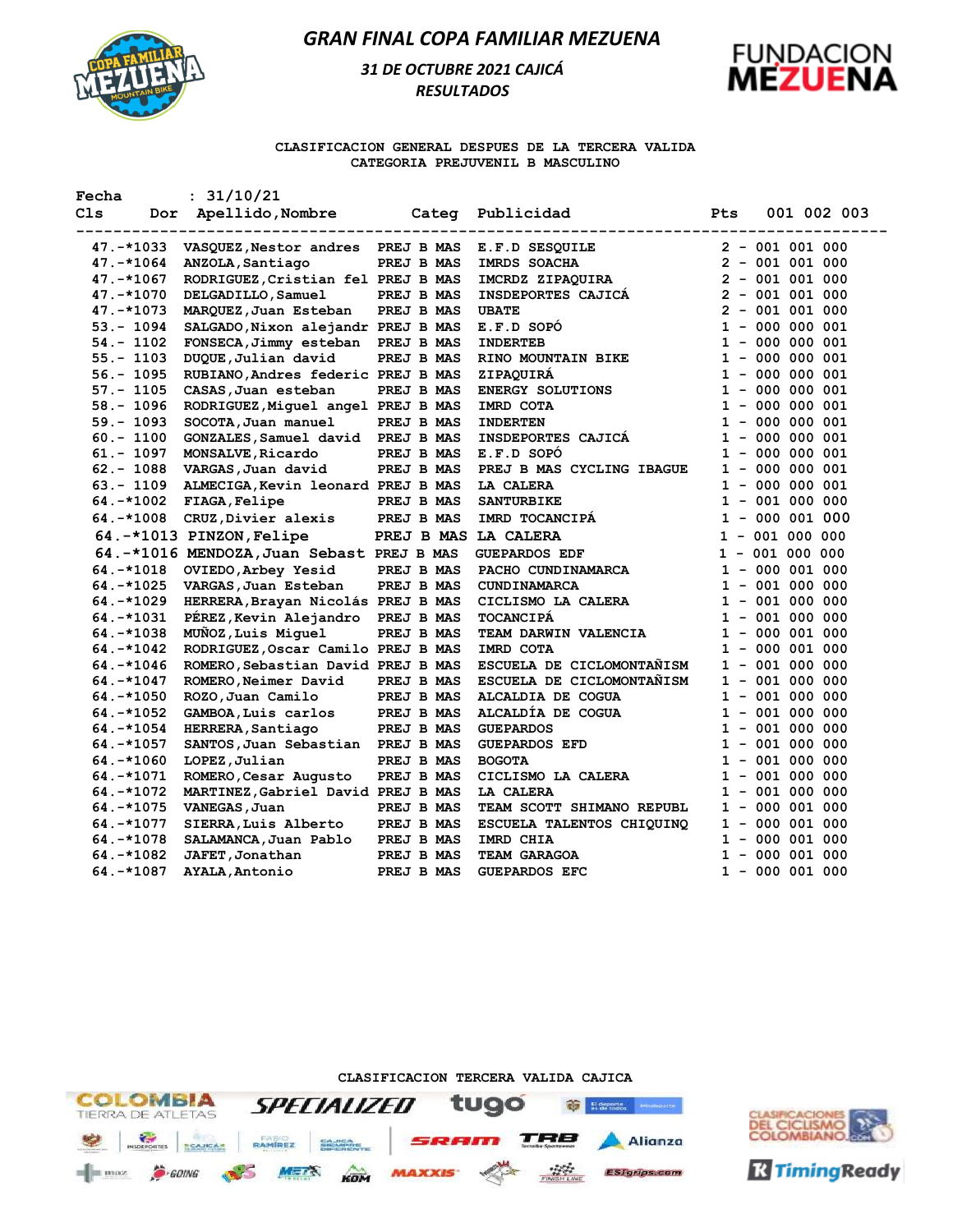

*31 DE OCTUBRE 2021 CAJICÁ RESULTADOS* 



#### **CATEGORIA EXPERTOS MASCULINO**

| Fecha<br>Cls   | : 31/10/21<br>Dor Apellido, Nombre                |                |                              |          | Diferencia   |
|----------------|---------------------------------------------------|----------------|------------------------------|----------|--------------|
|                |                                                   |                | Categ Publicidad             | Tiempos  |              |
| 1              | 7010 SUESCA, Juan camilo EXP MAS                  |                | ALCALDIA DE COGUA            | 00:49:47 |              |
| $\overline{2}$ | 7009 RINCON, Cristian seba EXP MAS BIKING VILLAGE |                |                              | 00:51:42 | $1:55$ min.  |
| 3              | 7011 PACHON, Ferney alexis EXP MAS                |                | CAJICA                       | 00:53:00 | $3:13$ min.  |
| 4              | 7002 MARTINEZ, Oscar ivan EXP MAS                 |                | LA CALERA                    | 00:53:14 | $3:27$ min.  |
| 5              | 7008 MORENO, Johann albert EXP MAS                |                | IMRD SOACHA AVANZA           | 00:53:42 | $3:55$ min.  |
| 6              | 7000 MONTAÑO, Diego alejan EXP MAS                |                | ZIPAOUIRA                    | 00:54:31 | $4:44$ min.  |
| 7              | 7003 IBAÑEZ, Juan diego                           | <b>EXP MAS</b> | <b>VELOCIRAPTOR</b>          | 00:57:54 | $8:07$ min.  |
| 8              | 7006 QUIROGA, Sergio augus EXP MAS                |                | SHORT TRACK MY HILL<br>- GUA | 00:59:55 | $10:08$ min. |
| 9              | 7014 BECERRA, Juan camilo EXP MAS                 |                | CAJICA                       | 01:03:35 | $13:48$ min. |

**Corredores clasificados : 9**

### **CLASIFICACION GENERAL DESPUES DE LA TERCERA VALIDA CATEGORIA EXPERTOS MASCULINO**

| Fecha<br>C1s | : 31/10/21<br>Apellido,Nombre<br>Dor               |                | Categ Publicidad          | Pts | 001 002 003         |
|--------------|----------------------------------------------------|----------------|---------------------------|-----|---------------------|
| $1. - 7009$  | RINCON, Cristian sebast EXP MAS BIKING VILLAGE     |                |                           |     | $116 - 040 040 036$ |
| $2 - 7002$   | MARTINEZ, Oscar ivan EXP MAS                       |                | LA CALERA                 |     | $93 - 036 027 030$  |
| $3 - 7008$   | MORENO, Johann alberto EXP MAS                     |                | IMRD SOACHA AVANZA        |     | $93 - 033 033 027$  |
| 4. - 7000    | MONTANO, Diego alejandr EXP MAS                    |                | <b>ZIPAQUIRA</b>          |     | $91 - 030$ 036 025  |
| $5. - 7003$  | IBAÑEZ, Juan diego                                 | <b>EXP MAS</b> | VELOCIRAPTOR              |     | $80 - 027 030 023$  |
|              | 6. - 7006 QUIROGA, Sergio augusto EXP MAS          |                | SHORT TRACK MY HILL - GUA |     | $61 - 021 019 021$  |
| 7.- 7011     | PACHON, Ferney alexis EXP MAS                      |                | CAJICA                    |     | $56 - 000 023 033$  |
| 8.- 7007     | <b>PUENTES, Farid</b>                              | EXP MAS        | HOJARASCA PIEDECUESTA     |     | $46 - 025 021 000$  |
| $9. - 7010$  | SUESCA, Juan camilo EXP MAS                        |                | ALCALDÍA DE COGUA         |     | $40 - 000 000 040$  |
| 10.- 7012    | <b>GUZMAN, Miquel</b>                              | <b>EXP MAS</b> | EFD SESOUILE              |     | $25 - 000 025 000$  |
| 11.- 7001    | MARTINEZ, Daniel Ignaci EXP MAS                    |                | <b>BOGOTA</b>             |     | $23 - 023000000$    |
| 12.- 7014    | BECERRA, Juan camilo EXP MAS                       |                | CAJICA                    |     | $19 - 000 000 019$  |
| 13.- 7005    | PALACIOS, Jeferson Maur EXP MAS PACHO CUNDINAMARCA |                |                           |     | $19 - 019 000 000$  |



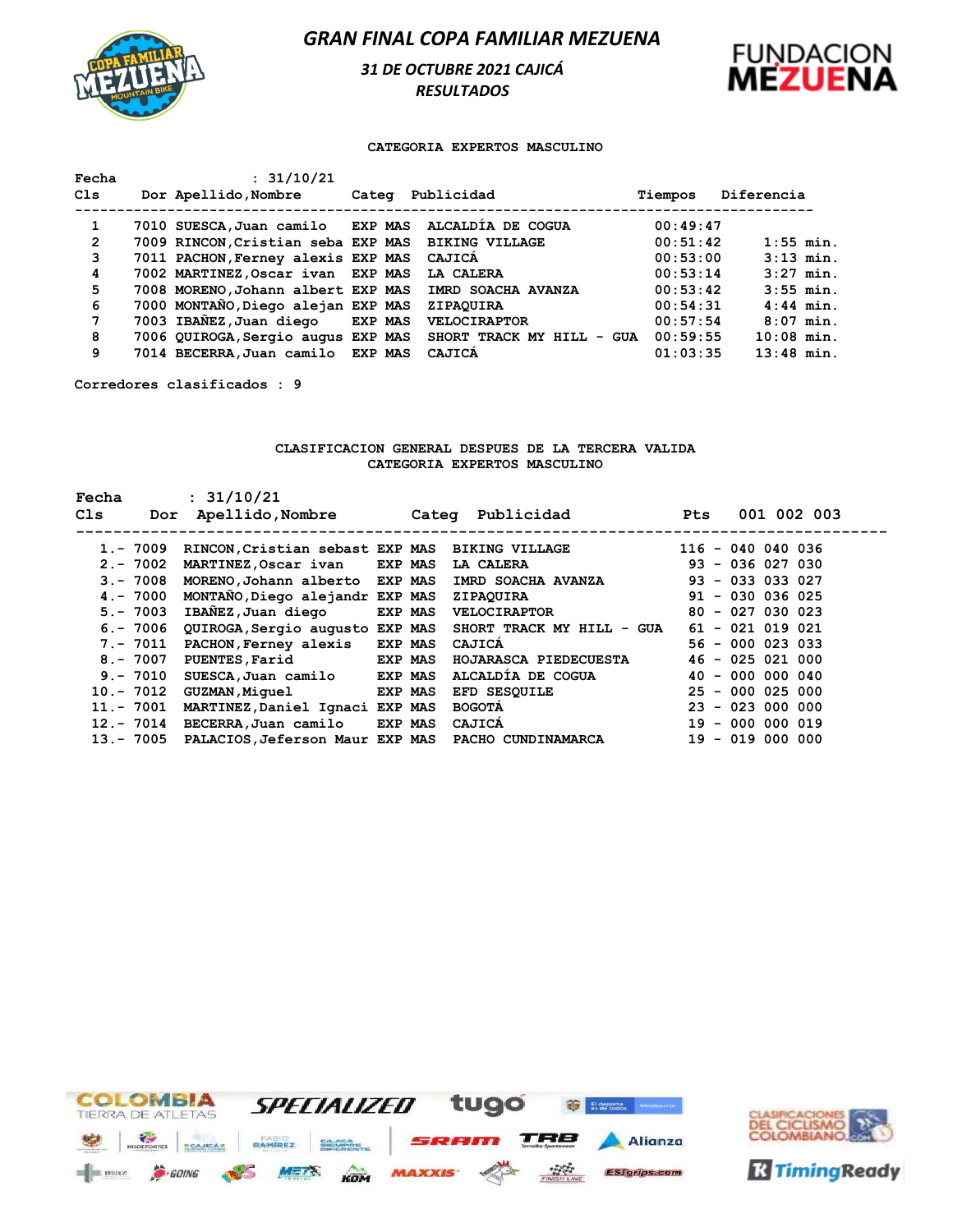# *31 DE OCTUBRE 2021 CAJICÁ RESULTADOS*



### **CLASIFICACION TERCERA VALIDA CAJICA CATEGORIA ELITE FEMENINO**

| Fecha  | : 31/10/21                                                        | Categ Publicidad                           | Diferencia      |
|--------|-------------------------------------------------------------------|--------------------------------------------|-----------------|
| Cls    | Dor Apellido, Nombre                                              |                                            | Tiempos         |
| 1<br>2 | 500 LARA, Angie Milena<br>501 DUARTE, Natalia Andre ELITE F RUSSI | ELITE F SPECIALIZED TUGO MINDEPOR 01:00:20 | $-1 \nabla T A$ |

**Corredores clasificados : 2**

### **CLASIFICACION GENERAL DESPUES DE LA TERCERA VALIDA CATEGORIA ELITE FEMENINO**

| Fecha                                                    | : 31/10/21                                                                              | Categ Publicidad                                                                                                                                            | 001 002 003                                                     |
|----------------------------------------------------------|-----------------------------------------------------------------------------------------|-------------------------------------------------------------------------------------------------------------------------------------------------------------|-----------------------------------------------------------------|
| Cls                                                      | Dor Apellido, Nombre                                                                    |                                                                                                                                                             | <b>Pts</b>                                                      |
| $1. - 500$<br>$2 - 501$<br>504<br>$3 -$<br>503<br>$4. -$ | LARA, Angie Milena<br>DUARTE, Natalia Andrea<br><b>BUSTOS, Liseth</b><br>ROA, Ana Maria | SPECIALIZED TUGO MINDEPOR 120 - 040 040 040<br>ELIT FE<br>ELIT FE<br>RUSSI<br>ZIPAQUIRÁ TIERRA DE CAMPE<br>ELIT FE<br><b>BIKING VILLAGE TEAM</b><br>ELIT FE | $105 - 033 036 036$<br>$63 - 030$ 033 000<br>$36 - 036 000 000$ |



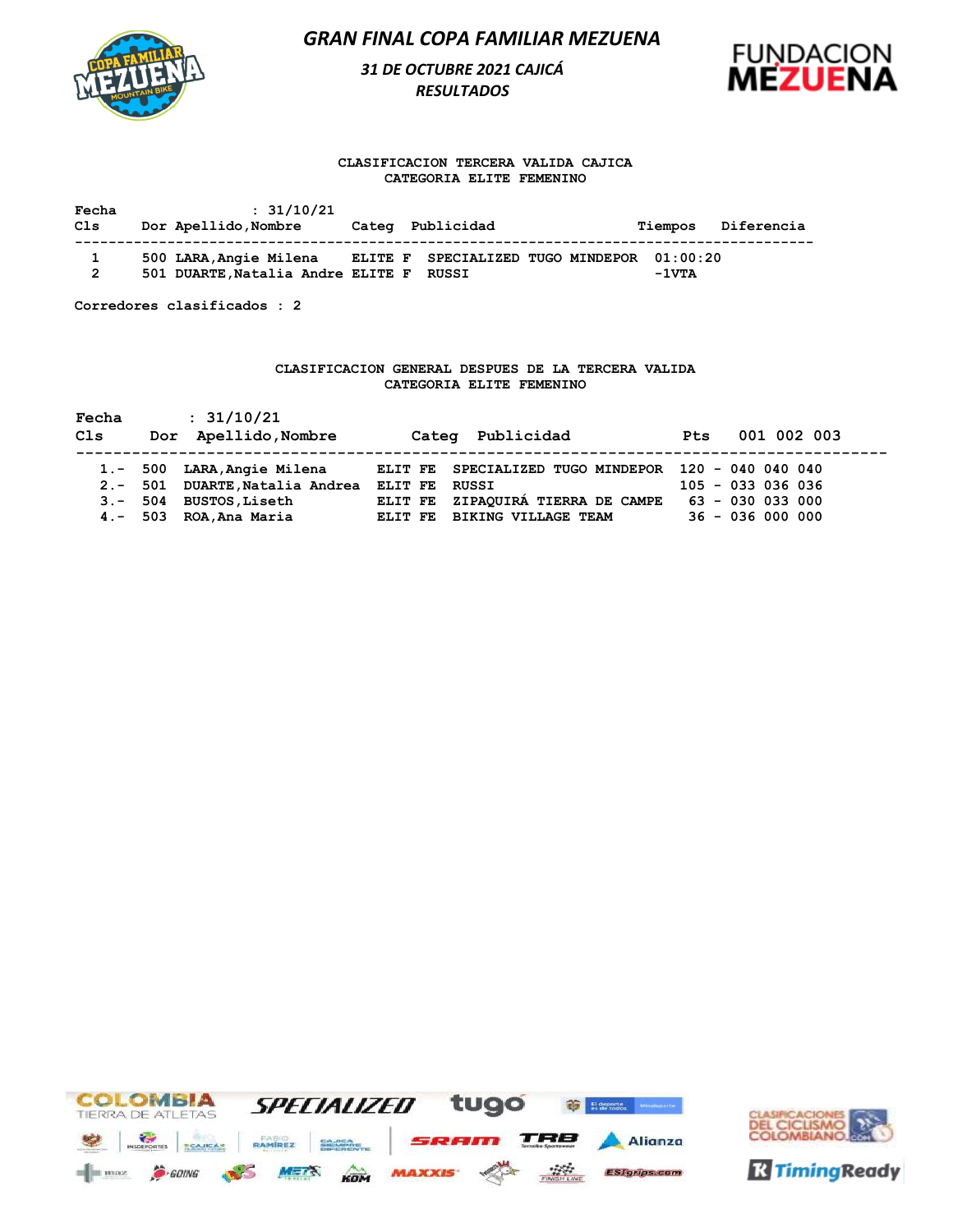

*31 DE OCTUBRE 2021 CAJICÁ RESULTADOS* 



#### **CLASIFICACION TERCERA VALIDA CAJICA CATEGORIA JUNIOR FEMENINO**

| Fecha          | : 31/10/21               |                                                                    |          |              |
|----------------|--------------------------|--------------------------------------------------------------------|----------|--------------|
| Cls            | Dor Apellido, Nombre     | Publicidad<br>Categ                                                | Tiempos  | Diferencia   |
|                |                          |                                                                    |          |              |
|                |                          | 200 SALAMANACA.Maria Jos JUN FEM IMCRDZ ZIPAOUIRA                  | 01:01:38 |              |
| $\overline{2}$ |                          | 201 CAGUA, Laura Camila JUN FEM KROSSS SRAM TEAM - SOACHA 01:04:22 |          | $2:44$ min.  |
| 3              | 203 SALGADO, Sofia       | ZIPAQUIRA TIERRA DE CAMPE<br><b>JUN FEM</b>                        | 01:15:18 | $13:40$ min. |
| 4              | 202 MADARIAGA, Zharick S | JUN FEM SOACHA CICLOMONTANEROS                                     | 01:32:30 | $30:52$ min. |
| 5              | 209 PARAMO, Laura Galvis | JUN FEM IMRD SOACHA AVANZA                                         | 01:40:00 | $38:22$ min. |

**Corredores clasificados : 5**

#### **CLASIFICACION GENERAL DESPUES DE LA TERCERA VALIDA CATEGORIA JUNIOR FEMENINO**

| Fecha<br>Cls | : 31/10/21<br>Dor Apellido, Nombre                         | Categ Publicidad | <b>Pts</b>          | 001 002 003 |
|--------------|------------------------------------------------------------|------------------|---------------------|-------------|
| $1 -$        | 200 SALAMANACA, Maria Jose JUN FEM                         | IMCRDZ ZIPAQUIRA | $120 - 0400040040$  |             |
| $2 -$        | 201 CAGUA, Laura Camila JUN FEM KROSSS SRAM TEAM - SOACHA  |                  | $105 - 036 033 036$ |             |
| $3 -$        | 202 MADARIAGA, Zharick Sand JUN FEM SOACHA CICLOMONTAÑEROS |                  | $99 - 033 036 030$  |             |
| $4 -$        | 206 SALGADO, Yocelin Sofia JUN FEM LOS DE SIEMPRE          |                  | $90 - 030 027 033$  |             |
| $5. -$       | 204 BELTRAN, Paula Alejandr JUN FEM KROSS SRAM TEAM        |                  | $55 - 025 030 000$  |             |
| $6 -$        | 209 PARAMO, Laura Galvis JUN FEM IMRD SOACHA AVANZA        |                  | $27 - 000 000 027$  |             |
| $7 -$        | 205 ROCHA, Alejandra Isabel JUN FEM ALCALDIA DE COGUA      |                  | $23 - 023000000$    |             |



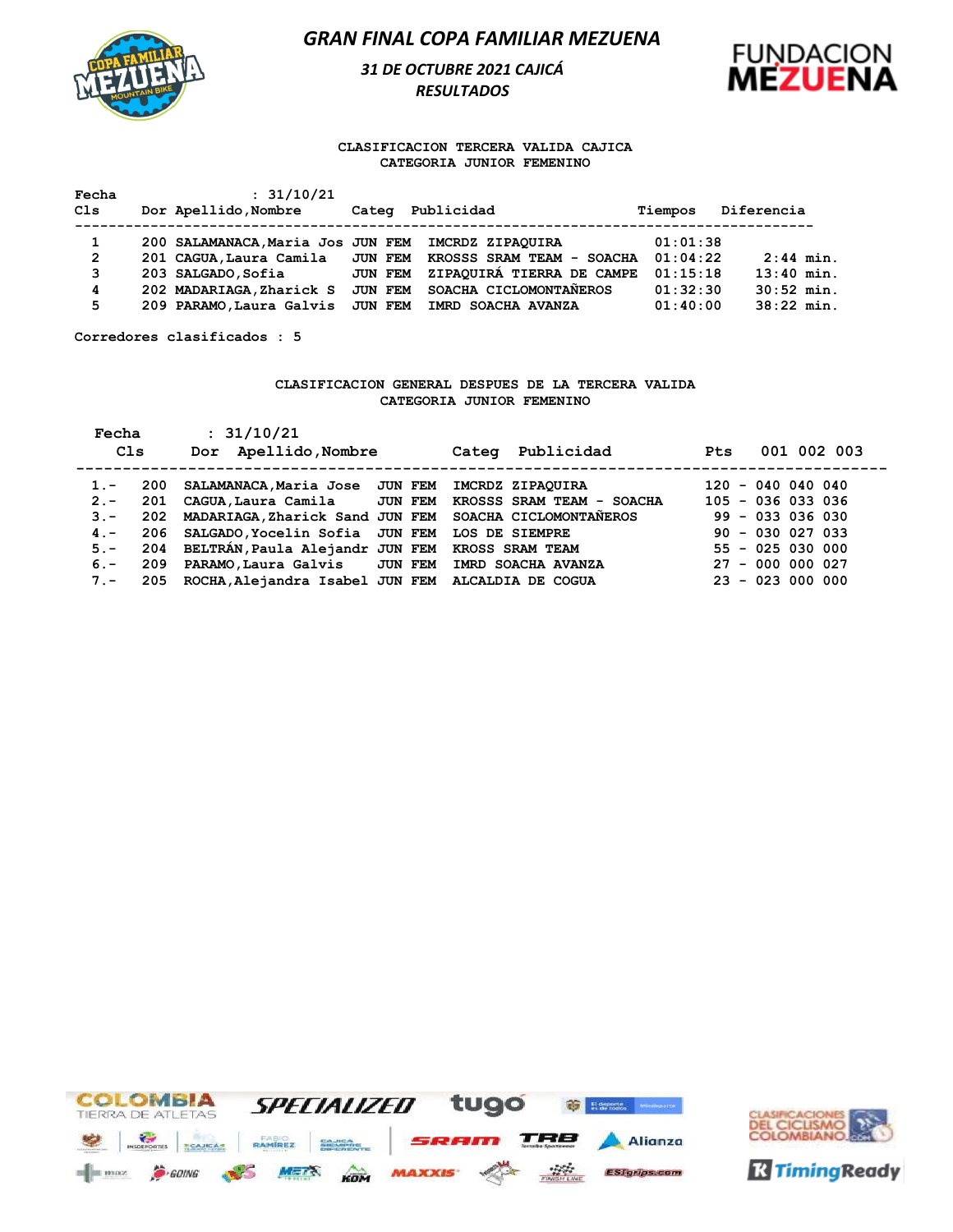

# *31 DE OCTUBRE 2021 CAJICÁ RESULTADOS*



### **CLASIFICACION TERCERA VALIDA CAJICA CATEGORIA JUNIOR MASCULINO**

| Fecha | : 31/10/21                       |                |                           |          |              |
|-------|----------------------------------|----------------|---------------------------|----------|--------------|
| Cls   | Dor Apellido, Nombre             |                | Categ Publicidad          | Tiempos  | Diferencia   |
| 1     | 5 ANTONIO, Yimer alejan JUN MAS  |                | ESCUELA TALENTOS CHIQUINO | 00:58:54 |              |
| 2     | 4 NAVARRETE, Sebastian JUN MAS   |                | ALCALDÍA DE COGUA         | 01:01:33 | $2:39$ min.  |
| 3     | 20 RODRIGUEZ, Hugo andre JUN MAS |                | SPECIALIZED TUGO MINDEPOR | 01:02:19 | $3:25$ min.  |
| 4     | 8 TORO, Diego fernando JUN MAS   |                | LIGA DE CICLISMO DE NARIÑ | 01:03:02 | $4:08$ min.  |
| 5     | 18 GONZALES, Juan esteba JUN MAS |                | TEAM ALEXANDER GARNICA    | 01:07:09 | $8:15$ min.  |
| 6     | <b>17 GARNICA, Mateo</b>         | <b>JUN MAS</b> | ALCALDÍA DE COGUA         | 01:11:08 | $12:14$ min. |
| 7     | 38 MEDINA, Hollman arley JUN MAS |                | CICLO FRAME               | 01:17:47 | $18:53$ min. |
| 8     | 21 SASTOQUE, Carlos andr JUN MAS |                | IMRD COTA                 | 01:18:59 | $20:05$ min. |
| 9     | 15 QUIMBAYA, Juan david JUN MAS  |                | IMRD SOACHA AVANZA        | 01:20:58 | $22:04$ min. |
| 10    | 14 TORRES, Javier fernan JUN MAS |                | <b>BIKING VILLAGE</b>     | 01:30:00 | $31:06$ min. |
| 11    | 22 BELTRÁN, Christian            | <b>JUN MAS</b> | TEAM ALEXANDER GARNICA    | 01:30:00 | $31:06$ min. |
| 12    | 32 RODRIGUEZ, Daniel fel JUN MAS |                | ALCALDIA DE COGUA         | 01:30:00 | $31:06$ min. |
| 13    | 28 ROZO, Daniel santiago JUN MAS |                | ALCALDIA DE COGUA         | 01:30:00 | $31:06$ min. |
| 14    | 40 BALLEN, Santiago              | <b>JUN MAS</b> | MUNICIPIO DE NEMOCON      | 01:30:00 | $31:06$ min. |
| 15    | 27 CASTELLANOS, Sergio a JUN MAS |                | ZIPAQUIRÁ TIERRA DE CAMPE | 01:40:00 | $41:06$ min. |
|       |                                  |                |                           |          |              |

**Corredores clasificados : 15**

**Corredores retirados en la etapa**

**-----------------------------------------------------------------------------------**

 **-- 23 CAÑÓN,Michael Stiven JUN MAS ALCALDÍA DE COGUA** 



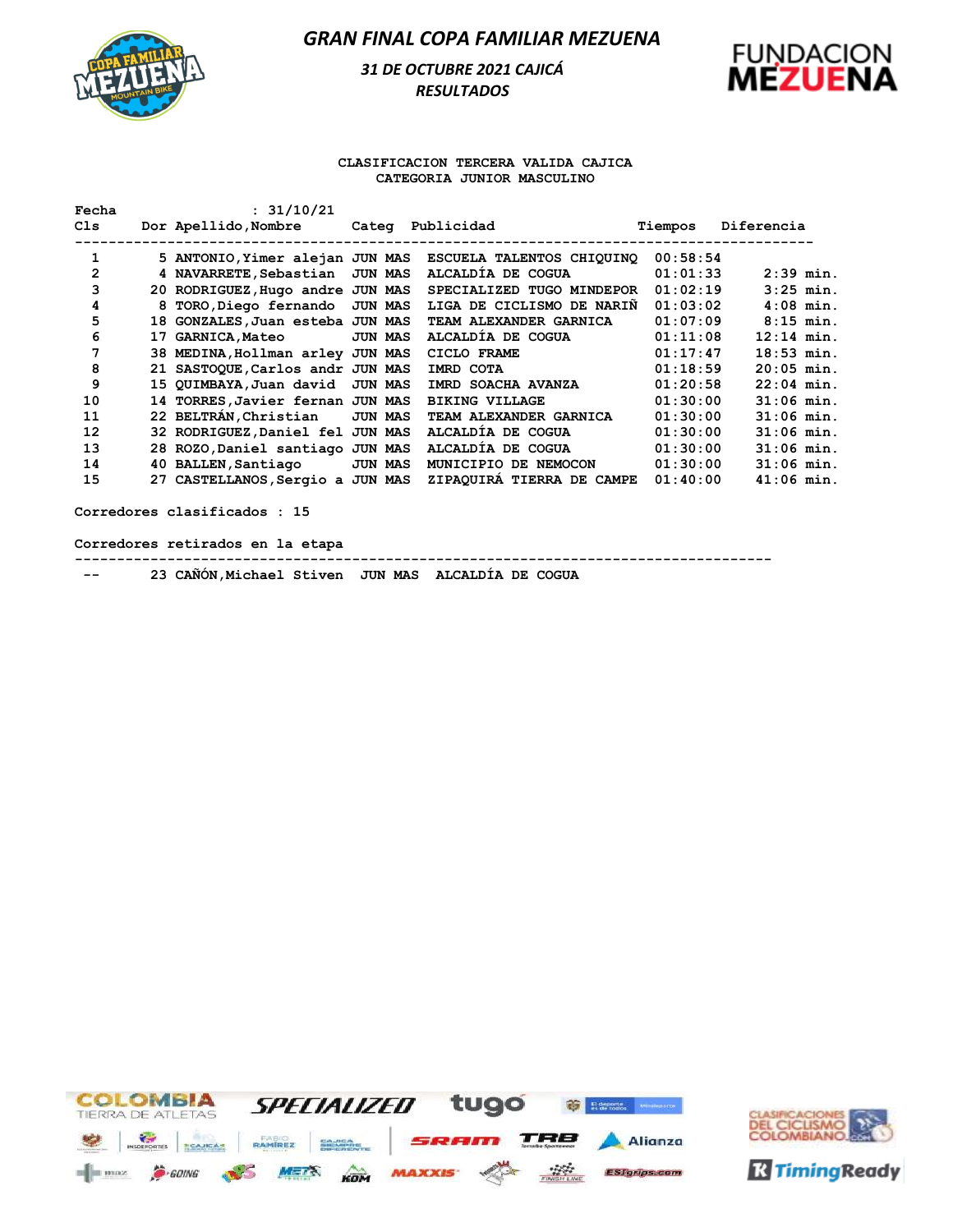

# *31 DE OCTUBRE 2021 CAJICÁ RESULTADOS*



### **CLASIFICACION GENERAL DESPUES DE LA TERCERA VALIDA CATEGORIA JUNIOR MASCULINO**

| Fecha    |     | : 31/10/21                      |                |                            |     |                      |
|----------|-----|---------------------------------|----------------|----------------------------|-----|----------------------|
| Cls      | Dor | Apellido, Nombre                |                | Categ Publicidad           | Pts | 001 002 003          |
| $1. -$   | 5   | ANTONIO, Yimer Alejandr JUN MAS |                | ESCUELA TALENTOS CHIQUINQ  |     | $100 - 033 027 040$  |
| $2 -$    | 4   | NAVARRETE, Sebastian            | JUN MAS        | ALCALDÍA DE COGUA          |     | 96 - 027 033 036     |
| $3 -$    | 1   | GOMEZ GOMEZ, Camilo             | <b>JUN MAS</b> | SPECIALIZED TUGO MINDEPOR  |     | $80 - 040 040 000$   |
| $4 -$    | 15  | QUIMBAYA, Juan david            | <b>JUN MAS</b> | IMRD SOACHA AVANZA         |     | $63 - 021 023 019$   |
| $5. -$   | 8   | TORO, Diego fernando            | <b>JUN MAS</b> | LIGA DE CICLISMO DE NARIÑ  |     | $62 - 017$ 015 030   |
| $6. -$   | 14  | TORRES, Javier fernando JUN MAS |                | <b>BIKING VILLAGE</b>      |     | $52 - 010 025 017$   |
| $7 -$    | 13  | AHUMADA, Juan David             | <b>JUN MAS</b> | ALCALDIA DE COGUA          |     | $46 - 036 010 000$   |
| $8 -$    | 7   | SÁNCHEZ, Juan Carlos            | <b>JUN MAS</b> | <b>BIKING VILLAGE TEAM</b> |     | $44 - 023 021 000$   |
| $9 -$    | 20  | RODRIGUEZ, Hugo Andres          | <b>JUN MAS</b> | SPECIALIZED TUGO MIN DEPO  |     | 63 - 000 030 033     |
| $10. -$  | 22  | BELTRÁN, Christian              | <b>JUN MAS</b> | TEAM ALEXANDER GARNICA     |     | $36 - 013 008 015$   |
| $11. -$  | 32  | RODRIGUEZ, Daniel felip JUN MAS |                | ALCALDÍA DE COGUA          |     | 35 - 011 011 013     |
| $12 -$   | 23  | CAÑÓN, Michael stiven           | <b>JUN MAS</b> | ALCALDÍA DE COGUA          |     | $34 - 015 019 000$   |
| $13. -$  | 18  | GONZALES, Juan esteban          | <b>JUN MAS</b> | TEAM ALEXANDER GARNICA     |     | $29 - 001 001 027$   |
| $14. -$  | 17  | <b>GARNICA, Mateo</b>           | <b>JUN MAS</b> | ALCALDÍA DE COGUA          |     | 27 - 001 001 025     |
| $15. -$  | 10  | VALENCIA, Victor Manuel JUN MAS |                | KAMIKASE ESPCIO Y DISENO-  |     | $25 - 025 000 000$   |
| $16. -$  | 38  | MEDINA, Hollman arley           | <b>JUN MAS</b> | CICLO FRAME                |     | $23 - 000 000 023$   |
| $17. -$  | 21  | SASTOQUE, Carlos andres JUN MAS |                | IMRD COTA                  |     | $21 - 000 000 021$   |
| $18. -$  | 11  | CARRILO, Sebastian Cami JUN MAS |                | ESCUELA TALENTOS CHIQUINO  |     | $21 - 019 002 000$   |
| $19. -$  | 31  | GONZÁLEZ, Juan Esteban          | <b>JUN MAS</b> | IMRDZ ZIPAQUIRA            |     | $19 - 006 013 000$   |
| $20. -$  | 98  | <b>BERNAL, Daniel Felipe</b>    | <b>JUN MAS</b> | RIDERS IMRD CHIA           |     | $17 - 000 017 000$   |
| $21. -$  | 28  | ROZO, Daniel santiago           | <b>JUN MAS</b> | ALCALDÍA DE COGUA          |     | $16 - 004 001 011$   |
| $22 -$   | 27  | CASTELLANOS, Sergio ale JUN MAS |                | ZIPAQUIRÁ TIERRA DE CAMPE  |     | $11 - 001 001 009$   |
| $23 -$   | 40  | <b>BALLEN, Santiago</b>         | <b>JUN MAS</b> | MUNICIPIO DE NEMOCON       |     | $10 - 000 000 010$   |
| $24. -$  | 25  | GOMEZ, Santiago                 | <b>JUN MAS</b> | <b>KRONOS MTR</b>          |     | $9 - 005 004 000$    |
| $25. -$  | 2   | VARGAS, Steven Andres           | <b>JUN MAS</b> | TEAM SCOTT SHIMANO COSTA   |     | $8 - 008 000 000$    |
| $26. -*$ | 24  | SANCHEZ, Sergio sanchez JUN MAS |                | IMRD COTA                  |     | 007 000 000<br>$7 -$ |
| $26. -*$ | 97  | MORENO, Juan Fernando           | <b>JUN MAS</b> | AMPRO PALMETO IMRD TOC     |     | 000 007 000<br>$7 -$ |
| $27 -$   | 96  | RODRIGUEZ, Daniel Felip JUN MAS |                | ALCADIA DE COGUA           | 6   | $-000006000$         |
| $28. -$  | 95  | HERNANDEZ, Juan Manuel          | <b>JUN MAS</b> | RIDERS IMRD CHIA           |     | $5 - 000 005 000$    |
| $29. -$  | 16  | BELLO, Sergio Esteban           | JUN MAS        | <b>PAPAS</b>               |     | $4 - 001 003 000$    |
| $30 -$   | 26  | GOMEZ, David                    | JUN MAS        | CLUB VICTOR HUGO PENA      |     | $3 - 003 000 000$    |
| $31. -*$ | 29  | RODRIGUEZ, Miguel Angel JUN MAS |                | IMRD COTA                  |     | $2 - 001 001 000$    |
| $31. -*$ | 30  | BELTRAN, Christian Feli JUN MAS |                | IMRDZ ZIPAQUIRA            |     | $2 - 002 000 000$    |
| $32. -*$ | 92  | VENEGAS, Oscar Nicolas          | <b>JUN MAS</b> | TEAM SCOTT SHIMANO REP DO  |     | $1 - 000001000$      |
| $33. -*$ | 93  | FEO, Justin Esteban             | <b>JUN MAS</b> | RIDERS IMRD CHIA           |     | $1 - 000001000$      |
| $33. -*$ | 94  | SEDA DE JESUS, Gadiel           | <b>JUN MAS</b> | TEAM PUR PUERTO RICO       |     | $1 - 000001000$      |



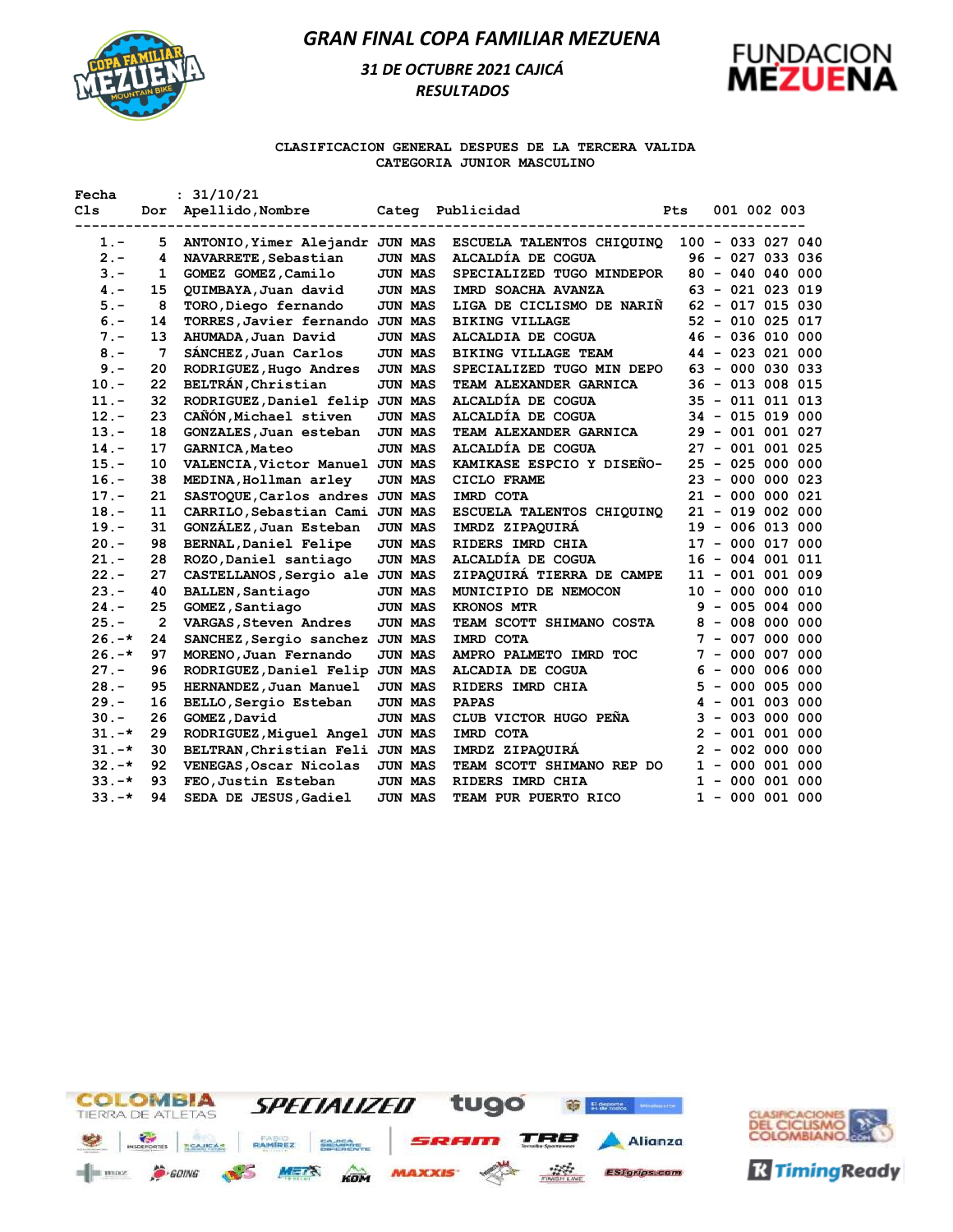

*31 DE OCTUBRE 2021 CAJICÁ RESULTADOS* 



#### **CLASIFICACION TERCERA VALIDA CAJICA CATEGORIA ELITE MASCULINO**

| : 31/10/21 |                                                                     |                                                                                                                                                                                                                                                                                                                                         |                  | Diferencia   |
|------------|---------------------------------------------------------------------|-----------------------------------------------------------------------------------------------------------------------------------------------------------------------------------------------------------------------------------------------------------------------------------------------------------------------------------------|------------------|--------------|
|            |                                                                     |                                                                                                                                                                                                                                                                                                                                         |                  |              |
|            |                                                                     | <b>ESCUELA TALENTOS CHIOUINO</b>                                                                                                                                                                                                                                                                                                        | 01:17:16         |              |
|            |                                                                     | IMCRDZ ZIPAOUIRA                                                                                                                                                                                                                                                                                                                        | 01:20:17         | $3:01$ min.  |
|            |                                                                     | RIDERS-IMRD CHIA-COLKTM                                                                                                                                                                                                                                                                                                                 | 01:21:49         | $4:33$ min.  |
|            |                                                                     | ZONA SEIS CYCLING                                                                                                                                                                                                                                                                                                                       | 01:23:14         | $5:58$ min.  |
|            |                                                                     | ESCUELA ALCALDIA CALDAS B                                                                                                                                                                                                                                                                                                               | 01:24:31         | $7:15$ min.  |
|            |                                                                     | <b>BICICLETAS DE LA SABANA Z</b>                                                                                                                                                                                                                                                                                                        | 01:26:09         | $8:53$ min.  |
|            |                                                                     | ALCALDIA DE COGUA                                                                                                                                                                                                                                                                                                                       | 01:27:08         | $9:52$ min.  |
|            |                                                                     | CAJICA                                                                                                                                                                                                                                                                                                                                  | 01:29:19         | $12:03$ min. |
|            |                                                                     | IMRD COTA                                                                                                                                                                                                                                                                                                                               | 01:33:36         | $16:20$ min. |
|            | <b>ELITE</b>                                                        | IMRD COTA                                                                                                                                                                                                                                                                                                                               | $-1 \nabla T A$  |              |
|            |                                                                     | MUNICIPIO ALBAN                                                                                                                                                                                                                                                                                                                         | $-1VTA$          |              |
|            | Dor Apellido, Nombre<br>308 GARCIA, Juan camilo<br>322 DIAZ, Samuel | 319 MARTINEZ, Rafael davi ELITE<br>307 QUINTERO, Jose seteve ELITE<br>301 ZAPATA, David gonzale ELITE<br>326 RODRIGUEZ, Manuel fra ELITE<br>331 ALBORNOZ, Cristian st ELITE<br>328 BELLO, John alexander ELITE<br><b>ELITE</b><br>327 OSPINA, Walter cortez ELITE<br>330 AREVALO, Daniel aleja ELITE<br>329 BARRETO, Franklin fer ELITE | Categ Publicidad | Tiempos      |

**Corredores clasificados : 11**

**Corredores retirados en la etapa**

**-----------------------------------------------------------------------------------**

 **-- 309 CAPADOR,Manuel Ricar ELITE ALCALDÍA DE COGUA**